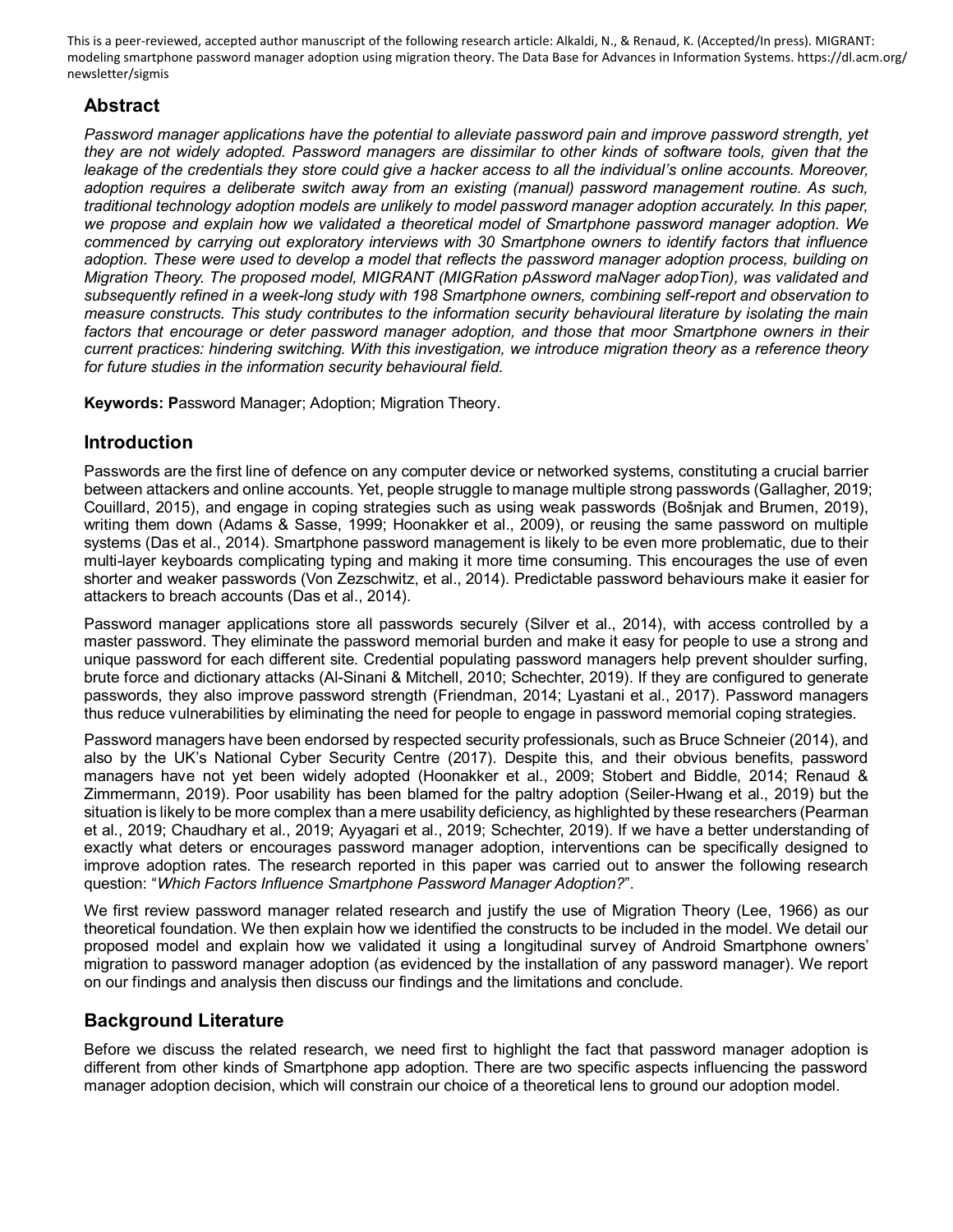First, perceived risk: we have to acknowledge that password managers store account credentials — the keys to all online accounts. Loss of these could lead to financial and reputational harm (Koppel et al., 2016). This makes password managers subtly different from other apps, such as instant messaging tools, which do not store all the person's online credentials. The stakes are arguably much higher if a password manager leaks its stored information. Hence, potential adopters have understandable concerns and might be hesitant to trust these tools (Anderson, 2014; Maclean and Ophoff, 2018; Schechter, 2019).

Second, pre-existing practice: people already have their own password management routines, which will exert an influence over any decision related to changing these (Pearman et al., 2019; Renaud & Ophoff, 2019). Consider that children are given passwords when they start school, and accumulate more passwords as they age and start using more online services. Any modelling of password manager adoption must acknowledge the fact that such adoption replaces current password management routines and that this might be resisted as a consequence (Renaud et al., 2019; Johansson, 2016; Jost, 2015). Hence, we need a theory that incorporates a construct acknowledging the influence of existing routines on the adoption of new routines or tools that would change that routine.

#### **Password Manager Research**

A number of password managers are commercially available. Generally, there are three broad categories of software password manager:

- the *first* are built into browsers and let people save passwords that enter while using the browser. Examples of browsers offering this functionality are: Firefox, Google Chrome and Internet Explorer.
- the *second* can be installed as a browser extension. Examples are LastPass, DashLane and PwdHash.
- the *third* is the dedicated or stand-alone password manager. One example is RoboForm. (Many of these are also available as browser extensions.)

A number of hardware password managers also exist, including My Login Vault and myIDKey. Software password managers store passwords in different ways: (1) locally on the person's own device (such as KeePass), (2) cloud/web based (such as LastPass), and (3) those that do not store passwords, such as PwdHash, SuperGenPass, and Passpet.

A number of studies have been conducted to propose new, more secure, password manager applications (Ahuja et al., 2016; Wang et al., 2016; Li et al., 2017; Li & Evans, 2017;Patil et al., 2019; Wang & Sun, 2016), and analyse the security of existing password managers (Zhao et al., 2013; Gray et al., 2016). Some studies analyse the security of these applications theoretically, focusing on cloud-based password managers (Schougaard et al., 2016; Zhao et al., 2013; Li et al., 2014; Luevanos, 2017). Others have focused on password manager accessibility (Barbosa, 2016), their usability (Chen et al., 2018; Arias-Cabarcos et al., 2016; Chiasson et al., 2006; Karole et al., 2010; McCarney, 2013), or compare individuals' password manager preferences (Agholor et al., 2016).

Researchers have reported password manager adoption rates, with Table 1 providing a snapshot of these. This demonstrates that password manager usage has increased from 1% in 2007 (Tamil et al., 2007) to 10% in 2019 (Rogers, 1975), or as much as 19% in some studies (Wash et al., 2016). The only outlier is Stobert and Biddle's (2015) survey of security experts, reporting 40% adoption. The adoption rates are still relatively low, when compared to the adoption of other kinds of effort-saving tools (Hu et al., 2018) and the general trend of speedier technology adoption across the board (McGrath, 2013).

A recent study (Aurigemma et al., 2019) proposed a theoretical model of password manager adoption, which reflects the impact of a fear-based intervention on adoption, but does not incorporate pre-existing password practice as a construct. Renaud and Ophoff (2019) do acknowledge the possible influence of pre-existing password management practices, but their model has not been validated empirically.

#### **Influential Adoption Factors**

Researchers have carried out studies to identify specific factors that influence password manager adoption (Alkaldi & Renaud, 2016; Aurigemma et al., 2017; Fagan et al., 2017; McCarney, 2013; Johansson, 2016; Bicakci et al., 2011; Chaudhary et al., 2019; Chiasson et al., 2006; Maclean & Ophoff, 2018). Table 2 provides a summary of the factors they identified (Note that semantically-related factors are grouped under a single name).

-----------------------------------------------------------------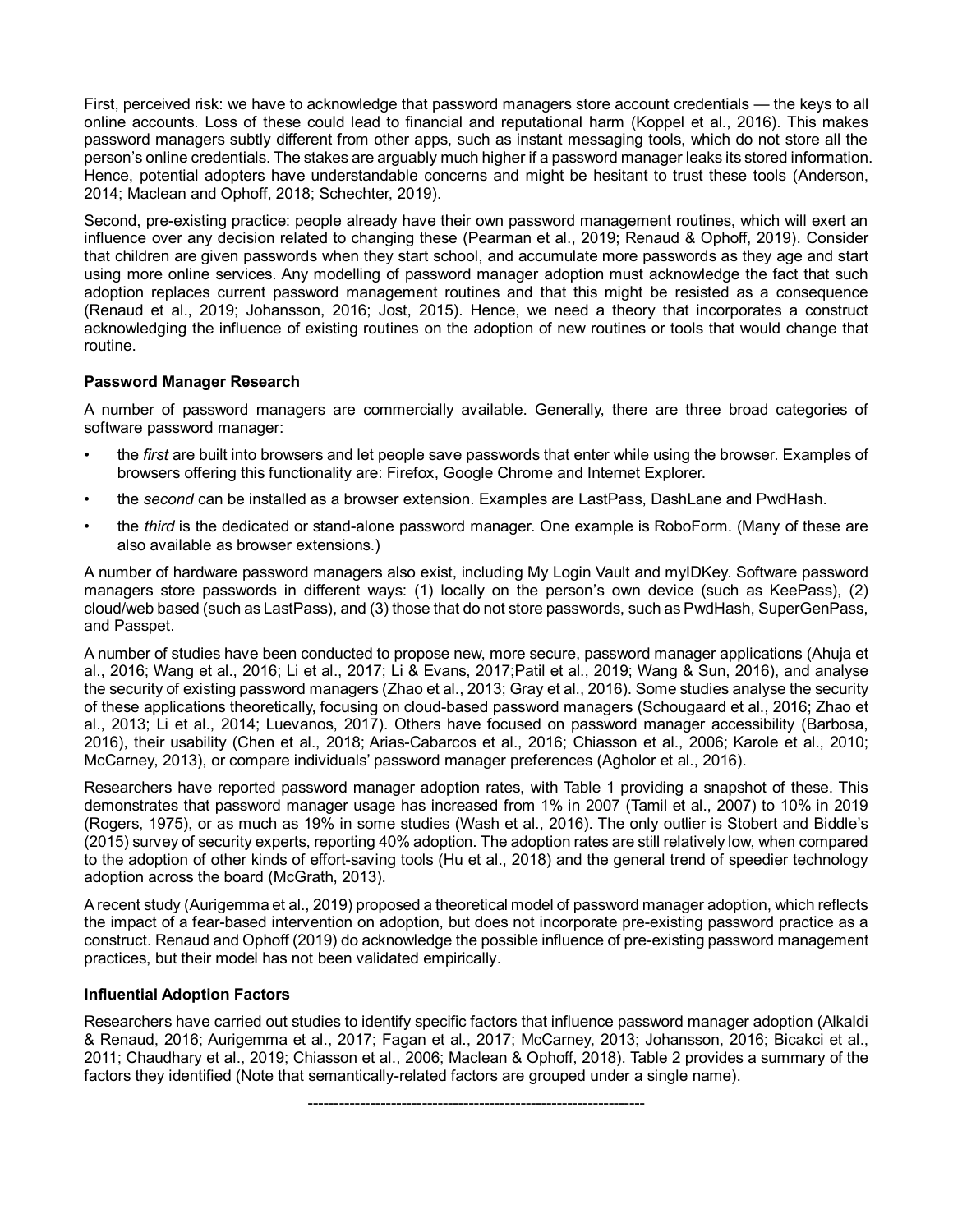### **Choosing a Foundational Modelling Theory**

Information security studies that apply theoretical frameworks have been published in recent years and reveal a growing interest in understanding the factors that influence security behaviours. Here, we explain how we chose the theory to ground our model's foundation.

#### *Theories used in Information Security*

Lebek et al. (2014) carried out a theory-based review of information security related research, and provide a list of the theories that have been used in the information security domain. These include: the Theory of Reasoned Action (TRA) (Hale et al., 2002), the Theory of Planned Behaviour (TPB) (Ajzen, 1991), General Deterrence Theory (GDT) (Nagin & Pogarsky, 2001), Protection Motivation Theory (PMT) (Rogers, 1975), the Technology Acceptance Model (TAM) (Davis, 1985), Social Cognitive Theory (SCT) (Bandura, 2001), Constructivism (Fornell & Larcker, 1981) and Social Learning Theory (SLT) (Bandura & Walters, 1977).

We now consider each of these, in terms of the two constraints mentioned above. We can discount SLT and constructivism because, as Lebek et al. (2014) explain, these are essentially learning theories, and are unsuitable for modelling adoption. GDT, reflecting deterrence, is also not an adoption theory. TAM, TPB, TRA and SCT do not incorporate any notion of risk or vulnerability. PMT does not satisfy the second constraint. Hence, none of these popular models is a good fit for modelling password manager adoption.

> ----------------------------------------------------------------- Insert Table 2 About Here

-----------------------------------------------------------------

#### *Theories used in Modelling of Similar Technologies*

Our next step is to identify theories that have been used to model adoption of other information technology tools. Anything to do with people's bank accounts could be argued to require trust and the majority of those who do switch to Internet-enabled banking, either via a web page or browser, have used a physical bank branch and cash before doing so. Hanafizadeh et al. (2014) carried out a systematic literature review of Internet banking adoption theories. They enumerate a number of theories that have been applied in this domain. TRA and TPB (mentioned above) appear, but have already been discounted. Three additional theories are mentioned: Social Cognitive Theory (SCT) (Bandura, 1986), Commitment-Trust Theory (CTT) (Morgan & Hunt, 1984) and Perceived Risk Theory (PRT) (Roselius, 1971). These, too, do not satisfy our constraints: SCT not satisfying the first, and CTT and PRT not satisfying the second.

#### *Theories acknowledging the Influence of Pre-Existing Routines*

What we needed, to model Password Manager adoption, was a theory that incorporated risk as well as a construct that acknowledged the existence and influence of existing practice i.e. one that models a switch from an existing to a new behaviour.

The crucial quality of migration theory is that it is not prescriptive about exact constructs to be used within the model, with this quality having facilitated its use across multiple disciplines (Brettell &. Hollifield, 2014). Hence, it can also be tailored to satisfy our first constraint. Migration theory also has, at its core, the notion of a geographical migration from an existing state to a new state (Lee, 1966). This satisfies our second constraint.

Migration theory has previously been used to model the adoption of other information technologies, such as cloud computing (Bhattacherjee & Park, 2014), instant messaging (Sun et al., 2017) and social networking services (Chang et al., 2014), but not has not yet been tested in the information security domain.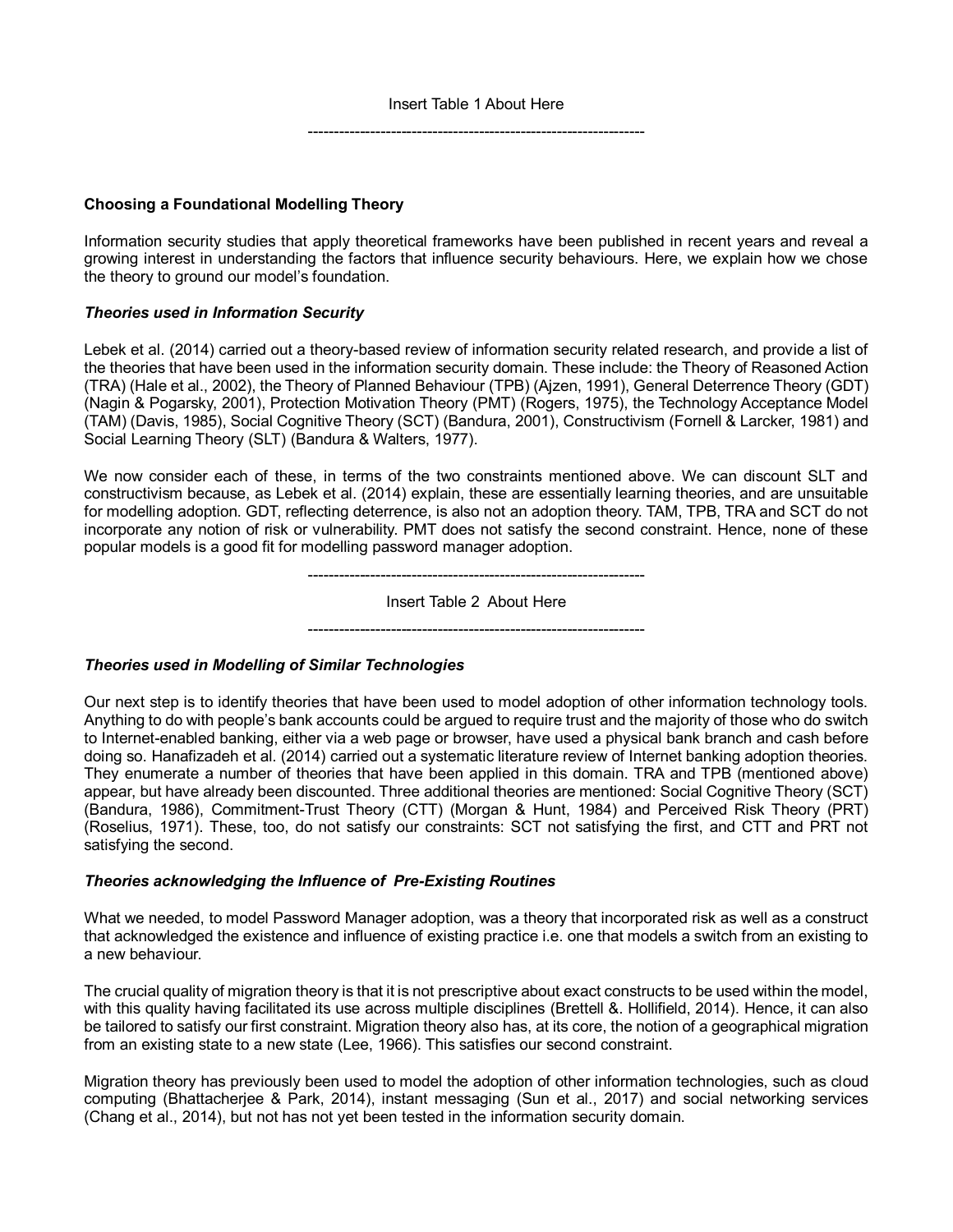This theory assumes that migration decisions are the result of a calculus which incorporates negative factors in the current state, which encourage people to leave (also called 'push factors'), positive factors in the new state that attract people (also called 'pull factors'), and obstacle factors that constrain migration (also called 'mooring factors').

Having focused our attention on migration theory, we conducted a brief review of recent research into security behaviours in the broader field of information security. We discovered that the adoption predictors fall into three pertinent key categories (Ngoqo & Flowerday, 2015; Machuletz et al., 2016; Djeni & Erbilek, 2017; Vafaei-Zadeh et al., 2018):

*First*, the adoption or intention to adopt a secure behaviour, is affected by their perceptions of their current behaviours, such as the perceived severity or susceptibility to an online threat. These are similar to migration theory's push factors. (These align with constraint 2).

*Second*, behaviour, or behavioural intention, is affected by perceptions and expectations of the new behaviour, which can either positively influence the adoption (such as perceived response efficacy) or negatively deter it (such as response cost or privacy concerns). These are similar to migration theory's pull and mooring factors; respectively. (The mooring constructs align with constraint 1).

*Third,* individual differences, such as innovativeness, can predict adoption behaviours (Lu et al., 2005; Martínez-Román & Romero, 2017; Thakur et al., 2016). (Innovativeness is a person's propensity to adopt new technologies, as compared to others in their community.)

This kind of alignment with the features of migration theory confirms that it is worth exploring the application of migration theory to password manager adoption.

# **Research Model and Hypotheses**

----------------------------------------------------------------- Insert Figure 1 About Here

-----------------------------------------------------------------

The research stages are depicted in Figure 1.

Phase 1: To answer the research question posed in the introduction, we need firstly to identify the constructs to use in our model. Most technology adoption studies build their theoretical models using constructs that have been empirically verified in other studies. However, since password managers are different from other kinds of technologies, and because of the limited literature on password manager adoption, we conducted an exploratory study to investigate users' perceptions of password managers.

During Phase 2, we use the constructs that emerged from Phase 1 to construct the MIGRANT model of password manager adoption and propose nine different hypotheses to validate it.

During Phase 3, we carried out a longitudinal study to validate the model. Phase 4 analysed the data and Phase 5 provides and discusses the final validated MIGRANT model of Smartphone password manager adoption.

### **Phase 1: Identifying & Ranking Password Manager Adoption Factors**

The authors we cite in Table 2 identified factors that either impede or encourage password manager adoption. Yet these factors are very different in character and influence. For example, F1 is a socially influencing factor, F3 is related to personal and past experience. F2, F4, F5 and F7 are related to the characteristics of the password manager, while F6 is related to a person's individual risk perceptions, which are also socially informed. The deterring factors are often the flip side of the encouraging factors. So, while F7 could be related to a person being convinced that the use of a password manager would help them to improve their general password security, the flip side of this factor could also be related to a person not being convinced of this, and citing concerns about how their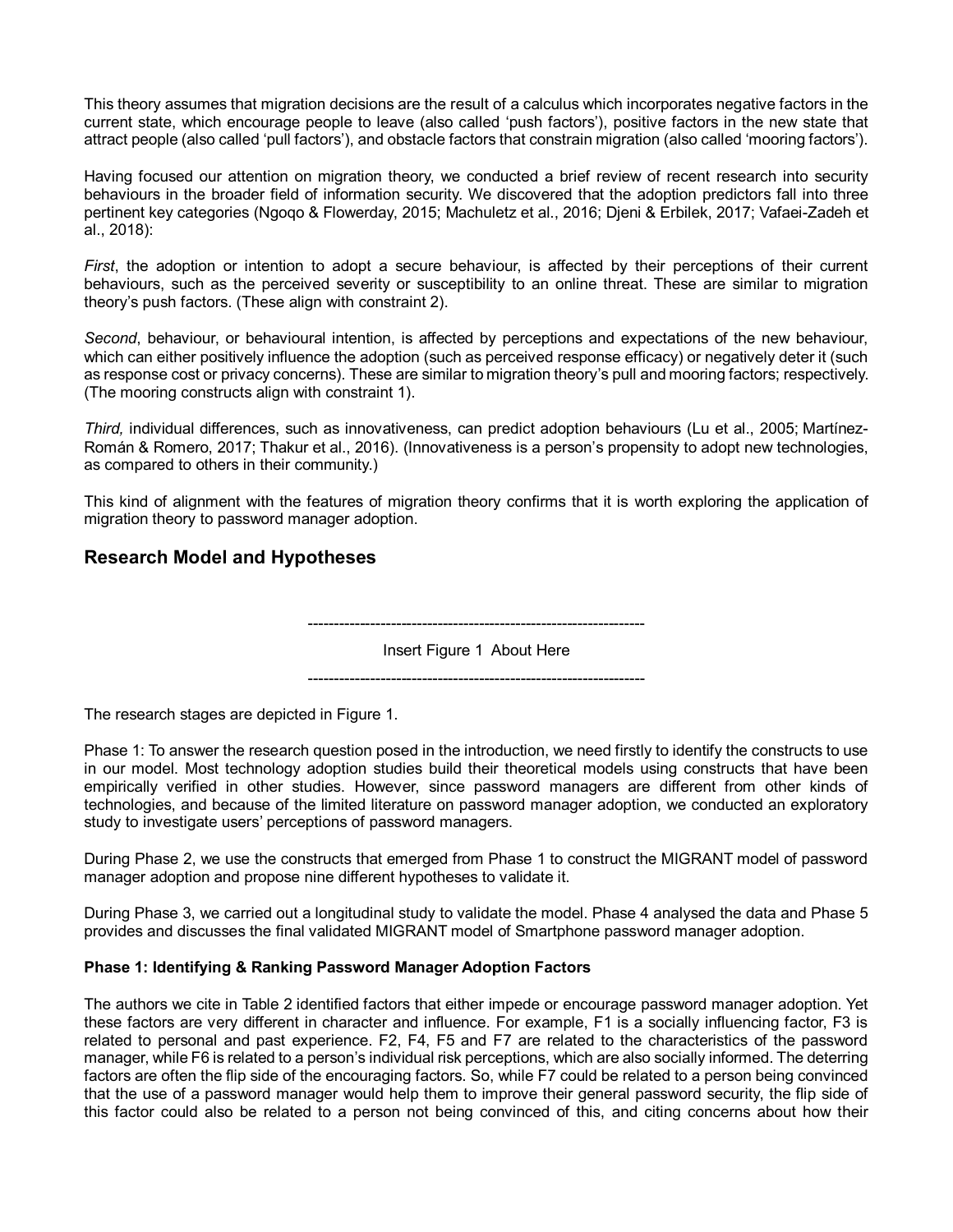passwords are being stored, with this deterring adoption.

This list of factors, while being interesting and valuable, cannot be used to construct the MIGRANT model. Firstly, we do not have the frequency with which each factor was mentioned by interviewees (in the cases of surveys), which makes ranking difficult. Secondly, given that some of the data was collected online (Alkaldi & Renaud, 2016), it was hard to obtain more information about each participant's beliefs and justifications for their answers. Third, when using surveys, one can expect participants' opinions/perceptions to be framed by the posed questions. Finally, the factors emerged from studies in different contexts. This means that we cannot group these factors together as if they were all elicited in the same way. The dependencies between these factors are also unspecified at present. We thus carried out a series of semi-structured interviews specifically for the purposes of identifying factors to build the MIGRANT model.

It is appropriate for exploratory studies to gather new data as extensively as possible, in order to hear what endusers have to say, in depth. We used the factors in Table 2 as a guide to inform our semi-structured interview formulation, as recommended by Fishbein and Ajzen (2011). Using semi-structured interviews allowed us to explore salient beliefs and to arrive at a ranked list of factors influencing password manager adoption decisions. (see Appendix B for questions)

Semi-structured interviews were conducted with 30 Smartphone owners from April to June 2016, as advised by Fishbein and Ajzen (2011). The study was approved by the University of Glasgow's ethics review board. Sampling was convenience based with participants being recruited using social networking. Convenience sampling is often used in exploratory studies to obtain different views, to explore possible explanations or hypotheses, or to identify constructs (Ferber, 1977).

The sample included interviewees of different education levels, with an average age of 36.3 years. Of these, 18 were female (60%), and 12 male (40%). The majority of the interviewees were Android owners. Table 3 provides some examples of participant responses.

The transcripts of the interviews were analysed using thematic analysis, focusing on identifying themes and patterns related to password manager perceptions. First, three interviews were coded and then re-coded, independently, by a second coder. After that, a joint code book was created, which was used to code all the interviews. As each new concept was encountered, it was discussed with the second coder to agree on a new code before it was added to the code book.

-----------------------------------------------------------------

Insert Table 3 About Here

-----------------------------------------------------------------

The extracted factors fell naturally into the three categories that are related to individual choice, mirroring the categories reflected in migration theory, which confirms its potential in modelling the password manager adoption process. First, there are pull factors, which are related to the positive password manager features that could make a switch desirable. Pearman et al. (2019) mention convenience and faster logins as factors that could be considered to be pull factors. Then we have the push factors, related to perceptions of the person's current password management practice, as mentioned by Pearman et al. (2019) "Dissatisfaction with Current Method". Third, we have the mooring factors, which add friction to a change, as highlighted by Pearman et al. (2019) as "Satisfaction with Current Method". Finally, we have identified a number of cross-cutting factors. The full set of identified factors are listed in Table 4.

-----------------------------------------------------------------

Insert Table 4 About Here -----------------------------------------------------------------

#### **Phase 2: Proposing the MIGRANT Model & Hypotheses**

Fishbein and Ajzen (2011) suggested that people's salient beliefs about a particular behaviour can be identified by checking the frequency of each theme in the collected qualitative responses, then selecting themes identified by at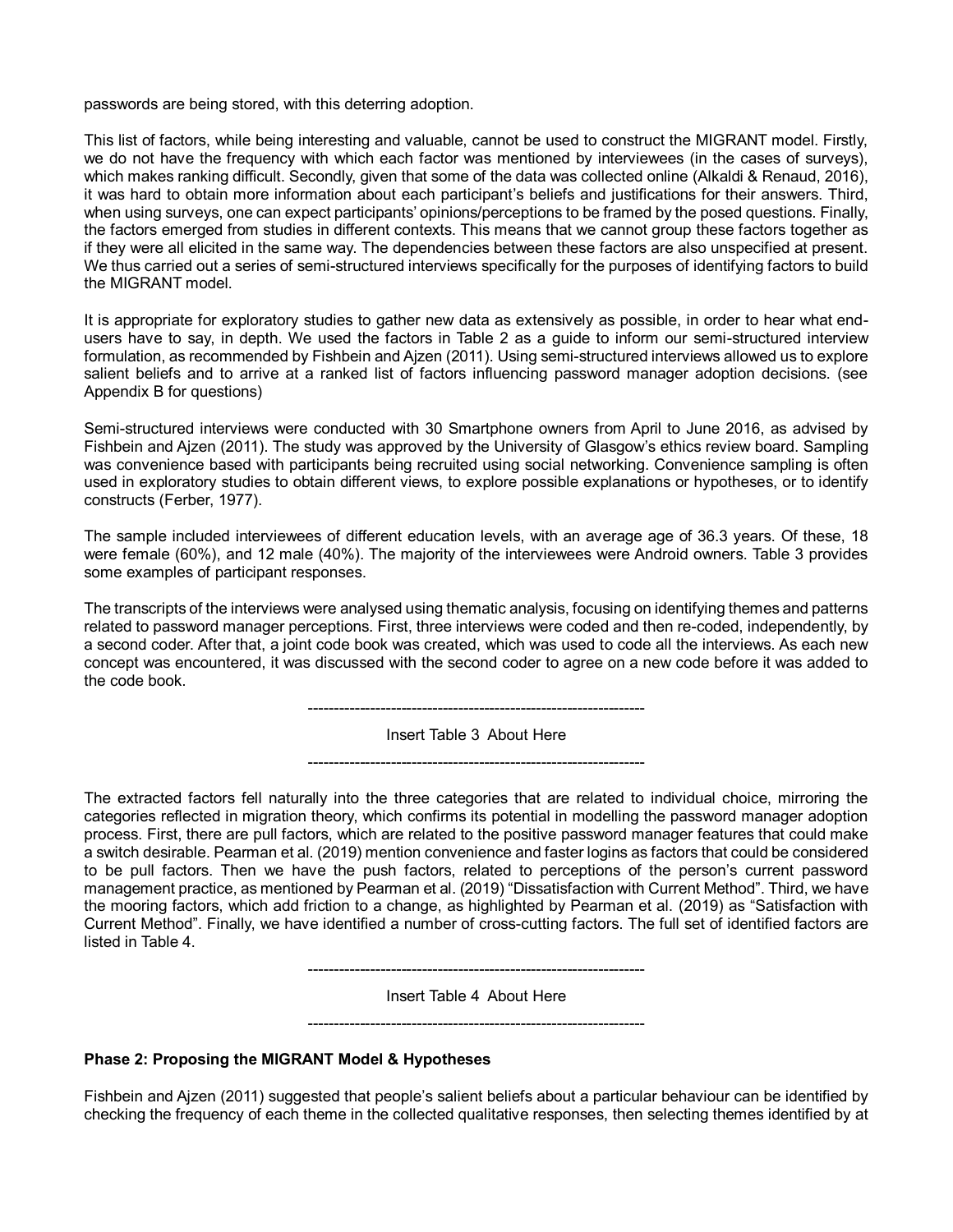least 20% of the interviewees (i.e., at least 6). Therefore, the qualifying factors will now be used to inform hypothesis formulation.

### *Pull Factors*

Pull factors are password-manager-related factors that encourage migration. Two main pull factors emerged from the analysis of the interviews: (1) the usefulness of password managers, and (2) their effectiveness in improving the security of passwords and online accounts. This confirms previous research into the adoption of other security tools and measures. In particular, a study showed that perceived effectiveness of security policies had a positive influence on individuals' intention to comply with these policies (Hovav & Putri, 2016). Furthermore, according to the IT adoption literature, one of the strongest predictors of adopting new technology is the perception of how useful that adoption will be, i.e., 'perceived usefulness'. Instead of evaluating the perceived usefulness independently, in the case of technology migrations, usefulness is evaluated against the person's current password management practice before adopting the new technology. In the literature, this construct is called 'relative usefulness' (Bhattacherjee & Park, 2014). Two pull-related hypotheses are proposed:

- Hypothesis 1 (H1): Perceived relative usefulness of password managers is positively related to the intention to adopt a Smartphone password manager.
- Hypothesis 2 (H2): Perceived response efficacy of password managers is positively related to the intention to adopt a Smartphone password manager.

### *Push Factors*

These are the factors that propel people towards the use of password managers. Prior research shows that a primary reason for people to adopt new technology is their dissatisfaction with their current product or service (Bhattacherjee & Park, 2014; Fan and Suh, 2014). (Dissatisfaction being the state of being unhappy about a service or product based on poor experience.) We aim to find out whether, if a person's evaluation of their current method for managing their passwords is unsatisfactory, they will be more likely to consider using a password manager. These are the factors that align with constraint 2.

Based on the analysis of the interviews, the main sources of dissatisfaction were: (1) the perceived cost of managing passwords, and (2) their perceived vulnerability. The following push-related hypotheses are proposed:

- Hypothesis 3 (H3): A person's dissatisfaction with their current password coping method is positively related to their intention to adopt a Smartphone password manager.
- Hypothesis 3.a (H3a): The perceived vulnerability related to a person's current password coping method is positively related to their dissatisfaction with their existing method.
- Hypothesis 3.b (H3b): The perceived response cost related to managing passwords with their current password coping method is positively related to dissatisfaction with their existing method.

### *Mooring Factors*

Despite the presence of pull and push factors related to password manager adoption, some other factors might add friction to migration. Previous migration-theory-based research found switching costs to negatively affect migration intention (Bhattacherjee & Park, 2014; Chang et al., 2014; Schreiner & Hess, 2015). Likewise, the results of the interviews revealed that the costs associated with password manager migration — such as set-up, learning and monetary costs — could discourage adoption. Furthermore, given the sensitivity of data stored by a password manager, and due to the perceived risks when using password managers, people might be reluctant to adopt them (the first adoption constraint).

As such, the perceived risks related to password managers is included as a mooring factor (Aurigemma et al., 2017). Security and privacy concerns over using password manager applications were found to be one of the main factors influencing the perceived risk of using the password manager (Alkaldi & Renaud, 2016). These are the factors that align with constraint 1. Therefore, the following mooring-related hypotheses are proposed: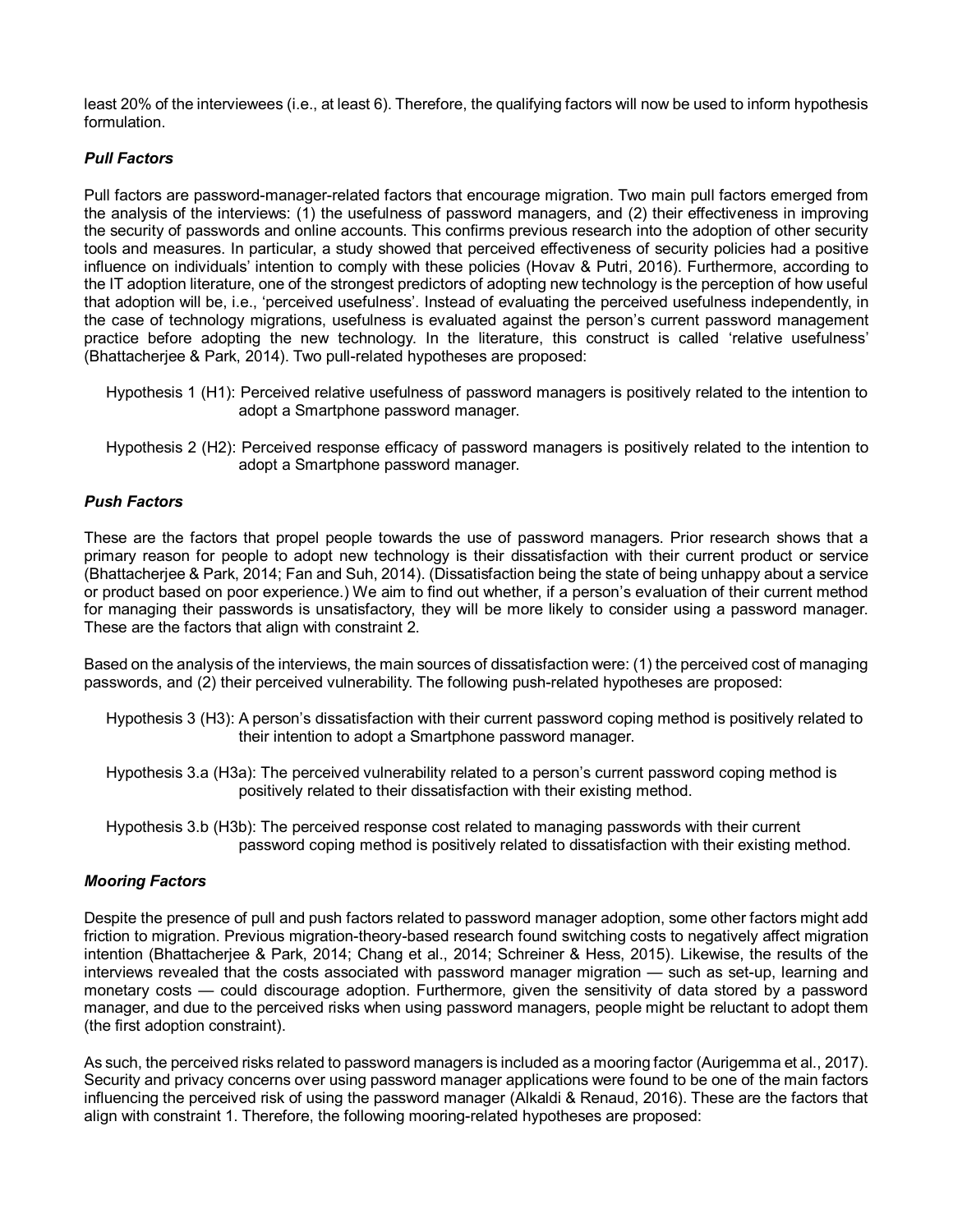- Hypothesis 4 (H4): The perceived risk of using password managers is negatively related to the intention to adopt a Smartphone password manager.
- Hypothesis 4.a (H4a): Security concerns over using a password manager tool are positively related to the perceived risk of using a Smartphone password manager.
- Hypothesis 4.b (H4b): Privacy concerns over using a password manager are positively related to the perceived risk of using a Smartphone password manager.
- Hypothesis 5 (H5): The perceived cost of learning how to use a password manager is negatively related to the intention to adopt a Smartphone password manager.
- Hypothesis 6 (H6): The perceived cost of setting up a password manager is negatively related to the intention to adopt a Smartphone password manager.
- Hypothesis 7 (H7): The perceived monetary cost of using a password manager is negatively related to the intention to adopt a Smartphone password manager.

#### *Other Factors*

Besides push, pull and mooring factors, there are also other factors that could impact switching decisions. Only one factor identified during the interviews was mentioned enough times to be included i.e., descriptive norms.

Descriptive Norms: these, also called "social influence" in the literature, are defined as "what individuals perceive others around them are commonly doing" (Cialdini et al., 1990). These have been found to be predictors of the intention to adopt security systems (Tu et al., 2014; Lee & Larson, 2009) such as anti-virus software (Lee & Larson, 2009). The analysis of the interviews also revealed that interviewees were reluctant to adopt password managers because they "did not want to be first" among their friends and family members to do so. Therefore, this factor has been included in the model.

Hypothesis 8 (H8): The descriptive norms of using a password manager are positively related to the intention to adopt a Smartphone password manager

#### *Intention and Actual Adoption*

As this research aims to study the factors that affect password manager adoption behaviour, the adoption construct was considered. While the intention to adopt a password manager reflects the likelihood of adoption, actual adoption behaviour commences when Smartphone owners install a password manager on their device. The extant human behaviour literature identifies behavioural intention as a main antecedent of actual behaviour (Fishbein & Ajzen, 2011), and it has been shown to be a significant predictor of actual behaviour (Kim et al., 2008; Vasileiadis, 2014). Due to difficulties in recording actual security behaviours, many information security studies stop short of measuring actual behaviours (Pham et al., 2017). Instead, they measure security intention and argue that it is a reasonable proxy for actual behaviour (Pham et al., 2017). A systematic review of information security policy compliance studies found that few studies investigated actual behaviours (Sommestad et al., 2014) and concluded that the best predictor of actual security behaviour is behavioural intention. Thus, the following hypothesis is proposed:

Hypothesis 9 (H9): The stated intention to adopt a Smartphone password manager is positively related to the actual adoption of a Smartphone password manager.

#### *Control Variables*

Control variables are not central to the model, but may nevertheless impact the dependent variable, i.e., adoption intention.

Intention Influences: The control variables for this study, those that might influence a user's intention to adopt a password manager, are: (1) innovativeness, (2) age, and (3) gender.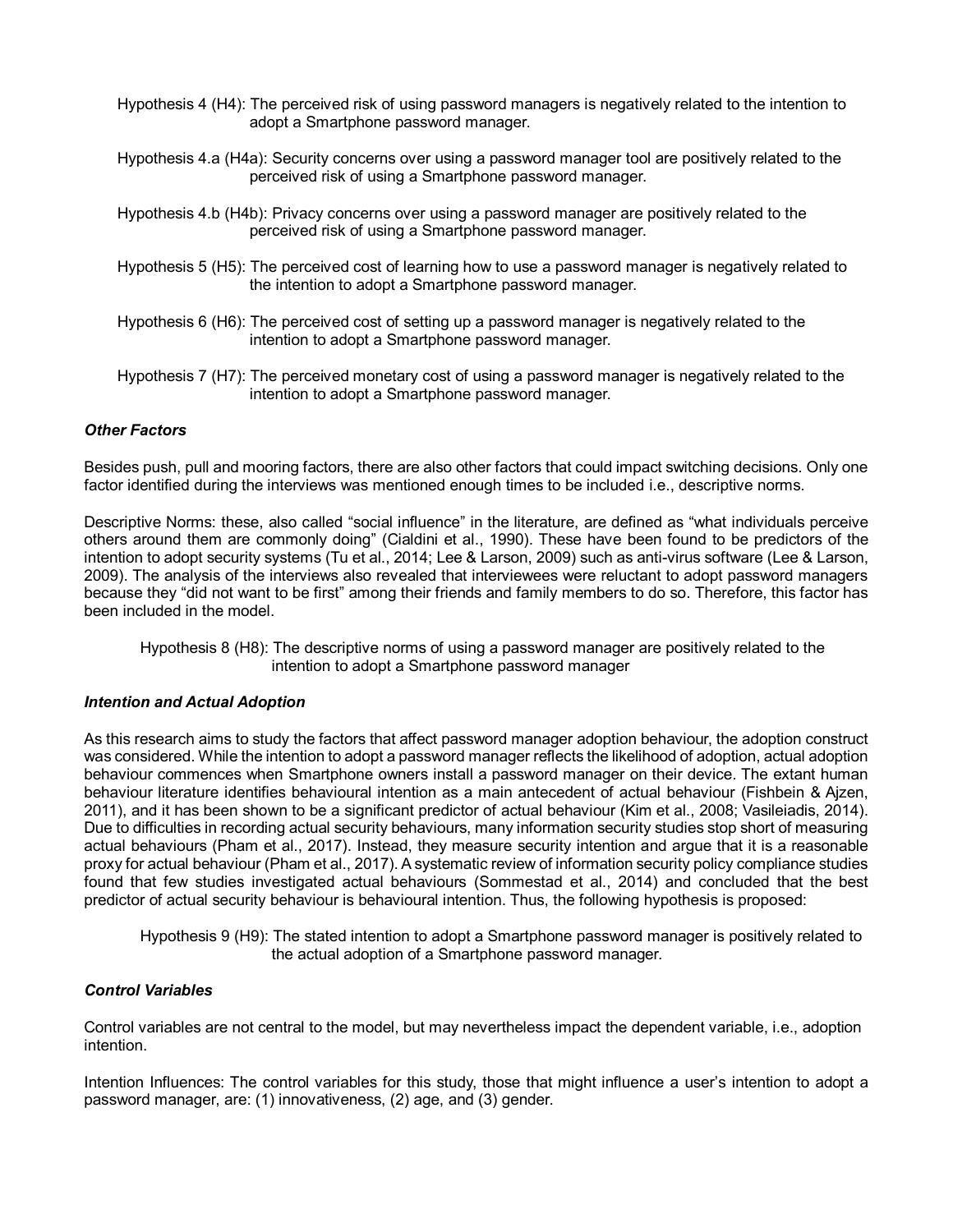We included gender as a control variable because previous studies suggested that there are differences between males and females in terms of their attitudes towards their Smartphones. Skog (2002) has reported that while males emphasised the functional features of Smartphones, females paid more attention to their appearance. Barn et al. (2014) also found that male students were less cautious about their privacy than female students. Males were more willing to share their personal data, including contact details, with mobile applications and more likely to shop online using their Smartphones.

Age is also included as a control variable, because existing research noted that the younger generation prefers to use online banking (Köse, 2009; Maduku, 2013). It might be the case that young users would be more willing to use a password manager.

Furthermore, those with a higher level of innovativeness are often more willing to take risks, and consequently to accept and trial new technologies (Thakur et al., 2016; Frimpong et al., 2017). This might also impact willingness to adopt a password manager, and has been included in other technology-related adoption studies, for example (Slade et al., 2015; Alalwan et al., 2018; Acheampong et al., 2017; Oliveira et al., 2016). It is important to note that innovativeness is not included as a construct in the model, because it was not mentioned by at least 6 of our interviewees. We did include it as a control variable, however, because of the strong evidence in the literature related to its impact on all adoption decisions.

Dissatisfaction Influences: Two other control variables that may impact dissatisfaction with current password coping behaviours are: (1) experience of being hacked, and (2) the number of passwords that a person needs to manage. Because the cost of managing passwords depends on the number of passwords that users have to manage (Zhang-Kennedy et al., 2016), this variable was included as a control variable influencing dissatisfaction with current coping behaviours. Finally, experience of being hacked might play a role in terms of users' perceptions of being vulnerable to attack (Alkaldi & Renaud, 2016). Exposure to hacking was thus also included as a control variable influencing dissatisfaction, as a dependant variable.

Figure 2 depicts the model that we will validate in the next section.

----------------------------------------------------------------- Insert Figure 2 About Here

-----------------------------------------------------------------

#### **Phase 3: Methodology**

We developed a mobile application named CyberPal as an Android application, to provide a means to support two different studies (Figure 3):

*Study 1*: Validating the MIGRANT model: CyberPal was used as a mobile-based platform for harnessing the survey, and to detect whether intention was converted to behaviour i.e., installation of a password manager.

*Study 2*: Testing Intervention Efficacy: CyberPal was also an intervention harness that recommended a password manager based on users' stated requirements. The recommender system essentially supported the user choice process. Consider that adopters have to choose the preferred features of the password manager. For example, they choose whether they want a cloud-based password manager or a password manager that store their passwords locally in their devices. Study 2 tested different ways of supporting the choice.

CyberPal administered the survey questions for Study 1 before the intervention was delivered. Then, it allowed participants to express their preferences and supported the choice of a password manager (Study 2). CyberPal continuously monitored applications on users' devices to detect installation of a password manager.

It is important to note that Study 1, described in this paper, used the survey data and the stated intention to install a password manager (before the intervention was administered) in order to validate the MIGRANT theory of adoption. The conversion of intention to adoption was calculated for all participants, regardless of Study 2 experimental condition.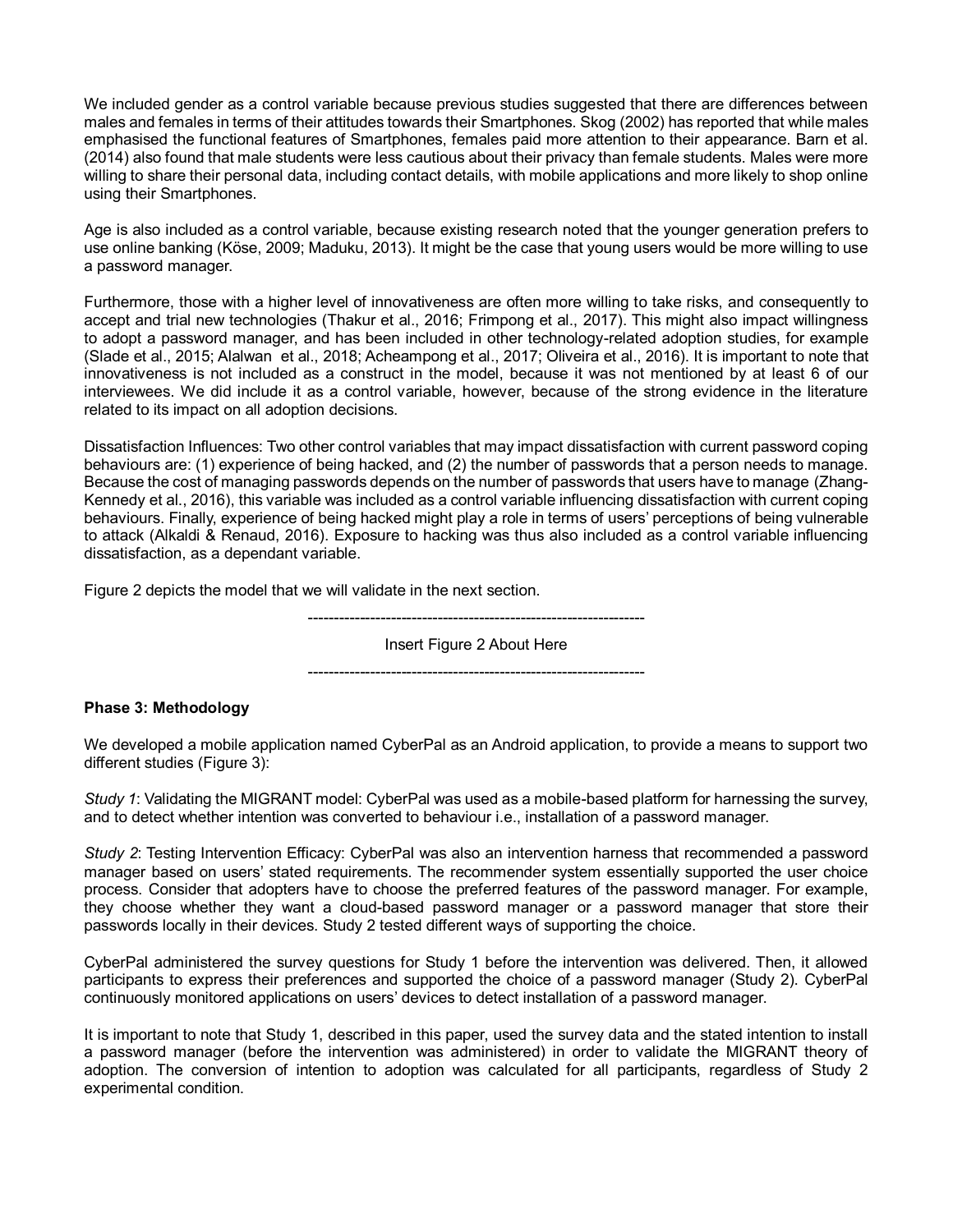#### *Measurement*

Construct measurement is based on instruments that have already been published and modified to align with the study's context (see Appendix A).

All questions collected responses using a seven-point Likert scale, with options ranging from 'strongly disagree' (1) to 'strongly agree' (7). Finally, the dependent variable actual behaviour was measured by periodically retrieving all the applications installed on the participants' Smartphones and checking whether or not they had installed a password manager.

The questionnaire was reviewed by two security and information management researchers, who confirmed its validity. Before initiating the large-scale survey, a pilot test of the questionnaire was conducted with 15 testers who were aware of the existence of password managers.

> ----------------------------------------------------------------- Insert Figure 3 About Here

> -----------------------------------------------------------------

### *Data Collection*

An invitation to participate was sent to 219,221 Android owners, using the Facebook advertising service, between July and September 2017. Participants were asked to install the application, answer the questionnaire and keep the application on their devices for a week for the chance to win online vouchers up £50. 645 people responded to the invitation and participated in the study.

We wanted to focus on people who already knew what a password manager was, and what it was used for, so that we did not conflate awareness with adoption, which are two different constructs. Thus, at the beginning of the survey, participants were asked whether they were aware of password managers. To confirm their familiarity, participants were asked to select the names of two popular password managers from amongst five password manager names. The five names actually included only two password managers, the rest being names of screen-locking mobile applications. 232 participants said they were aware of password managers. After reviewing their responses, 12 were removed for not completing the survey, 7 for not answering the validation question correctly, one for not keeping the application on their device for the required full week and 14 for not engaging with the survey. After discarding these responses, 198 completed surveys and were retained for analysis. 64% of participants were male, 34% female. About 70% were under 35 years of age. The majority had been educated beyond high school level. Only 3 participants were already using a password manager (Table 5).

> ----------------------------------------------------------------- Insert Table 5 About Here -----------------------------------------------------------------

#### **Phase 4: Results and Analysis**

The data analysis proceeded in four stages. The first stage screened the data to ensure validity to support subsequent analysis; the second stage generated a descriptive analysis of the dataset; the third stage focused on assessing the validity of the constructs used in the model; and the last stage was directed at hypotheses testing and model analysis using structural equation modelling (SEM). Using SEM for data analysis has become popular recently in the information management literature. Generally, a SEM model is composed of two sub-models: (1) a measurement model and (2) a structural model (Kline, 2015). The measurement model defines the relationships between the observed and latent variables. The structural model, on the other hand, explains the relationships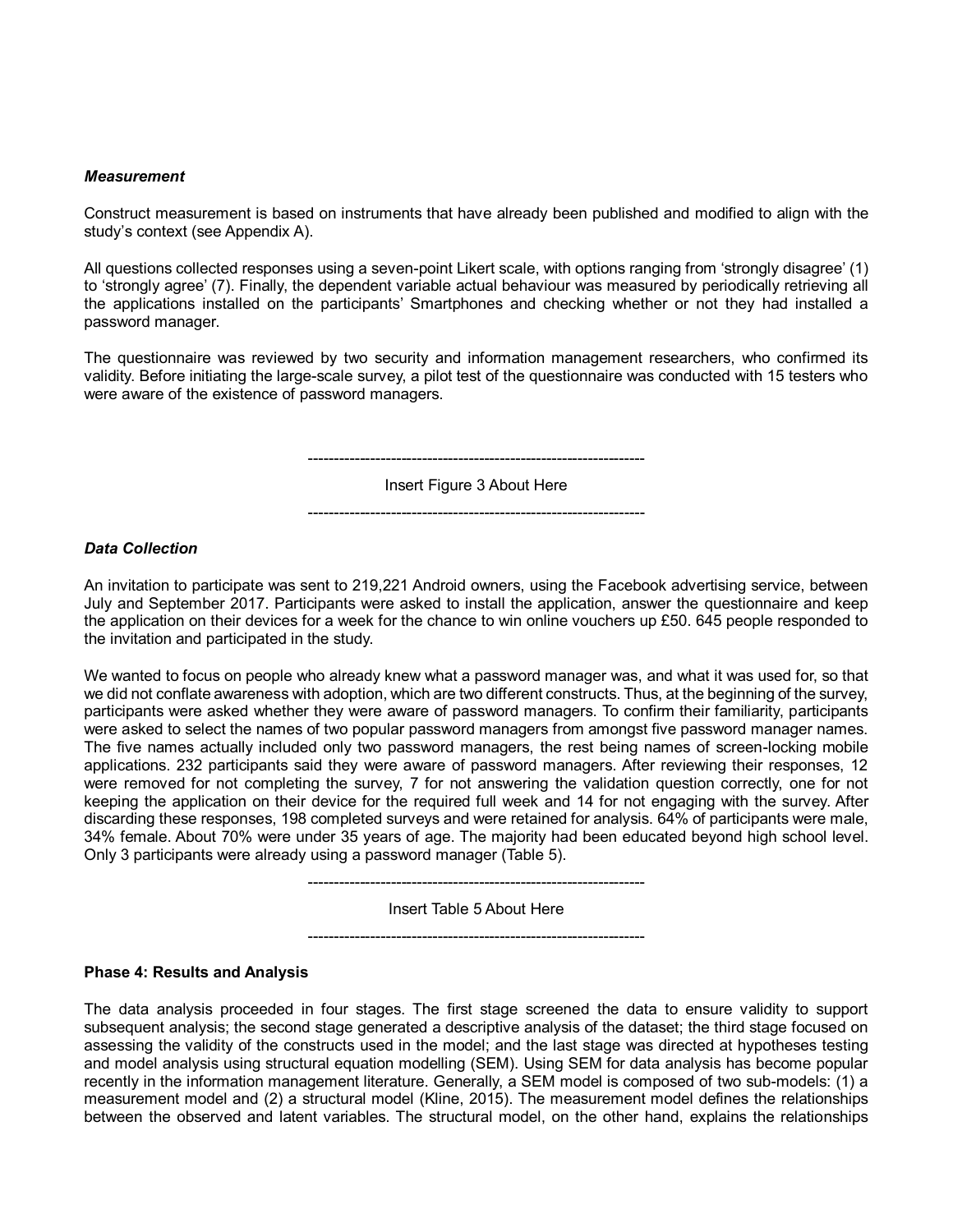between the latent variables in order to test whether a particular latent variable influences another latent variable in the proposed theoretical model (Hair et al., 2010; Kline, 2015). The data was analysed using SPSS 23 and AMOS 23 software.

### *Stage 1: Data Screening*

Before commencing the analysis, the data were screened to evaluate their validity to determine if they met the assumptions of SEM. Therefore, several tests were conducted. First, the data were scanned for missing data. From the scanning process, 6 cases were identified with randomly distributed missing data. The Missing Completely at Random (MCAR) test confirmed that these missing values were indeed completely random ( $p = .785$ )<sup>1</sup>. The MCAR value indicated that missing values in the dataset were randomly missed (p > .05). These missing data were imputed using the median value technique, a commonly used technique that is applied to compensate for missing values in quantitative studies.

Second, descriptive analysis of the dependent and independent variables was conducted to ensure the data is normally distributed (Table 6). The table shows that the kurtosis values for all the variables are less than 2 and the skewness scores are all within the acceptable range, which suggests that the data are normally distributed<sup>2</sup>. Third, the outliers were tested by evaluating the standardised Z scores of  $(\pm 3.29)$  in each variable (Tabachnick et al., 2013(p.107). The standardised Z values for the dataset were between valid ranges. Fourth, this process was followed by evaluating linearity and homoscedasticity, which are important assumptions for linear regression models (Hair et al., 2010)<sup>3</sup>. Linearity and homoscedasticity were evaluated by examining the scatter plots (Kline, 2015). The inspection of the scatter plots revealed an oval shaped array of points, suggesting that variables are linearly related and homogenously distributed.

-----------------------------------------------------------------

Insert Table 6 About Here

-----------------------------------------------------------------

Finally, to determine whether two or more constructs represent the same external reality, a multicollinearity test is required (Hair et al., 2010; Tabachnick et al., 2013) $^4$ . Table A.2 (in Appendix A) shows that inter-correlations between variables range from .06 to .83. Also, multicollinearity can be evaluated through the Variance Inflation Factor (VIF) (Kline 2015). If VIF>10 this is an indication that two variables are highly correlated and a multicollinearity problem is presented (Kline, 2015). The calculated VIF values ranged from 1.201 to 5.011 (Table 7), which did not exceed the recommended cut-off value of 10. Accordingly, this stage confirmed that the data set of size 198 was valid and usable for testing the hypotheses.

> ----------------------------------------------------------------- Insert Table 7 About Here

> -----------------------------------------------------------------

### *Stage 2: Descriptive Analysis*

During this phase, a descriptive analysis of participants' demographic data was carried out. Table 5 shows the demographic profiles of the respondents and their password manager app usage.

#### *Stage 3: Measurement Model*

A measurement model represents the relationship between the variables and their measures (Hair et al., 2010). This stage aims to examine the model by assessing both: (1) the constructs' validity and reliability, and (2) the model-fit indices, which are used to estimate the measurement model. A confirmatory factor analysis (CFA) was conducted to achieve this aim. In the CFA model, items are grouped according to the component definition from which the items came. Then, the item groupings are combined to form composite scores. If the composites show satisfactory measurement properties, they can be used in the final structural model (Hair et al., 2010; Kline, 2015).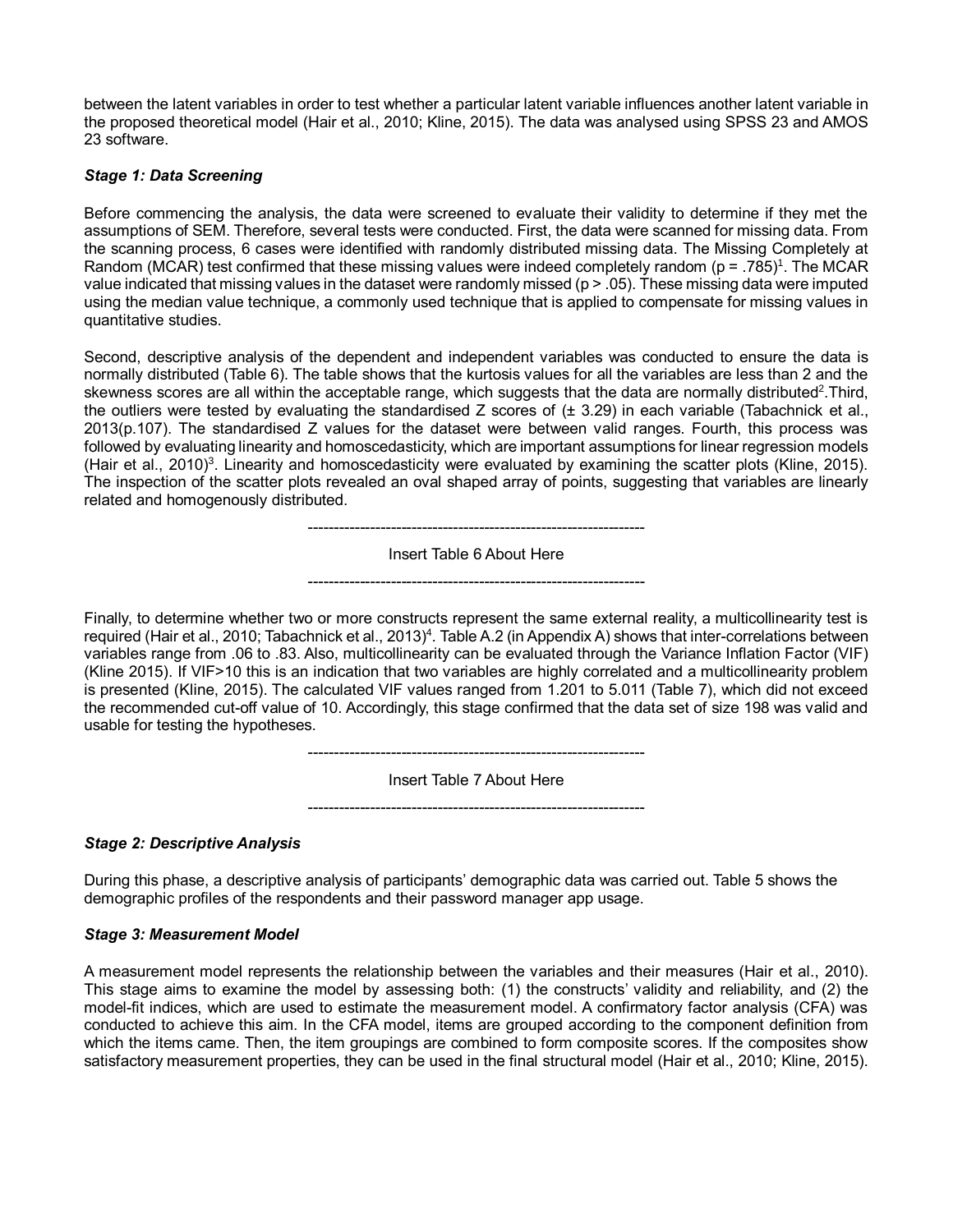### *Construct validity and reliability*

The CFA is conducted to evaluate the degree to which a set of indicators constructing a scale all measure one thing in common (Kline, 2015). This uni-dimensionality can be evaluated by testing both the convergent and discriminant validity of all the constructs in the model (Zhu, 2000).

**Convergent validity** is the extent to which the measures that are theoretically related are also correlated (Zhu, 2000). Evaluating convergent validity relies on three indicators: (1) the item reliability of each construct, (2) the Average Variance Extracted (AVE) for every construct, and (3) the reliability of each construct (Tabachnick et al., 2013; Fornell & Larcker, 1981).

First, the item reliability of each construct is assessed by examining the loading of each indicator, in the measurement model, on their constructs. Items should only be retained if they have a strong factor loading, which indicates that the construct is well defined by its items (Hair et al., 2010). It has been recommended to retain the items in the measurement model that have a factor loading exceeding 0.50 (Hair et al., 2010). The factor loading of each item was computed in the CFA analysis. As shown in Appendix A, the loading of all items is greater than the cut-off value of 0.50, indicating that all the items are strongly related to their relevant factors.

Another indicator for verifying convergent validity is the AVE of each construct. AVE is computed for each construct by adding all the squared values of the factor loading of its items and then dividing the sum by the number of items representing the construct (Hair et al., 2010). The value of AVE should be at least 0.5 for it to be acceptable, indicating that a factor explains more than 50% of the variance of its items (Hair et al., 2010). The AVE was calculated using the Stats Tools Package developed by Gaskin (2102) and the output of the CFA analysis. As shown in Table 8, the AVE values for all constructs are greater than the minimum accepted point, reflecting an adequate convergent validity.

> ----------------------------------------------------------------- Insert Table 8 About Here -----------------------------------------------------------------

**Convergent validity** can also be evaluated through construct reliability. Construct reliability is the degree to which a set of two or more indicators (items) share the measurement of that construct. It measures the internal consistency and homogeneity of the items that comprise each scale (Hair et al., 2010). A construct is highly reliable when all its items are highly correlated, indicating that they are measuring the same construct. Construct reliability was tested with Cronbach's Alpha. Table 9 shows the Cronbach's Alpha values for all variables. (A Cronbach's Alpha value of 0.70 or higher suggests good construct reliability (Hair et al., 2010)). All the reliability scores in the study ranged between .703 and .973, supporting the convergent validity of the measurement model.

> ----------------------------------------------------------------- Insert Table 9 About Here

> ----------------------------------------------------------------

**Discriminant validity** is the extent to which concepts that should not be related theoretically are not intercorrelated (Zhu, 2000). It can be verified when the correlation value shared between a construct and any other construct is less than the correlation value of the construct and its items (Hair et al., 2010). Therefore, if the square root of the AVE value of a construct is greater than any correlation between this construct and any other construct, then that construct is more correlated with its indicators than any other construct in the model. The correlation matrix for discriminant validity was generated by the Stats Tools Package using output from CFA analysis. As illustrated in Table A.4 (in Appendix A), the square root of AVE values, represented at the top of each column, is greater than any other correlation in that column. This indicated that all constructs in the model are different from each other, supporting the discriminant validity of the model scales.

#### *Model Fit:*

The next stage, in evaluating the measurement model, is to measure the model fit in order to determine the extent to which the indicators (items) operationalise the latent variables (constructs). The measurement model fit refers to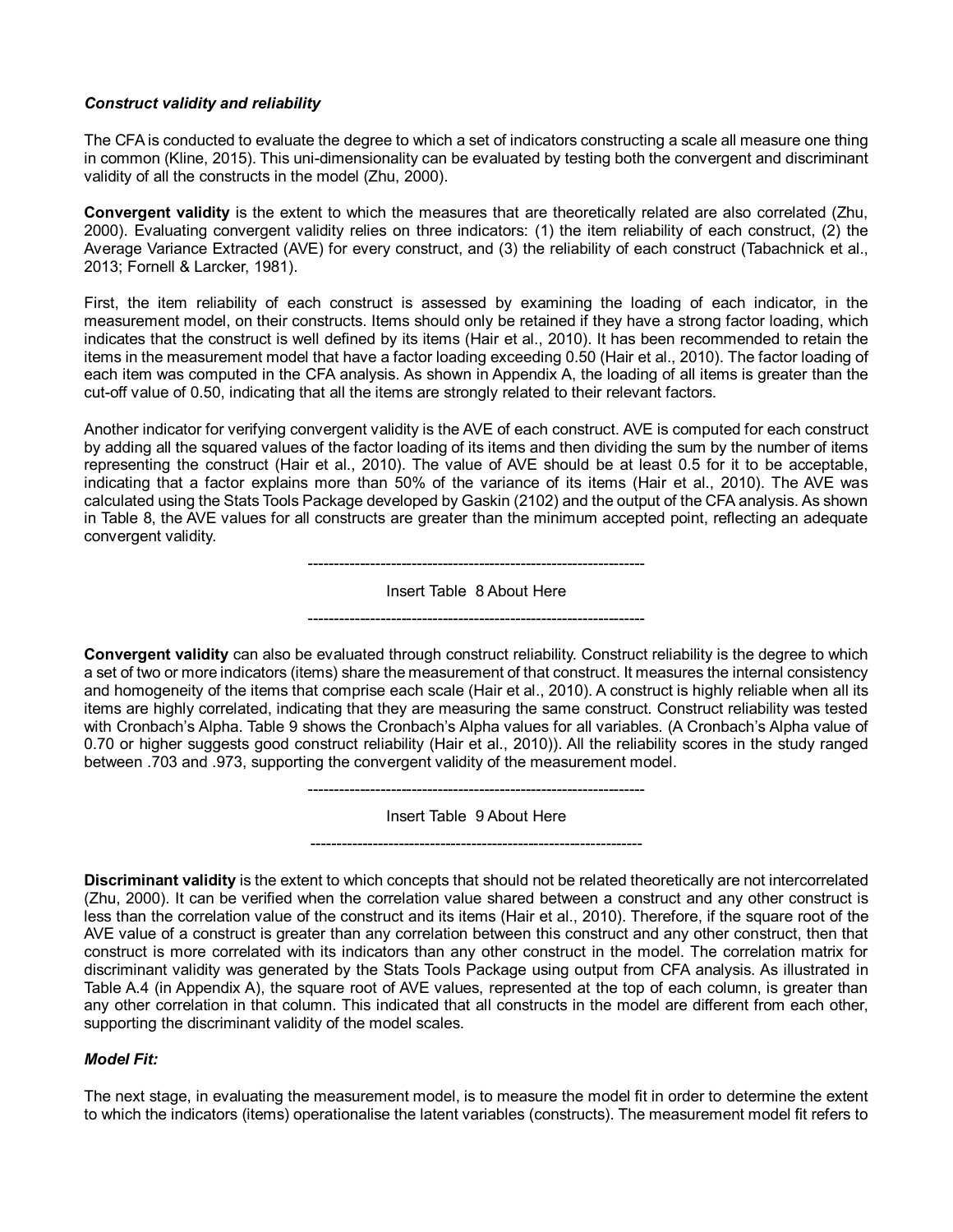how well the proposed model of the factor structure reasons about the correlations between variables in the dataset (Hair et al., 2010; Hooper et al., 2008). If the model is able to account for all the main correlations in the model, then the model has a good fit. If not, then there is inconsistency between the proposed and the observed correlations in the data, and the model is low fitted. A low-fitted model requires changes and modifications to the original model to enhance the fit (Kline, 2015; Byrne, 2013). There are different statistics used to determine the goodness of model fit. Although there is no universal agreement upon number of statistics to report, a minimal set would include the chi-square value, an index to describe incremental fit, such as the TLI, and a residuals based measure (such as RMSEA or SRMR). Chi-square compares the observed covariance matrix with the theoretically proposed covariance matrix. It is the only exact test for SEM models to evaluate the model fit to data (Barn et al., 2014). However, researchers often report other fit indices to evaluate their models. Other commonly used measures are: the Incremental Fit Index (IFI), which compares the chi-square of the hypothesised model to the null model that assumes that all variables are uncorrelated, the Comparative Fit Index (CFI), which measures the relative improvement in the fit of the tested model over the proposed model, the Tucker-Lewis Index (TLI), which is based on the idea of comparing the proposed factor model to a model in which no interrelationships at all are assumed among any of the items, and the Root Mean Square Error of Approximation (RMSEA), which estimates the difference between the examined model and a hypothetical model where every component in the model is related to every other component (Hair et al., 2010; Tabachnick et al., 2013). Table 10 (left) provides the minimum accepted cut-off points for all these measures.

> ----------------------------------------------------------------- Insert Table 10 About Here

-----------------------------------------------------------------

The measures for the model fit were computed through CFA analysis. The goodness of fit values for the measurement model are specified in Table 10 (Right). These values are all within the acceptable scale for a good fit specified in Table 10 (Left), indicating that the measurement model fits with the sample data.

#### **Stage 4: Structural Model**

The proposed hypotheses were tested through SEM using the model in Figure 2 as a base model. Different techniques are used to explain the structural model. The goodness of fit of the proposed relationships between the constructs to the data was assessed. Furthermore, as suggested by (Kline, 2015; Hair et al., 2010), the parameter estimates of the structural model were examined to understand the effect of the independent variables on the dependent variables, as suggested in the theoretical model.

As illustrated in Table 11, the normal Chi-square value was 1.557, indicating a good fit of the structural model. Also, the RMSEA value was .053, which implies adequate model fit. Furthermore, IFI= .990, TLI= .948, CFI= .989 suggesting a reasonable fit of the model to the data. To sum up, the evaluated values of the fit indices indicated that the proposed structural model was a good fit with the data set. The regression weight for each variable loading into its relevant latent variable was between 0.655 and 0.976, with critical ratios (t-value) greater than the minimum cutoff value of 1.96, which indicates that the relationships between each latent variable and its factors are statistically significant.

### *Hypothesis Testing*

As highlighted before, the structural model can be tested to examine the hypothesised relationships between the constructs in the theoretical model (Kline, 2015). This section aims to test the relationships between the latent variables in the Smartphone password manager adoption model. As depicted in Figure 2, the model has a number of hypotheses focusing on the main construct "intention", and four more hypotheses centring on the "perceived risk" and "dissatisfaction" constructs (those aligning with constraints). The SEM output reported in Table 11 was evaluated based on the path coefficient value, critical ratio CR (t-value) and p-value. The standard measures used to evaluate the significance of the relationships between the independent and dependent variables are CR values of at least 1.96, and  $p \le 0.05$  (Byre, 2013). As Table 11 shows, six of the hypotheses related to intention construct are supported, while two hypotheses are not supported. Hypotheses that are related to risk and dissatisfaction constructs are all supported. The hypothesis that tests the relationship between intention and actual adoption is supported.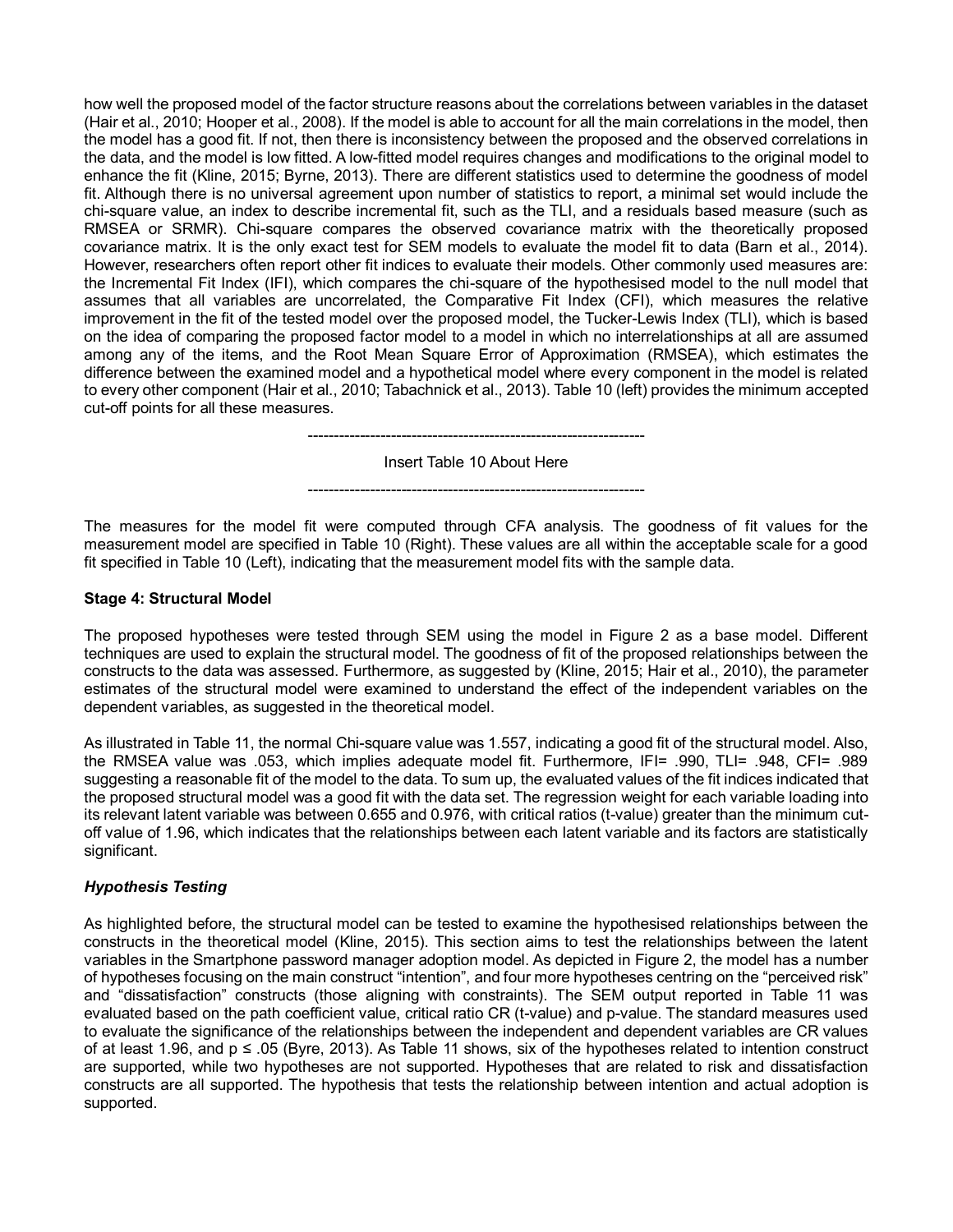----------------------------------------------------------------- Insert Table 11 About Here

----------------------------------------------------------------- Insert Figure 4 About Here

-----------------------------------------------------------------

**Phase 5: Discussion and Reflection**

This section discusses the findings, which go towards answering the primary research question:

"Which Factors Influence Smartphone Password Manager Adoption?"

Our initial interviews, reported earlier, identified eight factors directly influencing the intention to adopt a password manager, namely: relative usefulness, response efficacy, perceived risk, dissatisfaction, monetary cost, learning cost, set-up cost and descriptive norms. However, the quantitative analysis of the data from this study revealed that only six factors significantly influence password manager adoption. These factors are related to the two constructs related to our initial constraints: (1) perceived risk related to passwords (security and privacy concerns), and (2) dissatisfaction with their existing practice (perceived vulnerability and the response cost). Furthermore, intention significantly predicts the actual adoption of a password manager. The final MIGRANT model, including only the significant factors, is depicted in Figure 5.

Insert Figure 5 About Here

-----------------------------------------------------------------

-----------------------------------------------------------------

**Returning to the Constraints**

Earlier, we mentioned two constraints on a model that could accurately model password manager adoption.

### *Mooring Factor: Perceived Risk:*

Perceived risk (both security and privacy concerns) is an important barrier to those considering whether to switch to using a password manager. In this study, perceived risk was defined as the belief that, if they use a password manager, they could lose all their passwords. Some are also concerned that the service providers would be able access their passwords. The relationship between perceived risk and adoption intention indicates that those who consider password managers risky are less likely to adopt them.

A comparison of security and privacy concerns shows that security concerns have a greater impact on adoption than privacy concerns. These findings are similar to those of Yang et al. (2015). In a web-to-mobile shopping extension behaviour study, they concluded that the perceived risk of mobile shopping services might be an important factor in explaining the intention to install a mobile shopping extension. Moreover, according to a study by Gumussoy et al. (2018), when people perceive mobile banking to be risky and insecure, their intention to use mobile banking declines, consistent with the findings of this study.

#### *Push Factor: Pre-Existing Password Management Routines:*

Dissatisfaction with the way they are currently managing their passwords predicts the intention to adopt a password manager. Evidence of the influence of dissatisfaction on strengthening intention to switch to disruptive technology exists in the literature (Fan & Suh, 2014; Bhattacherjee & Park, 2014). Our study reveals that dissatisfaction with current password management routines is mainly due to response cost. Response cost is exacerbated by the sheer number of passwords people have for different accounts. They have to try to remember the correct password for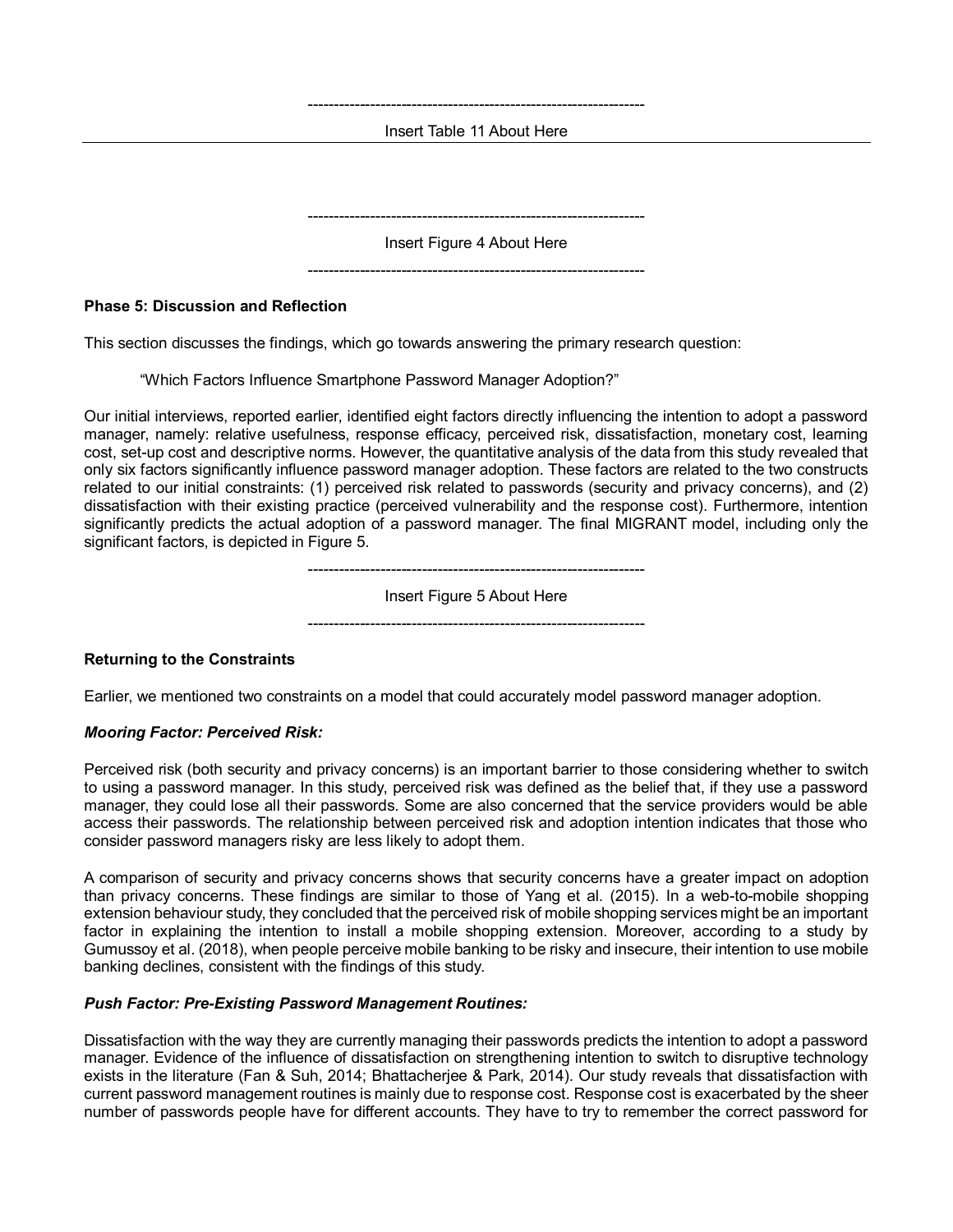each of their accounts, or use a fallback authentication to reset their passwords. Even if users record their passwords in a notebook, or on their Smartphones as a contact, this means that they have to look it up each time they want to access an account. This is arduous, time consuming and risky.

Another source of dissatisfaction is the perception of being vulnerable to cyber attacks. As a means to cope with the cost of managing many passwords, people use coping skills which they know are insecure. This may well lead to dissatisfaction.

#### **Other Influential Factors**

*Pull Factors:* People's perceptions of the advantages of a password manager in improving their task performance, compared to not using it, predicts their intention to adopt. This is consistent with prior research. Bhattacherjee and Park (2014) found that relative usefulness could predict the intention to use cloud-based services. Similarly, it has been revealed that the relative usefulness of social networking services (SNS), as compared to blogs, influenced bloggers' intention to switch to SNS (Hsieh et al., 2011). It is important to emphasise the advantages of using a password manager in improving overall task performance, as compared to not using one, in order to foster an intention to adopt one.

Furthermore, perceptions of the efficacy of password managers in protecting passwords and online accounts influences people's intention to adopt a password manager. The role of perceived response efficacy in strengthening intention is also reported by other studies. For example, the effectiveness of SNS as an expression function of the account owners strengthens the willingness of bloggers to switch from traditional blogs to the use of SNS (Hsieh et al., 2011). Because password managers are not only a utility tool, but also act as a security measure, the effectiveness of this tool is particularly important in encouraging formulation of a behavioural intention to install a password manager. Moreover, prior information security studies have consistently suggested that perceived effectiveness could predict the motivation to perform security behaviours (Mou et al., 2017).

*Mooring Factors*: Password manager switching is deterred by a number of factors. Perceptions of the cost of setting up a password manager for the first time were found to be a strong deterrent. The setup process includes transferring existing password details and recording password changes, as well as remembering to record credentials for new accounts. As mentioned earlier, people already have their own routines for managing their passwords. Having many passwords for different accounts makes it a tedious and time-consuming process to move each of these accounts with their passwords to the password manager. This negative impact of set-up cost on intention is consistent with the findings of other scholars (Bhattacherjee and Park, 2014; Chang et al., 2014; Schreiner & Hess, 2015). Owing to the strong mooring effect of set-up cost, service providers should ease the setup cost as much as possible. Allowing new users to easily transfer their login credentials to the password manager from browsers, and simplifying the sign-up process, would ease adoption.

Unexpectedly, learning cost is not a significant barrier to password manager adoption among Smartphone owners.

Many people are now using different mobile applications on their Smartphones, offering various services compared to using desktop or web-based applications. They might be used to interacting with different types of mobile applications, so do not dread the cost related to learning how to use a new one. Another explanation is that the availability of such apps on the 'Google Play Store' might reassure them of its ease of use.

Similarly, monetary cost is not a significant mooring factor. This might be due to the fact that some password manager applications are available free of charge. However, since the application is storing passwords, people might not trust the free versions, due to the common belief that the true cost of free services is a loss of privacy.

*Descriptive Norms*: A growing number of studies in the information security literature provide evidence that descriptive norms (social influence) influence the intention to perform information security-related behaviours (Bhattacherjee and Park, 2014; Chen et al., 2018). Our study confirmed the influence of descriptive norms in influencing the intention to adopt an innovative technology (Mour & Lin, 2015; Park & Ryoo, 2013). Perceptions of password managers being popular and widely adopted would influence the intention to adopt. Therefore, if a critical mass of people started using password managers, many more would probably follow suit, given the real and important influence of descriptive norms on adoption decisions.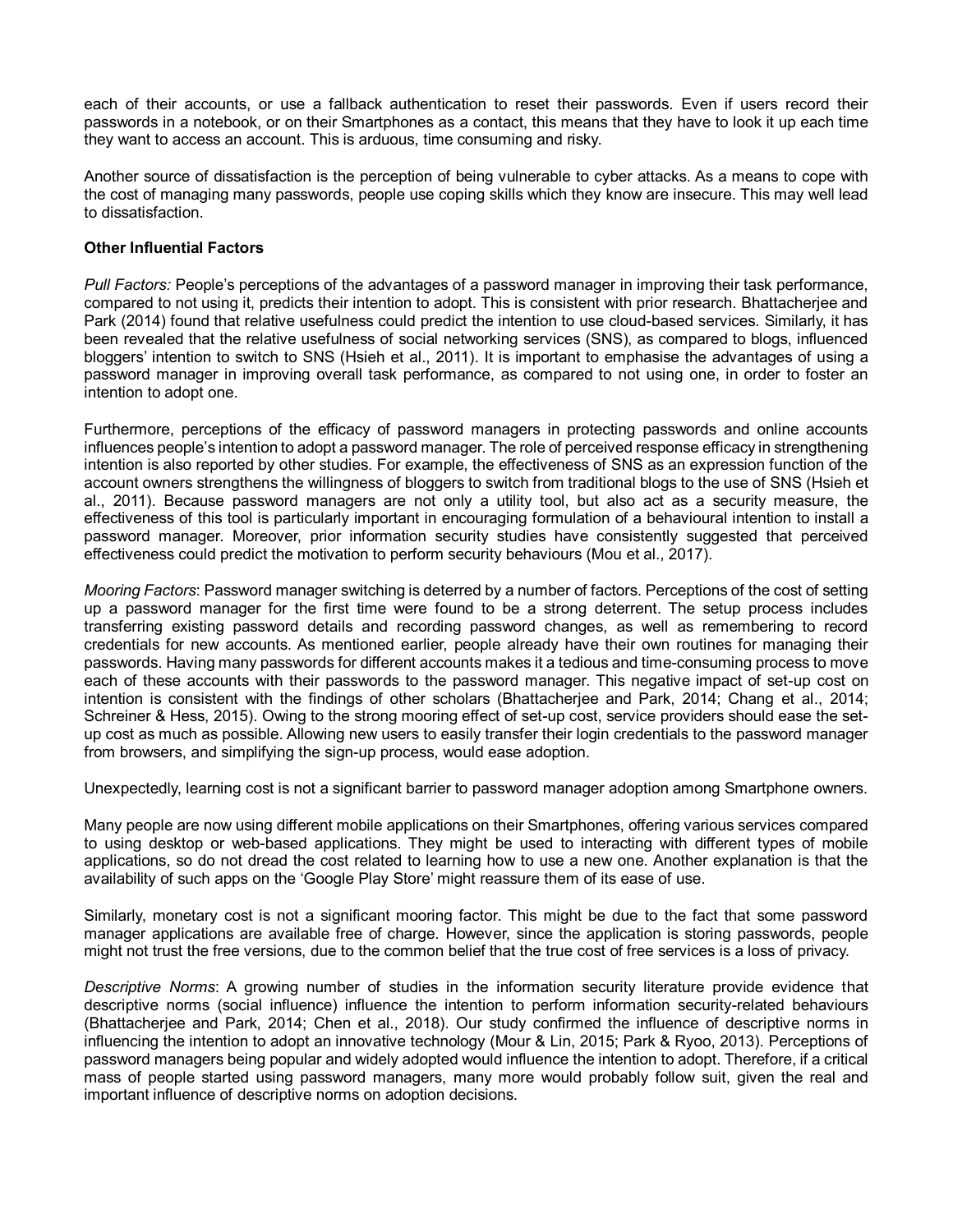# **Research Implications**

This research has some practical and theoretical implications. First, the study employed migration theory to examine the factors influencing security behaviours from three different perspectives: pull, push and mooring factors. The research provides theoretical insights for researchers, which may assist in encouraging researchers to view security behaviour in a wider lens, and consider existing behaviours, as well as the new recommended behaviour. Second, the results of this study reveal some important factors related to password managers and adoption decisions, which have not been addressed by previous studies.

This study suggests that service providers and security advisors should consider focusing their promotion strategies more on establishing trust in password managers. For example, the source code of a password manager could be open and available to anyone to examine. Moreover, the cost of migrating accounts credentials to the password manager should be acknowledged and accommodated. Developers should focus attention on the ease of setting up their password manager. They could facilitate the importing of existing account credentials<sup>5</sup>, instead of requiring people to move them manually. Illustrating the usefulness of password managers, compared to not using them, and their effectiveness in protecting online accounts, could help to encourage more people to adopt them. The power of social influence can also be utilised to encourage more people to start using password managers.

# **Limitations**

This study recruited Android Smartphone owners via a social networking site. As such, the model might not accurately describe the factors influencing iPhone owners, for example. The Apple keychain is pre-installed on Apple devices, and device owners might well consider installation of another password manager to be superfluous. In this case, the push, pull and mooring factors might be different. It also has to be acknowledged that while we checked for a password manager installation while CyberPal was being used, we could not easily determine whether such installation actually converted to long-term use and adoption of the password manager. A longer-term study would have to be carried out to explore the factors that predict entrenched usage. Furthermore, the relationship between the intention and the actual adoption is mediated by the recommendation intervention within CyberPal (Alkaldi, 2019). However, in this study, we only measured the impact of intention on adoption, not the impact of the intervention participants were exposed to. Moreover, the result of the current study may lack generalizability as the data was collected from Facebook users and their friends.

# **Conclusions and Future Work**

A password management application is one of the most empowering solutions to the password security and usability problem. The initial factors affecting password manager adoption decisions were identified based on a number of semi-structured interviews and confirmed using a Smartphone app as a survey harness. The study employed migration theory as a theoretical lens to explain Smartphone owners' password manager switching behaviours. Using SEM analysis, six factors were found to be significant in predicting adoption of a password manager: descriptive norms, relative usefulness, response efficacy, dissatisfaction, perceived risk and set-up cost. This study has contributed to the information security field by applying migration theory to understand password manager adoption behaviour. Furthermore, the study also confirmed that the intention to perform a security behaviour predicts actual security behaviours in this context. The study can also provide guidance to service providers and security advisors in effectively promoting the adoption of password managers.

Future research should focus on identifying the particular factors that would apply if migration theory were applied to other relatively poorly adopted security tools, such as Virtual Private Networks (Gangadharan et al., 2019), two factor authentication (Petsas et al., 2015) or security software on Smartphones (Mylonas et al., 2013).

# **References**

Acheampong, P., Zhiwen, L., Antwi, H. A., Otoo, A. A. A., Mensah, W. G., & Sarpong, P. B. (2017). Hybridizing an Extended Technology Readiness Index with Technology Acceptance Model (TAM) to Predict E-Payment Adoption in Ghana. *American Journal of Multidisciplinary Research, 5*(2), 172–184.

Adams, A., & Sasse, M. A. (1999). Users are not the enemy. *Communications of the ACM, 42*(12), 40–46.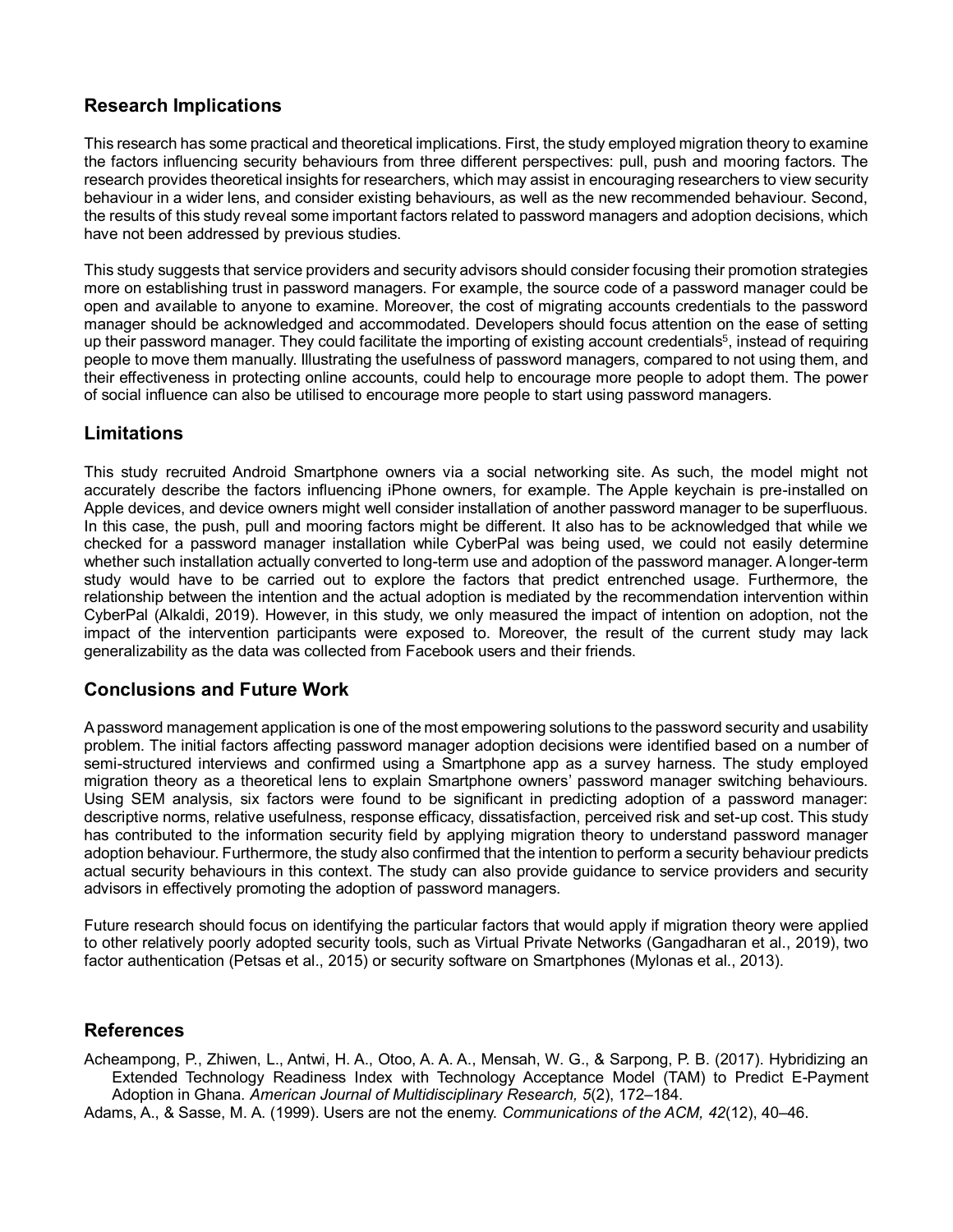- Agholor, S., Sodiya, A., Akinwale, A., Adeniran, O., & Aborisade, D. (2016). A Preferential Analysis of Existing Password Managers from End-Users' View Point. *International Journal of Cyber-Security and Digital Forensics, 5*(4):187– 196.
- Ahuja, R., Ramrakhyani, M., Manchundiya, B., & Shroff, S. (2016). Dual Layer Secured Password Manager using Blowfish and LSB. *International Journal of Computer Applications, 143*(3), 5–10.
- Ajzen, I. (1991). The theory of planned behavior. *Organizational Behavior and Human Decision Processes, 50*(2), 179–211.
- Al-Sinani, H. S., & Mitchell, C. J. (2010). Using cardspace as a password manager. In *IFIP Working Conference on Policies and Research in Identity Management*, (18–30), Oslo, Norway: Springer.
- Alalwan, A. A., Baabdullah, A. M., Rana, N. P., Tamilmani, K., & Dwivedi, Y. K. (2018). Examining adoption of mobile Internet in Saudi Arabia: Extending TAM with perceived enjoyment, innovativeness and trust. *Technology in Society, 55*, 100–110.
- Alkaldi, N. & Renaud, K.V. (2016). Why do people adopt, or reject, smartphone password managers? *In European Workshop on Usable Security (EuroUSEC)*, Darmstadt, Germany:Internet Society.
- Alkaldi, Nora Abdullah (2019). *Adopting password manager applications among smartphone users*. PhD thesis, University of Glasgow.
- Anderson, G. O. (2014) Identity theft: Who's at risk? *AARP Research*, September 26 https://www. aarp.org/research/topics/economics/info-2014/identity-theft-incidence-riskbehaviors.html Accessed 13 July.
- Arias-Cabarcos, P., Marín, A., Palacios, D., Almenarez, F., & Díaz-Sanchez, D. (2016) Comparing password management´ software: Toward usable and secure enterprise authentication*. IT Professional, 18*(5), 34–40.
- Aurigemma, S., Mattson, T., & Leonard, L. (2017). So Much Promise, So Little Use: What is Stopping Home End-Users from Using Password Manager Applications? In *Proceedings of the 50th Hawaii International Conference on System Sciences (HICSS)*, (4061–4070). Hawaii:University of Hawaii.
- Aurigemma, S., Mattson, T., & Leonard, L. N. (2019). Evaluating the core and full protection motivation theory nomologies for the voluntary adoption of password manager applications. *AIS Transactions on Replication Research*, 5(1), paper 3.
- Ayyagari, R., Lim, J., & Hoxha, O. (2019). Why Do Not We Use Password Managers? A Study on the Intention to Use Password Managers. *Contemporary Management Research, 15*(4), 227–245.
- Bandura, A. (1986). *Social foundations of thought and action*. Prentice Hall, Englewood Cliffs, NJ.
- Bandura, A. (2001). Social cognitive theory: An agentic perspective. *Annual Review of Psychology, 52*(1), 1–26
- Bandura, A., & Walters, R. H. (1977). *Social learning theory, volume 1*. Prentice-Hall, Englewood Cliffs, NJ.
- Barbosa, N. M., Hayes, J., & Wang, Y. (2016). Unipass: design and evaluation of a smart device-based password manager for visually impaired users. In *Proceedings of the ACM International Joint Conference on Pervasive and Ubiquitous Computing*, (49–60), Heidelberg, Germany: ACM.
- Barn, B. S., Barn, R., & Tan, J.-P. (2014). Young people and smart phones: An empirical study on information security. In *47th Hawaii International Conference on System Sciences*, (4504–4514), Big Island, Hawaii:IEEE.
- Barrett, P. (2007). Structural equation modelling: Adjudging model fit. *Personality and Individual Differences, 42*(5), 815–824.
- Bhattacherjee, A. & Park, S. C. (2014). Why end-users move to the cloud: a migration-theoretic analysis. *European Journal of Information Systems*, 23(3), 357–372.
- Bicakci, K., Atalay, N. B., Yuceel, M., & Van Oorschot, P. C. (2011). Exploration and field study of a password manager using icon-based passwords. In *International Conference on Financial Cryptography and Data Security,* (104–118), Gros Islet, Saint Lucia: Springer.
- Bosnjak, L., & Brumen, B. (2019). Rejecting the death of passwords: Advice for the future. *Computer Science and Information Systems, 16*(1), 313–332.
- Boss, S., Galletta, D., Lowry, P. B., Moody, G. D. & Polak, P. (2015). What do systems users have to fear? Using fear appeals to engender threats and fear that motivate protective security behaviors. *MIS Quarterly, 39*(4), 837–864.
- Brettell, C. B., & Hollifield, J. F. (editors). *Migration theory: Talking across disciplines*. Oxon, UK: Routledge.
- Butler, R., & Butler, M. (2015). The password practices applied by South African online consumers: Perception versus reality. *South African Journal of Information Management, 17*(1), 1–11.
- Byrne, B. M. (2013). *Structural equation modeling with AMOS: Basic concepts, applications, and programming*. New York: Taylor & Francis Group, 2 edition.
- Chang, I.-C., Liu, C.-C., & Chen, K. (2014). The push, pull and mooring effects in virtual migration for social networking sites. *Information Systems Journal*, 24(4), 323–346.
- Chaudhary, S., Schafeitel-Tahtinen, T., Helenius, M. & Berki, E. (2019). Usability, security and trust in password man-¨ agers: A quest for user-centric properties and features. *Computer Science Review, 33*, 69–90.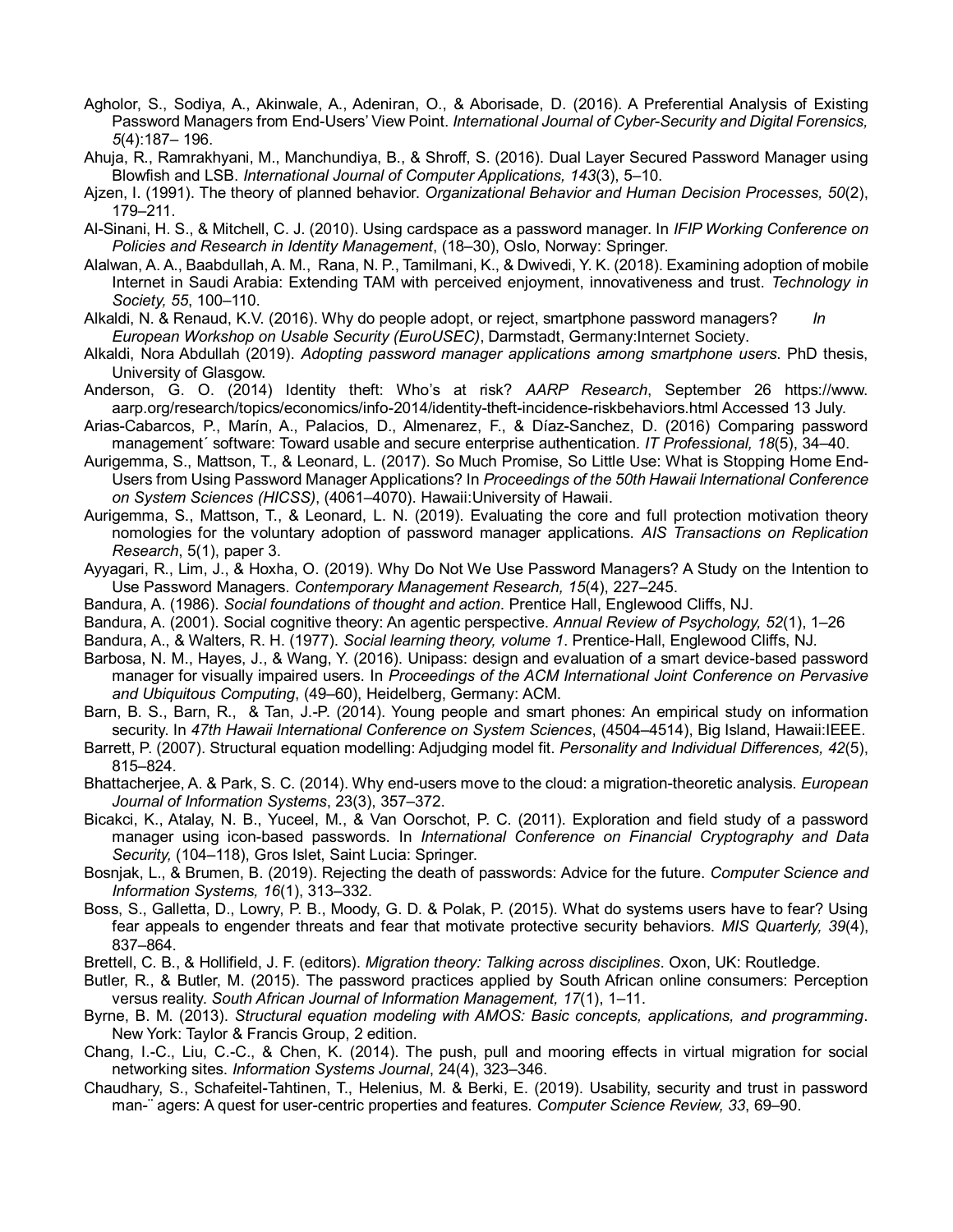- Chen, X., Wu, D., Chen, L. & Teng, J. K. (2018). Sanction severity and employees' information security policy compliance: Investigating mediating, moderating, and control variables. *Information & Management, 55*(8), 1049–1060.
- Chiasson, S., van Oorschot, P. C. & Biddle, R. (2006). A usability study and critique of two password managers. In *USENIX Security Symposium*, pages 1–16, Vancouver, Canada:USENIX.
- Cialdini, R. B., Reno, R. R. & Kallgren, C. A. (1990). A focus theory of normative conduct: recycling the concept of norms to reduce littering in public places. *Journal of Personality and Social Psychology, 58*(6), 1015–1026.
- Couillard, K. (2019). Password security survey results Part 1, 2015. March 6 (Roboform) https://roboformblog.siber.com/2015/03/06/password-security-survey-results-part-1/ Accessed 2 July.
- Couillard, K. (2019). Password Security Survey Results- Part 2, 2015. March 6 (Roboform) https://roboformblog.siber.com/2015/03/13/password-security-survey-results-part-2/ Accessed 2 July.
- Das, A., Bonneau, J., Caesar, M., Borisov, N., & Wang, X. (2014). The tangled web of password reuse. In *Proceedings NDSS, volume 14*, (23–26). San Diego, USA:Internet Society.
- Davis, F. D. (1985). *A technology acceptance model for empirically testing new end-user information systems: Theory and results*. PhD thesis, Sloan School of Management, Massachusetts Institute of Technology.
- Djeni, I & Erbilek, M. (2017). Intention to use biometric systems among international students in Cyprus. In *9th International Conference on Computational Intelligence and Communication Networks (CICN),* (229–235), Cyprus: IEEE.
- Ernst, C.-P. H. (2015). Risk hurts fun: The influence of perceived privacy risk on social network site usage. In *Factors Driving Social Network Site Usage*, (45–56). Gabler, Wiesbaden: Springer.
- Fagan, M., Albayram, Y., Khan, M. M. H. & Buck, R. (2017) An investigation into users' considerations towards using password managers. *Human-Centric Computing and Information Sciences*, 7(12), article 12.
- Fan, L., & Suh, Y.-H. (2014). Why do users switch to a disruptive technology? An empirical study based on expectation disconfirmation theory. *Information & Management, 51*(2), 240–248.
- Ferber, R. (1977). Research by Convenience. *Journal of Consumer Research, 4*(1), 57 58.
- M. Fishbein & I. Ajzen. (2011). *Predicting and Changing Behavior: The Reasoned Action Approach*. New York, USA: Psychology Press.
- Fornell, C. & Larcker, D. F. (1981) Evaluating structural equation models with unobservable variables and measurement error. *Journal of Marketing Research, 18*(1), 39–50.
- Fosnot, C. T. & Perry, R. S. (1996). Constructivism: A psychological theory of learning. *Constructivism: Theory, Perspectives, and Practice, 2*, 8–33.
- Friendman, B. (2014*). A study of South African computer users' password usage habits and attitude towards password security*. Master's thesis, Department of Information Systems, Rhodes University.
- Frimpong, K., Al-Shuridah, O., Wilson, A., & Sarpong, F. A.-A. (2017). Effect of inherent innovativeness and consumer readiness on attitudes to mobile banking. *Journal of Financial Services Marketing, 22*(4), 187–201.
- Gallagher, E. A. (2019) Choosing the Right Password Manager. *Serials Review*, 45(15), 1-4.
- Gangadharan, S., Dosono, B., Ngu, K., & Arbor, A. (2019). *Virtually Unused*. https://www.newamerica.org/oti/policypapers/virtually-unused/ Accessed 1 July.
- Gaskin, J. (2012). *Validity master*, http://statwiki.kolobkreations.com, Accessed 21 Nov 2017.
- George, D. (2011). SPSS for windows step by step: A simple study guide and reference, 17.0 update, 10/e. Pearson Education, India.
- Gray, J., Franqueira, V. N., & Yu, Y. (2016). Forensically-sound analysis of security risks of using local password managers. *In IEEE 24th International Requirements Engineering Conference Workshops (REW),* (114–121), Beijing, China: IEEE.
- Gumussoy, C. A., Kaya, A. & Ozlu, E. (2018). Determinants of mobile banking use: an extended TAM with perceived risk, mobility access, compatibility, perceived self-efficacy and subjective norms. In *Industrial Engineering in the Industry 4.0 Era*, (225–238). Vienna, Austria: Springer.
- Hair Jr, J. F., Anderson, R. E., Tatham, R. L. & Black, W. C. (2010). *Multivariate data analysis*, (7th ed.). Upper Saddle River, NJ, USA: Prentice-Hall.
- Hale J. L., Householder, B. J. & Greene, K. L. (2002) The theory of reasoned action. The persuasion handbook: Developments in Theory and Practice, 14, 259–286.
- Hanafizadeh, P., Keating, B. W. & Khedmatgozar, H. R. (2014). A systematic review of internet banking adoption. *Telematics and Informatics, 31*(3), 492–510.
- Hoonakker, P., Bornoe, N., & Carayon, P. (2009). Password authentication from a human factors perspective: Results of a survey among end-users. In Proceedings of the Human Factors and Ergonomics Society Annual Meeting. 53(6), (459–463), Los Angeles, CA: SAGE Publications.
- Hooper, D., Coughlan, J., & Mullen, M. (2008). Structural equation modelling: Guidelines for determining model fit.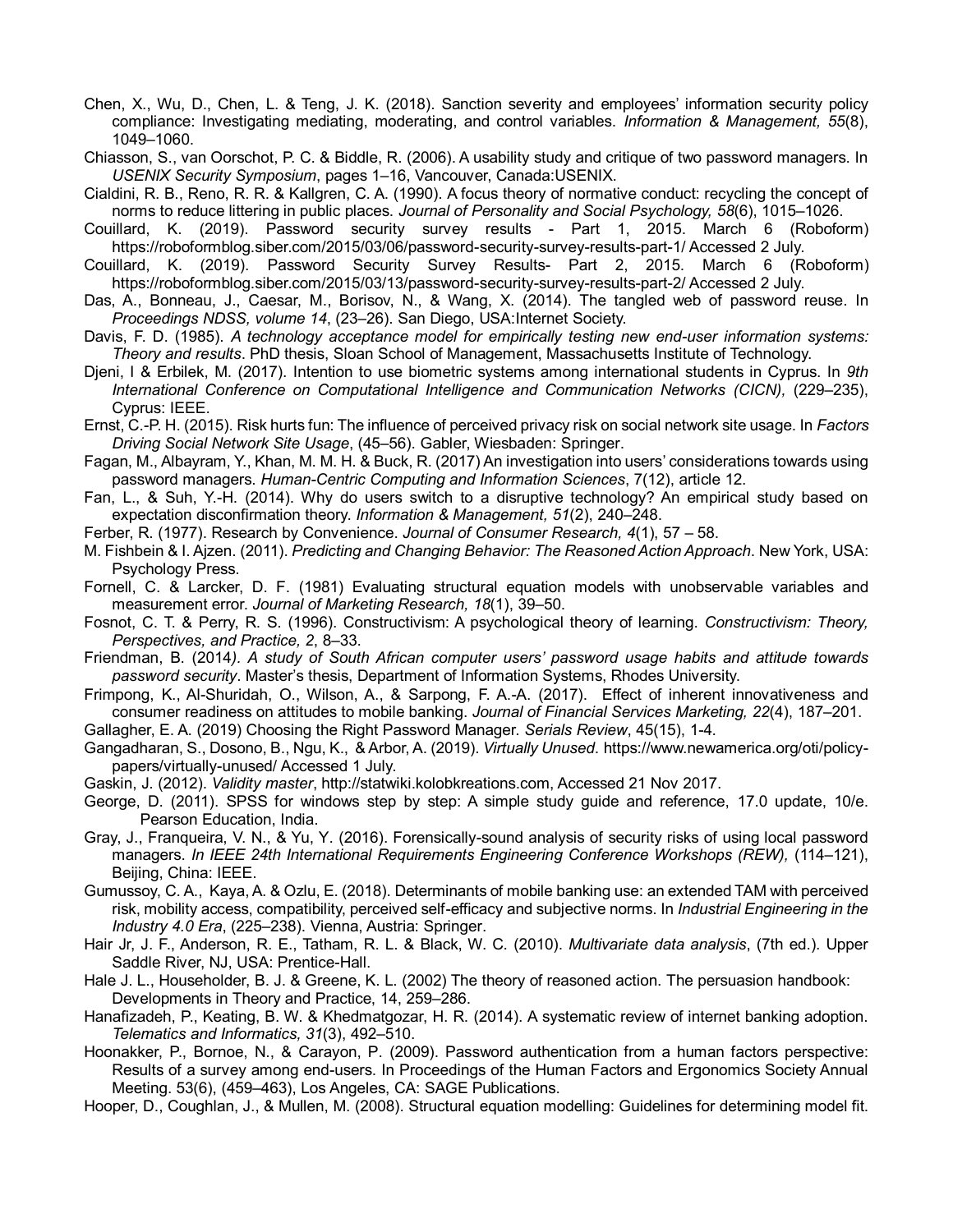*Electronic Journal of Business Research Methods, 6(*1):53–60.

- Hovav, A. & Putri, F. F. (2016). This is my device! Why should I follow your rules? Employees' compliance with BYOD security policy. *Pervasive and Mobile Computing, 32*, 35–49.
- Hsieh, Y.-C., Hsieh, J.-K. & Feng, Y.-C. (2011). Switching between social media: The role of motivation and cost. In 2<sup>nd</sup> International Conference on Economics, Business and Management, volume 22, (92–96), Maldives.
- Hu, S., Hu, B. & Cao, Y. (2018). The wider, the better? The interaction between the IoT diffusion and online retailers' decisions. *Physica A: Statistical Mechanics and its Applications*, 509, 196–209.
- Ion, I., Reeder, R. & Consolvo, S. (2015). "... no one can hack my mind": Comparing expert and non-expert security practices. In *Eleventh Symposium on Usable Privacy and Security (SOUPS),* (327–346), Denver, Colorado: ACM
- Johansson, S. (2016). *Introducing password managers into multiple-password environments*. Master's thesis, Department of Computer Science, Electrical and Space Engineering, Lulea University of Technology.
- Jost, J. T. (2015). Resistance to change: A social psychological perspective. *Social Research: An International Quarterly*, 82(3), 607–636.
- Karole, A., Saxena, N. & Christin, N. (2010). A comparative usability evaluation of traditional password managers. In *International Conference on Information Security and Cryptology*, (233–251), Shanghai, China: Springer.
- Kim, B. (2010). An empirical investigation of mobile data service continuance: Incorporating the theory of planned behavior into the expectation–confirmation model. *Expert Systems with Applications, 37*(10), 7033–7039.
- Kim, D. J., Ferrin, D. L., & Rao, H. R. (2008) A trust-based consumer decision-making model in electronic commerce: The role of trust, perceived risk, and their antecedents. *Decision Support Systems, 44*(2), 544–564.
- Kim, D. J., Steinfield, C. & Lai, Y.-J. (2008) Revisiting the role of web assurance seals in business-to-consumer electronic commerce. *Decision Support Systems, 44*(4), 1000–1015.
- Kline, R. B. (2015) *Principles and practice of structural equation modeling*. Guilford publications, New York.
- Koppel, R., Blythe, J., Kothari, V. & Smith, S. (2016). Beliefs about cybersecurity rules and passwords: A comparison of two survey samples of cybersecurity professionals versus regular users. In *Twelfth Symposium on Usable Privacy and Security (SOUPS)*. Denver, Colorado: USENIX.
- Kosë, A. (2009). Determination of reasons affecting the use of internet banking through logistic regression analysis. Journal of Global Strategic Management, 3(2), 67–76.
- Lebek, B., Uffen, J., Neumann, M., Hohler, B. & Breitner, M. H. (2014). Information security awareness and behavior: a theory-based literature review. *Management Research Review*, *37*(12), 1049–1092.
- Lee, E. S. (1966). A theory of migration. *Demography, 3*(1), 47–57.
- Lee, J.-M. & Rha, J.-Y. (2016). Personalization–privacy paradox and consumer conflict with the use of locationbased mobile commerce. *Computers in Human Behavior, 63*, 453–462.
- Lee, Y. & Larsen, K. R. (2009). Threat or coping appraisal: determinants of SMB executives' decision to adopt antimalware software. European *Journal of Information Systems, 18*(2), 177–187.
- Leon, J. F. Ten tips to combat cybercrime. *The CPA Journal,* 78(5), 6,8–11.
- Li, H. & Evans, D. (2017). Horcrux: A password manager for paranoids. arXiv preprint arXiv:1706.05085.
- Li, Y., Wang, H. & Sun, K. (2017) BluePass: A Secure Hand-Free Password Manager. In *International Conference on Security and Privacy in Communication Systems*, (185–205), Singapore, Singapore: Springer.
- Li, Z., He, W., Akhawe, D. & Song, D. (2014). The emperor's new password manager: Security analysis of webbased password managers. In *23rd USENIX Security Symposium (USENIX Security 14*), (465–479), San Diego.
- Little, R. J. (1988) A test of missing completely at random for multivariate data with missing values. Journal of the *American Statistical Association*, *83*(404), 1198–1202.
- Lu, J., Yao, J. E. & Yu, C.-S. (2005). Personal innovativeness, social influences and adoption of wireless Internet services via mobile technology. *The Journal of Strategic Information Systems*, 14(3), 245–268.
- Luevanos, C., Elizarraras, J., Hirschi, K. & Yeh, J.-h. (2017). Analysis on the security and use of password managers. In 18th International Conference on Parallel and Distributed Computing, Applications and Technologies (PDCAT), (17–24), Taipei, Taiwan: IEEE.
- Lyastani, S. G., Schilling, M., Fahl, S., Bugiel, S. & Backes, M. (2017). Studying the impact of managers on password strength and reuse, arXiv preprint arXiv:1712.08940.
- Machuletz, D., Sendt, H., Laube, S., & Bohme, R. (2016). Users protect their privacy if they can: Determinants of webcam¨ covering behavior. In European Workshop on Usable Security (EuroUSEC), Darmstadt, Germany :Internet Society.
- Maclean, R. & Ophoff, J. (2018). Determining Key Factors that Lead to the Adoption of Password Managers. In International Conference on Intelligent and Innovative Computing Applications (ICONIC), (1–7), Mauritius, IEEE.
- Maduku, D. K. (2013). Predicting retail banking customers' attitude towards Internet banking services in South Africa. *Southern African Business Review, 17*(3), 76–100.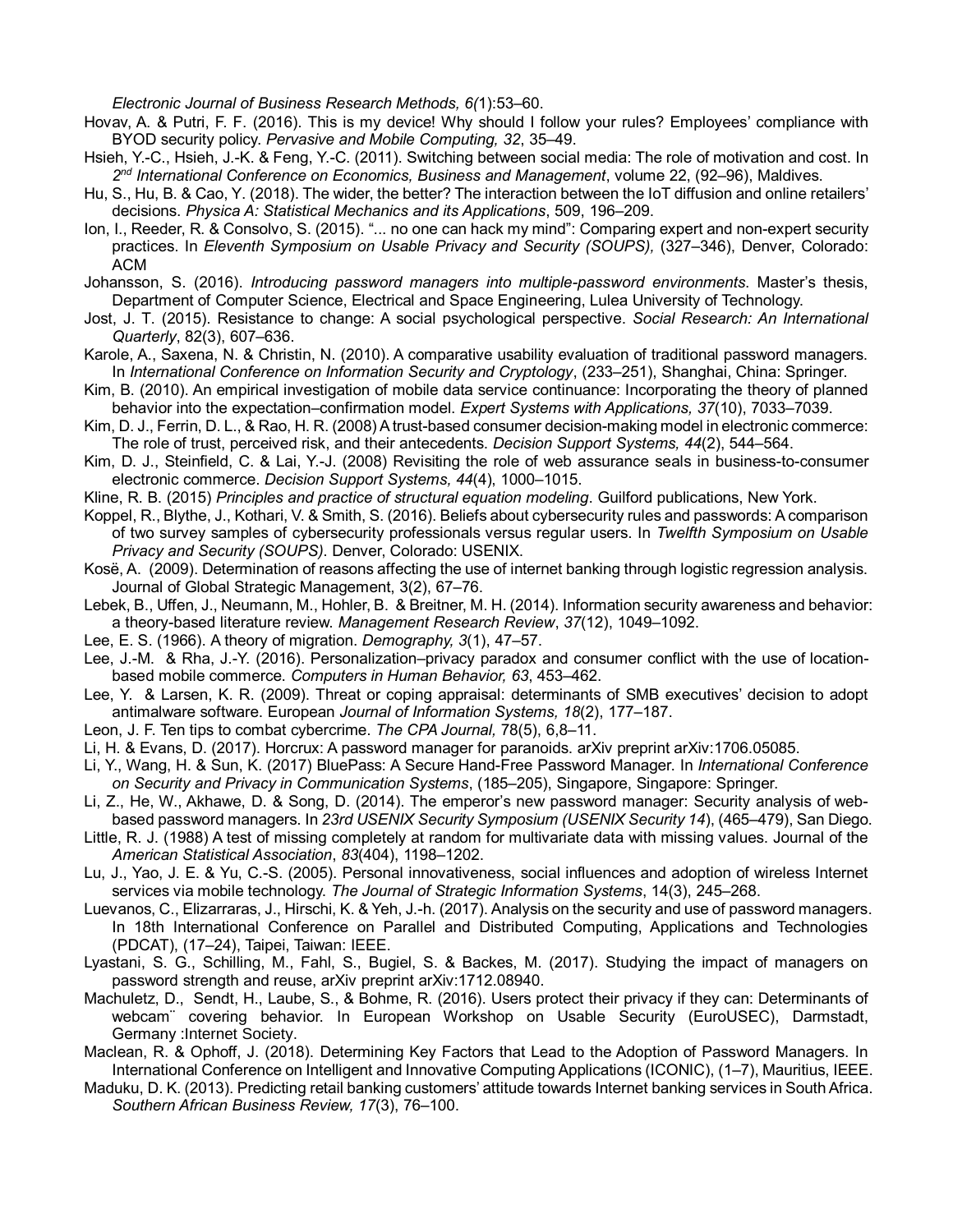- Martínez-Roman, J. A. & Romero, I. (2017). Determinants of innovativeness in SMEs: disentangling core innovation and technology adoption capabilities. *Review of Managerial Science, 11*(3), 543–569.
- McCarney, D. (2013). *Password managers: Comparative evaluation, design, implementation and empirical analysis.*  Master's thesis, Computer Science, Carleton University.
- McGrath, R. G. (2013). The Pace of Technology Adoption is Speeding Up. *Harvard Business Review, 25*. <https://hbr.org/2013/11/the-pace-of-technology-adoption-is-speeding-up> (Accessed 14 July 2019).
- Morgan, R. M. & Hunt, S. D. (1994). The commitment-trust theory of relationship marketing. *Journal of Marketing, 58*(3), 20–38.
- Mou, J., Cohen, J. & Kim, J. (2017). A meta-analytic structural equation modeling test of protection motivation theory in information security literature. In *International Conference on Information Systems (ICIS): Transforming Society with Digital Innovation*, (1–20), Seoul, South Korea: AIS.
- Mou, Y. & Lin, C. A. (2015). Exploring podcast adoption intention via perceived social norms, interpersonal communication, and theory of planned behavior. *Journal of Broadcasting & Electronic Media, 59*(3), 475–493.
- Mwagwabi, F. (2015). *A Protection Motivation Theory approach to improving compliance with password guidelines*. PhD thesis, School of Engineering and Information Technology, Murdoch University.
- Mylonas, A., Kastania, A. & Gritzalis, D. (2013). Delegate the smartphone user? Security awareness in smartphone platforms. *Computers & Security, 34*, 47–66.
- Nagin, D. S. & Pogarsky, G. (2001). Integrating celerity, impulsivity, and extralegal sanction threats into a model of general deterrence: Theory and evidence. *Criminology, 39*(4), 865–892.
- National Cyber Security Centre. (2017). *What does the NCSC think of password managers?* National Cyber Security Centre. https:// www.ncsc.gov.uk/blog-post/what-does-ncsc-think-password-managers Accessed 2 July 2019.
- Ngoqo, B. & Flowerday, S. V. (2015). Information Security Behaviour Profiling Framework (ISBPF) for student mobile phone users. *Computers & Security, 53*:132–142.
- Oliveira, T., Thomas, M., Baptista, G. & Campos, F. (2016). Mobile payment: Understanding the determinants of customer adoption and intention to recommend the technology. *Computers in Human Behavior, 61*:404–414.
- Park, S. C. & Ryoo, S. Y. (2013). An empirical investigation of end-users' switching toward cloud computing: A two factor theory perspective. *Computers in Human Behavior, 29*(1), 160–170.
- Patil, S., Wasnik, K. & Bagade, S. (2019) Pen-Drive Based Password Management System for Online Accounts. In *Emerging Technologies in Data Mining and Information Security*, (693–704). Singapore: Springer.
- Pearman, S., Zhang, S. A., Bauer, L., Christin, N. & Cranor, L. F. (2019) Why people (don't) use password managers effectively. In Fifteenth Symposium On Usable Privacy and Security (SOUPS). , (319–338), Santa Clara, CA: USENIX Association.
- Petsas, T., Tsirantonakis, G., Athanasopoulos, E. & Ioannidis, S. (2015). Two-factor Authentication: Is the World Ready?: Quantifying 2FA Adoption. In *Proceedings of the Eighth European Workshop on System Security, EuroSec* '15, (4:1–4:7), Bordeaux, France:ACM.
- Pew Research. (2017). *Americans and cybersecur*i*ty*. https://www.pewinternet.org/wp-content/ uploads/sites/9/2017/01/Americans-and-Cyber-Security-final.pdf Accessed 14 July 2019.
- Pham, H., Brennan, L. & Richardson, J. (2017). Review of behavioural theories in security compliance and research challenge. In The *Proceedings of The Informing Science and Information Technology Education Conference*, (65–76), Vietnam: Informing Science Institute.
- Ramayah, T., Rouibah, K., Gopi, M. & Rangel, G. J. (2009). A decomposed theory of reasoned action to explain intention to use Internet stock trading among Malaysian investors. *Computers in Human Behavior, 25*(6), 1222– 1230.
- Renaud, K., & Ophoff, J. (2019).Modeling inertia causatives: validating in the password manager adoption context. In 2019 Dewald Roode Workshop on Information Systems Security Research, IFIP Working Group 8.11/11.13, Bossier City, Louisiana: AIS.
- Renaud, K., Otondo, R., & Warkentin, M. (2019). "This is the way 'I' create my passwords"... does the endowment effect deter people from changing the way they create their passwords? *Computers & Security, 82*, 241–260.
- Renaud, K., & Zimmermann, V. (2019). Encouraging password manager use. *Network Security. June*, page 20.
- Rogers, R. W. (1975). A protection motivation theory of fear appeals and attitude change. *The Journal of Psychology, 91*(1), 93–114.
- Roselius, T. (1971). Consumer rankings of risk reduction methods. *Journal of Marketing, 35*(1), 56–61.
- Schechter, S. (2019). Before you use a password manager. https://medium.com/@stuartschechter/ before-you-usea-password-manager-9f5949ccf168 Accessed 15 July 2019.
- Schneier, B. (2014). Security of Password Managers.
	- https://www.schneier.com/blog/archives/2014/09/security of pas.html Accessed 2 July 2019.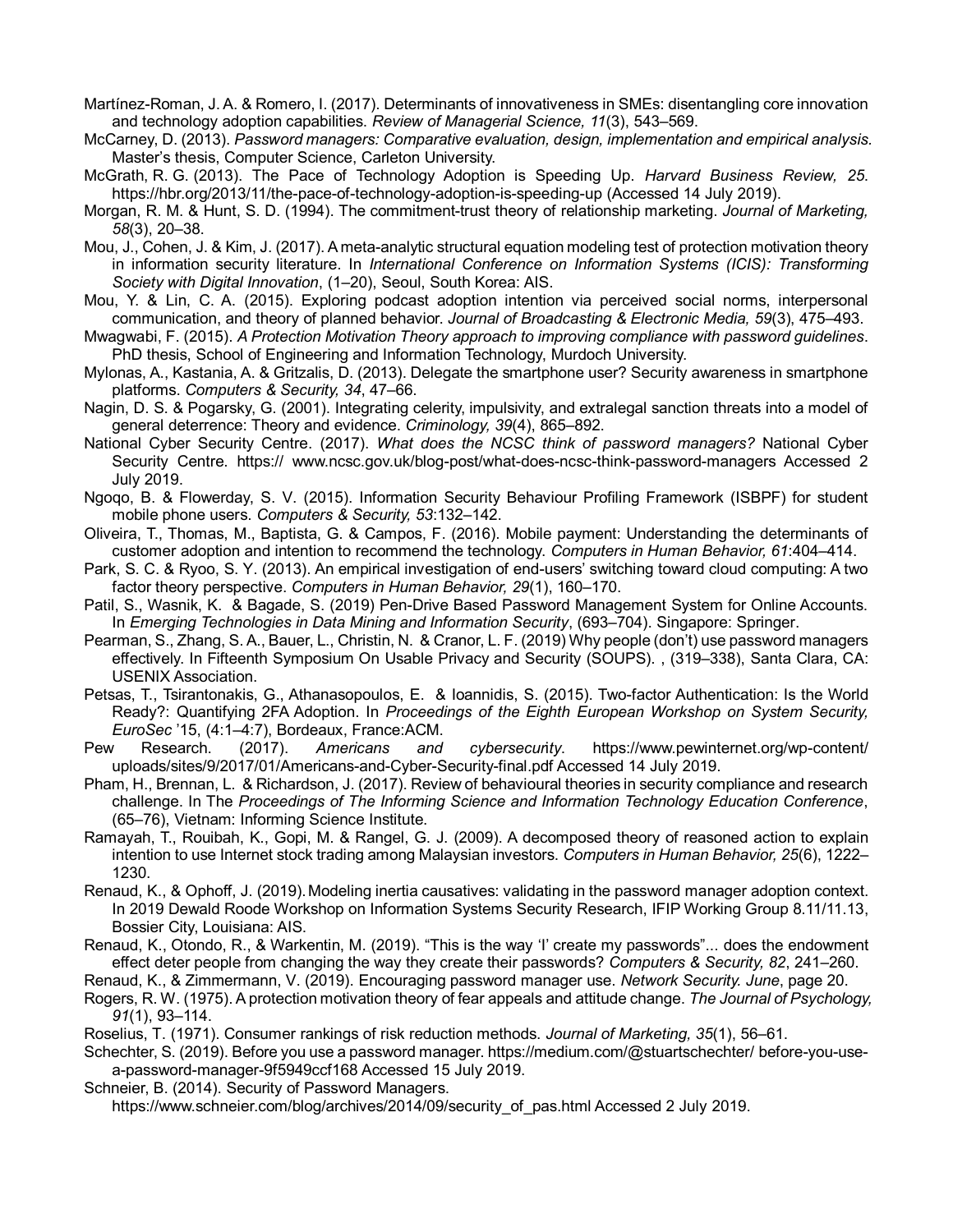- Schougaard, D., Dragoni, N. & Spognardi, A. (2016). Evaluation of professional cloud password management tools. *In International Conference on Web Engineering*, (16–28), Lugano, Switzerland: Springer.
- Schreiner, M. & Hess, T. (2015). Examining the role of privacy in virtual migration: The case of WhatsApp and Threema.*In Proceedings of the 21st Americas Conference on Information Systems, AMCIS '15*, (paper 33), Fajardo, Puerto Rico: AIS.
- Seiler-Hwang, S., Arias-Cabarcos, P., Marín, A. Almenares, F., Díaz-Sanchez, D. & Becker, C. (2019). "I don't see why I would ever want to use it. Analyzing the Usability of Popular Smartphone Password Managers. In *Proceedings of the 2019 ACM SIGSAC Conference on Computer and Communications Security*, (1937–1953), London: ACM.
- Silver, D., Jana, S., Boneh, D., Chen, E., & Jackson, C. (2014). Password managers: Attacks and defenses. In *23rd USENIX Security Symposium*, (449–464), San Diego, California:USENIX.
- Skog, B. (2002). 16 Mobiles and the Norwegian teen: identity, gender and class. In J. E. Katz and M. Aakhus, editors, *Perpetual contact: Mobile Communication, Private Talk, Public Performance*, (255–273). Cambridge, UK: Cambridge University Press.
- Slade, E. L., Dwivedi, Y. K., Piercy, N. C. & Williams, M. D. (2015). Modeling consumers' adoption intentions of remote mobile payments in the United Kingdom: extending UTAUT with innovativeness, risk, and trust. *Psychology & Marketing, 32*(8), 860–873.
- Sommestad, T., Hallberg, J., Lundholm, K. & Bengtsson, J. (2014). Variables influencing information security policy compliance: a systematic review of quantitative studies*. Information Management & Computer Security, 22*(1), 42– 75.
- Stobert, E. & Biddle, R. (2014). The password life cycle: user behaviour in managing passwords. In *10th Symposium On Usable Privacy and Security (SOUPS),* (243–255), Menlo Park, California:ACM.
- Stobert, E. & Biddle, R. (2015). Expert password management. In *International Conference on Passwords*, (3–20), Cambridge, UK: Springer.
- Sun, Y., Liu, D., Chen, S., Wu, X., Shen, X.-L. & Zhang, X. (2017). Understanding users' switching behavior of mobile instant messaging applications: An empirical study from the perspective of push-pull-mooring framework. *Computers in Human Behavior, 75*, 727–738.
- Tabachnick, B. G., Fidell, L. S. & Ullman, J. B. (2013). *Using multivariate statistics*, sixth edition. Pearson, Boston, MA.
- Tamil, E. M., Othman, A. H., Abidin, S. A. Z., Idris, M. Y. I. & Zakaria, O. (2007). Password Practices: A Study on Attitudes towards Password Usage among Undergraduate Students in Klang Valley, *Malaysia. Journal of Advancement of Science & Arts, 3*, 37–42.
- Thakur, R., Angriawan, A. & Summey, J. H. (2016). Technological opinion leadership: The role of personal innovativeness, gadget love, and technological innovativeness. *Journal of Business Research, 69*(8), 2764– 2773.
- Tu, Z., Yuan, Y. & Archer, N. (2014). Understanding user behaviour in coping with security threats of mobile device loss and theft. International *Journal of Mobile Communications, 12*(6), 603–623.
- Ur, B., Noma, F., Bees, J., Segreti, S. M., Shay, R., Bauer, L., Christin, N. & Cranor, L. F. (2015). "I Added '!' at the End to Make It Secure": Observing Password Creation in the Lab. In Eleventh Symposium on Usable Privacy and Security (SOUPS), (123–140), Ottawa, Canada:ACM.
- Vafaei-Zadeh, A., Ramayah, T., Wong, W. P. & Hanifah, H. Md. (2018). Modelling internet security software usage among undergraduate students: A necessity in an increasingly networked world. *VINE Journal of Information and Knowledge Management Systems, 48*(1), 2–20.
- Vasileiadis, A. (2014). Security concerns and trust in the adoption of m-commerce. *Social Technologies, 4*(1), 179– 191.
- Von Zezschwitz, E., De Luca, A., & Hussmann, H. (2014). Honey, I shrunk the keys: influences of mobile devices on password composition and authentication performance. In *Proceedings of the 8th Nordic Conference on Human Computer Interaction: Fun, Fast, Foundational*, (461–470), Helsinki, Finland: ACM.
- Wang, L., Li, Y. & Sun, K. (2016). Amnesia: A bilateral generative password manager. In *36th International Conference on Distributed Computing Systems (ICDCS)*, (313–322), Nara, Japan:IEEE.
- Wash, R., Rader, E., Berman, R. & Wellmer, Z. (2016). Understanding password choices: How frequently entered passwords are re-used across websites. In *Twelfth Symposium on Usable Privacy and Security (SOUPS),*  (175– 188), Denver, Colorado: ACM.
- Woon, I., Tan, G.-W. & Low, R. (2005). A protection motivation theory approach to home wireless security. In *ICIS Proceedings*, (367–380), Las Vegas, USA: AIS.
- Yang, S., Chen, Y. & Wei, J. (2015). Understanding consumers' web-mobile shopping extension behavior: A trust transfer perspective. *Journal of Computer Information Systems, 55*(2), 78–87.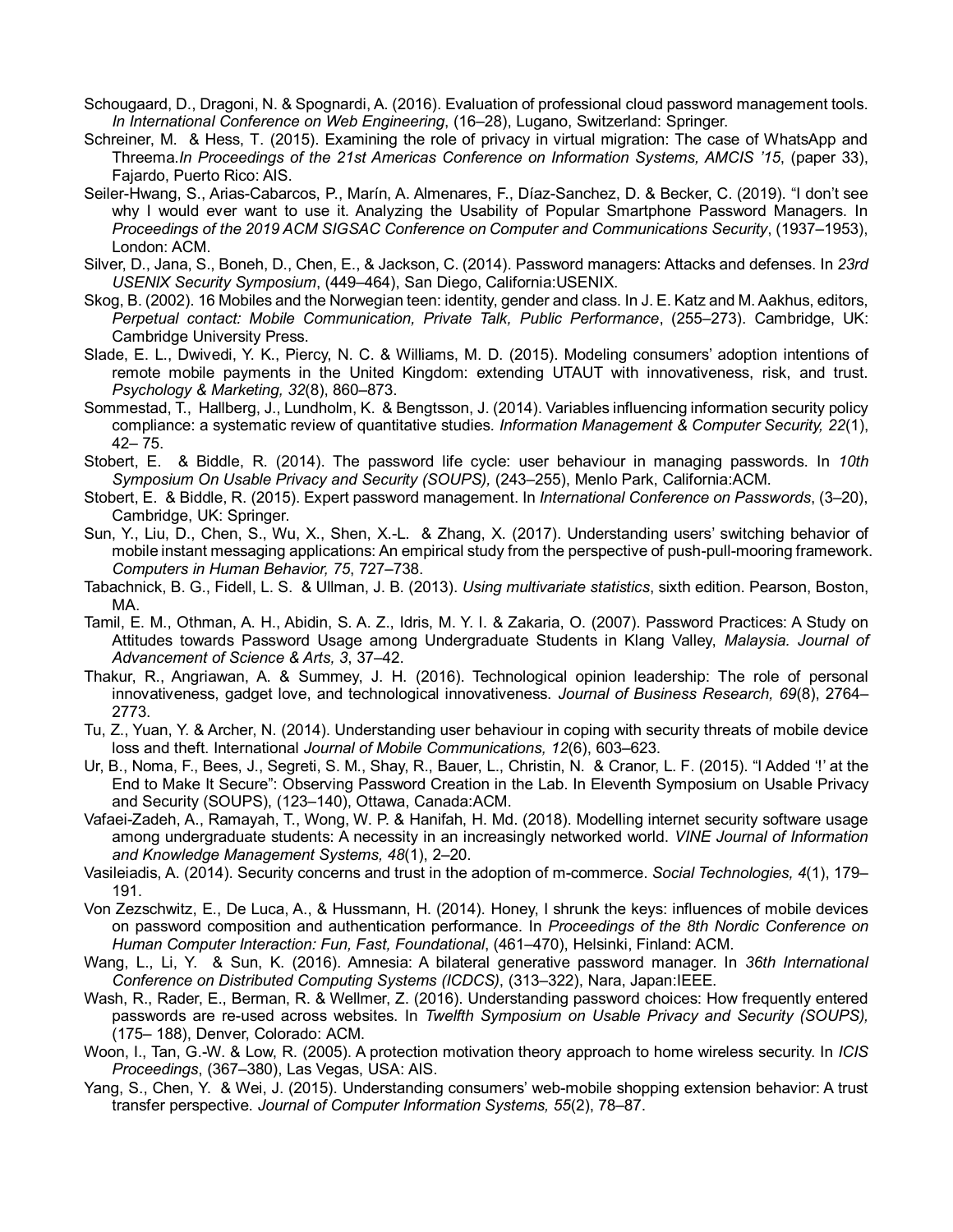- Zhang-Kennedy, L., Chiasson, S., & Biddle, R. (2013). Password advice shouldn't be boring: Visualizing password guessing attacks. In *APWG eCrime Researchers Summit*, (1–11), San Francisco, California: IEEE.
- Zhang-Kennedy, L., Chiasson, S., & van Oorschot, P. (2016). Revisiting password rules: facilitating human management of passwords. In *APWG symposium on electronic crime research (eCrime),* (1–10), Toronto, Canada: IEEE.
- Zhao, R., Yue, C. & Sun, K. (2013). Vulnerability and risk analysis of two commercial browser and cloud based password managers. *ASE Science Journal, 1*(4), 1–15.
- Zhou, T. (2012). Examining location-based services usage from the perspectives of unified theory of acceptance and use of technology and privacy risk. *Journal of Electronic Commerce Research, 13*(2),135–144.
- Zhu, W. (2000). Which should it be called: Convergent validity or discriminant validity? *Research Quarterly for Exercise and Sport, 71*(2),190–194.

# **About the Authors**

**Nora Alkaldi i**s an Assistant Professor in Computer Science at the College of Computer and Information Science at King Saud University, Saudi Arabia. She received her Ph.D. in Computer Science from the University of Glasgow, U.K, in 2019. Her current research interests are human-centred security and privacy and usable security. Email: naalkaldi@ksu.edu.sa

**Karen Renaud** is a Scottish computing Scientist at the University of Strathclyde in Glasgow, working on all aspects of Human-Centred Security and Privacy. She is particularly interested in deploying behavioural science techniques to improve security behaviours, and in encouraging end-user privacy-preserving behaviours. Her research approach is multi-disciplinary, essentially learning from other, more established, fields and harnessing methods and techniques from other disciplines to understand and influence cyber security behaviours. She is a Visiting Professor at Rhodes University in South Africa and at Abertay University in the UK. She is also Professor Extraordinaire at the University of South Africa. Email: [karen.renaud@strath.ac.uk](mailto:karen.renaud@strath.ac.uk)

# **Notes**

l

- <sup>4</sup> Multicollinearity can be detected in the data when two different variables share a high correlation (≥0.90).
- <sup>5</sup> As do KeeperSecurity, for example<https://keepersecurity.com/>

 $1$  Little's MCAR test is a mechanism used to examine the randomness of the missing data. Missing data are MCAR when the probability of missing data on a variable is unrelated to any other measured variable and is unrelated to the variable with missing values itself (Little, 1988).

 $<sup>2</sup>$  Data normality is considered an important assumption for further statistical analysis. Non-normality of the data is indicated</sup> when the data are either highly skewed or when there is kurtosis, which renders some statistical tests inaccurate and produces random effects in the results. (If the skewness value is greater than 2, then the data are positively (right) skewed, while if it is less than -2 they are negatively (left) skewed (George, 2011). Likewise, if the absolute overall kurtosis score is 2 or less, then there is no kurtosis (George, 2011). The non-normality is more often interpreted by the existence of outlier cases in the dataset. An outlier is a case in the collected data with an extreme value on one variable.

 $3$  Linearity is the existence of a linear relationship between the dependent and independent variables in the model. Homoscedasticity describes the case where the variance of the dependent variables is the same across all the levels of the independent data.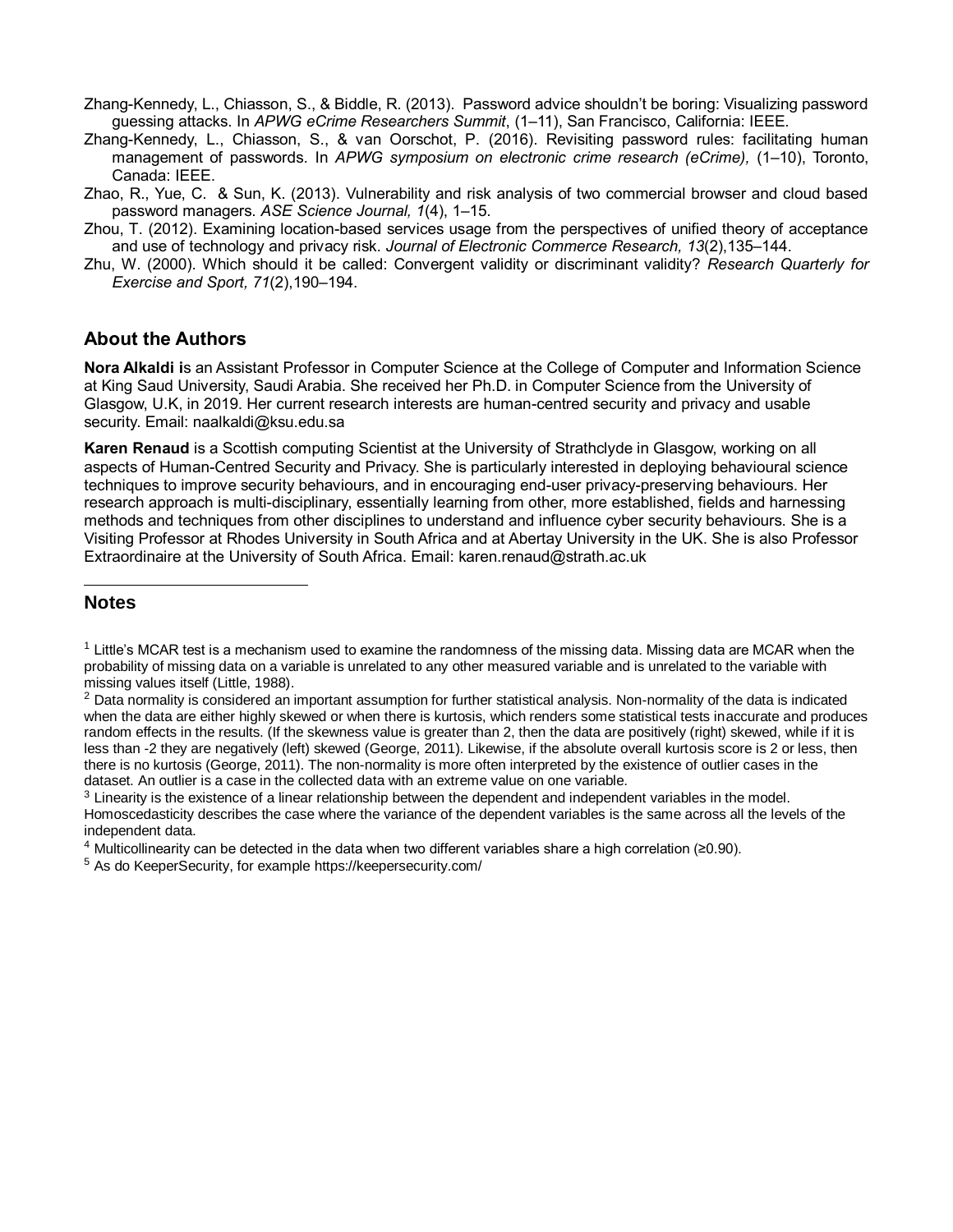# **APPENDIX A**

| Construct                            | Definition                                                                                             | Measurement items                                                                                                                              |
|--------------------------------------|--------------------------------------------------------------------------------------------------------|------------------------------------------------------------------------------------------------------------------------------------------------|
| <b>Pull Factors</b>                  |                                                                                                        |                                                                                                                                                |
| H1:<br>Relative<br><b>Usefulness</b> | The degree to which people<br>believe that adopting a<br>password manager will                         | Using a Password Manager will help me accomplish<br>1.<br>my tasks more quickly than my current method for<br>managing my passwords.           |
| (Bhattacherjee &<br>Park, 2014)      | improve their task<br>performance compared to<br>existing password<br>management routines              | Using a Password Manager will improve my<br>2.<br>performance as compared to my current method for<br>managing my passwords.                   |
|                                      |                                                                                                        | 3.<br>Using a Password Manager will enhance my<br>effectiveness more than my current method for<br>managing my passwords.                      |
|                                      |                                                                                                        | I will find using a Password Manager to be more<br>4.<br>useful than my current method for managing my<br>passwords.                           |
| H2:<br>Perceived<br>Response         | The belief that using<br>password manager will be<br>effective in improving                            | Password manager application works for protecting<br>1.<br>my passwords from being stolen (Leon, 2018) and<br>abused by attackers.             |
| Efficacy<br>(Boss et al., 2015)      | password security and hence<br>reducing the risk of online<br>accounts being compromised<br>or hacked. | 2.<br>Password manager application is effective solution<br>for protecting my passwords from being stolen and<br>abused by attackers.          |
|                                      |                                                                                                        | 3.<br>When using a password manager application, my<br>passwords are more likely to be protected from<br>being stolen and abused by attackers. |
| <b>Push Factors</b>                  |                                                                                                        |                                                                                                                                                |
| H3:<br>Dissatisfaction               | The degree to which people<br>are dissatisfied with their                                              | How do you feel about your overall experience with the<br>current method for managing your passwords?                                          |
| (Bhattacherjee &<br>Park, 2014)      | current way for managing<br>their passwords                                                            | Extremely dissatisfied Extremely satisfied.<br>1.                                                                                              |
|                                      |                                                                                                        | 2.<br>Extremely unpleasant Extremely pleasant.                                                                                                 |
|                                      |                                                                                                        | 3.<br>Extremely terrible Extremely delightful                                                                                                  |
| H3.a:<br>Perceived                   | The degree to which a user<br>believes that they are likely to                                         | 1.<br>There is a chance that someone could successfully<br>guess at least one of my passwords                                                  |
| vulnerability<br>(Mwagwabi, 2015)    | experience password related<br>threats                                                                 | 2.<br>There is a chance that someone could successfully<br>crack at least one of my passwords using password<br>cracking software              |
|                                      |                                                                                                        | There is a chance that someone could hack into at<br>3.<br>least one of my important email accounts                                            |
|                                      |                                                                                                        | If someone hacked into my important email account<br>4.<br>there is a chance that they could guess my other<br>important passwords             |

# **Table A.1. Measurement Item Descriptions**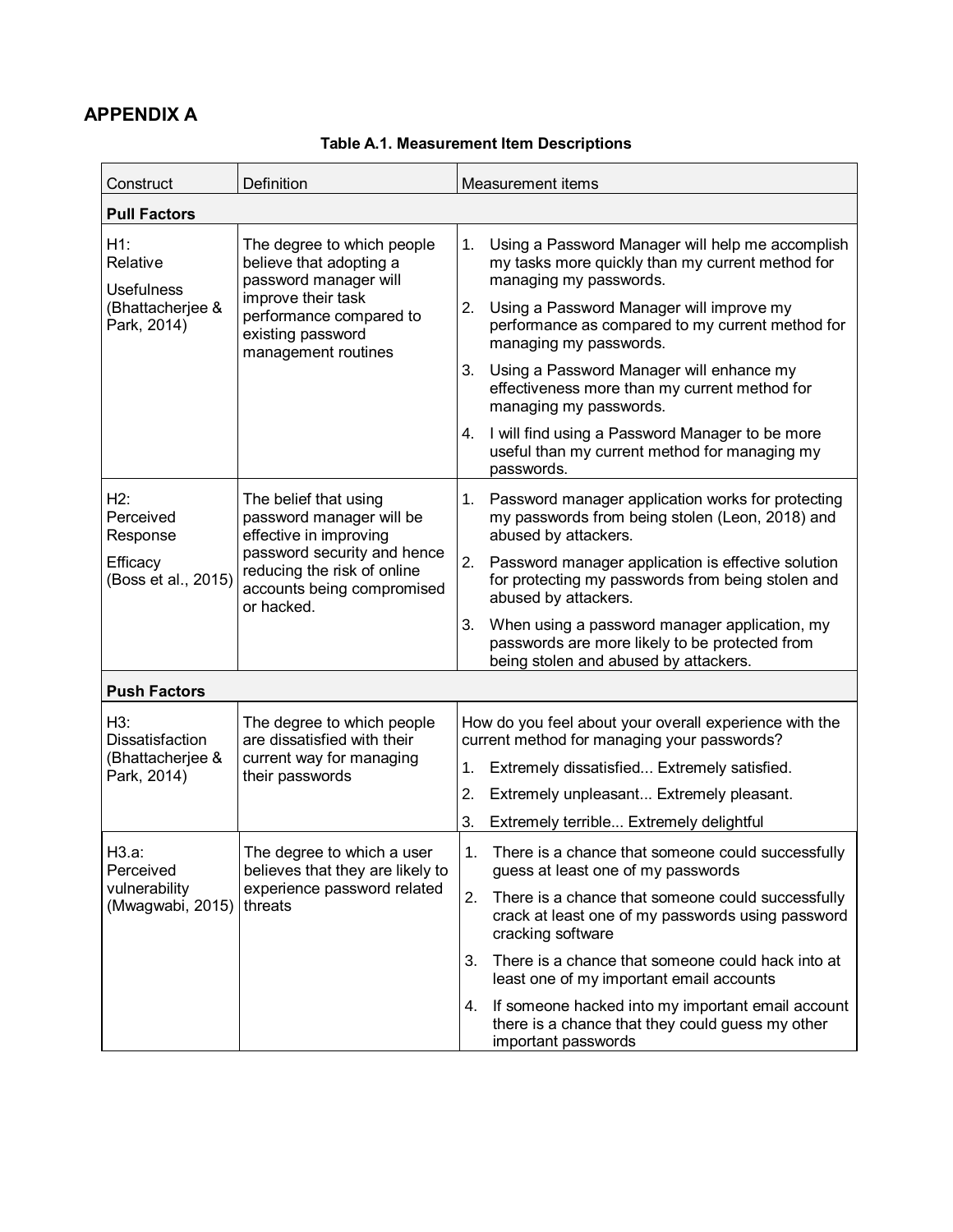| Construct                           | Definition                                                                                | Measurement items |                                                                                                                |  |  |
|-------------------------------------|-------------------------------------------------------------------------------------------|-------------------|----------------------------------------------------------------------------------------------------------------|--|--|
| H3.b:<br>Response cost              | User perception about the<br>cost of managing passwords                                   | 1.                | Managing my passwords currently requires a<br>considerable investment in Time.                                 |  |  |
| (Woon et al.,<br>2005)              | without password manager                                                                  | 2.                | Currently, there are too many overheads associated<br>with Managing my passwords.                              |  |  |
|                                     |                                                                                           | 3.                | Managing my passwords currently requires a<br>considerable effort other than time.                             |  |  |
|                                     |                                                                                           | 4.                | Managing my passwords currently causes problems<br>such as memorability issues and task delay                  |  |  |
| <b>Mooring Factors</b>              |                                                                                           |                   |                                                                                                                |  |  |
| H4:<br>Perceived                    | The degree to which people<br>believe that if they use a                                  | 1.                | Providing password manager with my passwords<br>would involve many unexpected problems.                        |  |  |
| Risk (Zhou, 2012)                   | password manager, they will<br>suffer from potential problems<br>such as losing all their | 2.                | It would be risky to put my passwords in a password<br>manager.                                                |  |  |
|                                     | passwords.                                                                                | 3.                | There would be high potential for loss in saving my<br>passwords in a password manager.                        |  |  |
| H4.a:<br>Security                   | Perceptions about the security<br>of password manager<br>applications                     | 1.                | Password managers implement security measures<br>to protect my passwords from being hacked (R).                |  |  |
| Concern (Kim et<br>al., 2008)       |                                                                                           |                   | 2. Password managers usually ensure that<br>transferring information is protected from hacking<br>attacks (R). |  |  |
|                                     |                                                                                           |                   | I feel safe in saving my passwords on password<br>managers (R).                                                |  |  |
|                                     |                                                                                           | 4.                | I feel secure in managing my passwords using<br>password managers (R)                                          |  |  |
| H4.b:<br>Privacy<br>Concern (Ernst, | Concerns about the<br>probability of having<br>passwords and personal                     | 1.                | Using a password manager leads to a loss of<br>control over the privacy of my passwords and<br>personal data.  |  |  |
| 2015)                               | information disclosed as a<br>result of using a password                                  | 2.                | Using a password manager allows others to view<br>my passwords and personal data.                              |  |  |
|                                     | manager                                                                                   | 3.                | Overall I see a privacy threat linked to password<br>manager's usage.                                          |  |  |
| H5:<br>Learning                     | The perceived effort and time<br>needed to learn how to use a                             | 1.                | It will take me a lot of time to learn to use a<br>Password Manager's features.                                |  |  |
| cost<br>(Bhattacherjee &            | password manager and get<br>used to it                                                    | 2.                | It will take me a lot of effort to get up to speed and<br>use a Password Manager.                              |  |  |
| Park, 2014)                         |                                                                                           | 3.                | Learning to use a Password Manager well will be<br>difficult.                                                  |  |  |
| H6:<br>Set-up cost                  | The perceived effort and time<br>required to set up the                                   | 1.                | It will take a lot of time to set up my device and<br>online accounts to use a Password Manager.               |  |  |
| (Bhattacherjee &<br>Park, 2014)     | password manager and start<br>using it                                                    |                   | It will take a lot of effort to set up my device and<br>online accounts to use a Password Manager.             |  |  |
|                                     |                                                                                           | 3.                | Overall, the process involved in setting up a<br>Password Manager is very elaborate.                           |  |  |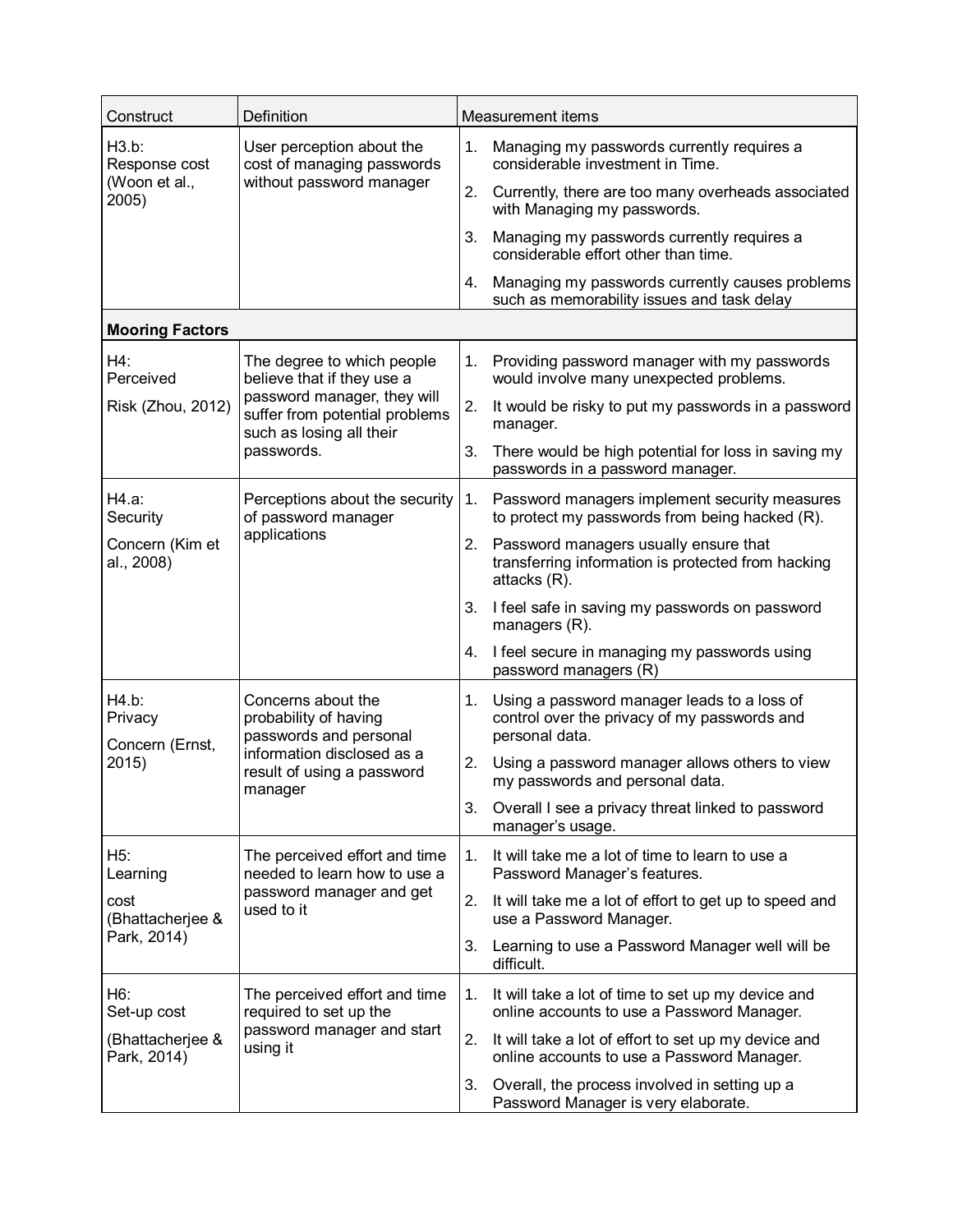| Construct                        |                                              | Definition                                                                                |    |                                                                                                                                                                                                                                                                                                                                            | Measurement items                                                                                                                                      |  |  |  |
|----------------------------------|----------------------------------------------|-------------------------------------------------------------------------------------------|----|--------------------------------------------------------------------------------------------------------------------------------------------------------------------------------------------------------------------------------------------------------------------------------------------------------------------------------------------|--------------------------------------------------------------------------------------------------------------------------------------------------------|--|--|--|
| H7:<br>Monetary                  |                                              | The monetary costs related to<br>purchasing a password                                    |    | 1.                                                                                                                                                                                                                                                                                                                                         | The fee that I have to pay for the use of a password<br>manager would be too high.                                                                     |  |  |  |
| Cost (Kim, 2010)                 |                                              | manager.                                                                                  |    | 2.                                                                                                                                                                                                                                                                                                                                         | The fee that I have to pay for the use of a password<br>manager would be reasonable (R).                                                               |  |  |  |
|                                  |                                              |                                                                                           |    | 3.                                                                                                                                                                                                                                                                                                                                         | I would be pleased with the fee that I have to pay<br>for the use of a password manager (R).                                                           |  |  |  |
| <b>Other Factors</b>             |                                              |                                                                                           |    |                                                                                                                                                                                                                                                                                                                                            |                                                                                                                                                        |  |  |  |
| H8:                              |                                              | Perceptions about whether                                                                 |    | 1.                                                                                                                                                                                                                                                                                                                                         | Most of my friends are using a Password Manager.                                                                                                       |  |  |  |
| Descriptive<br>Norm (Ramayah     |                                              | others in their social or<br>personal networks are using<br>password manager or not.      |    | 2.                                                                                                                                                                                                                                                                                                                                         | Most of my family members are using a Password<br>Manager.                                                                                             |  |  |  |
| et al., 2009)                    |                                              |                                                                                           |    |                                                                                                                                                                                                                                                                                                                                            | Most of my co-workers are using a Password<br>Manager.                                                                                                 |  |  |  |
|                                  |                                              |                                                                                           |    | 4.                                                                                                                                                                                                                                                                                                                                         | Most people I know are using a Password Manager.                                                                                                       |  |  |  |
| H9:                              |                                              | The extent to which the user                                                              |    | 1.                                                                                                                                                                                                                                                                                                                                         | I intend to use a password manager within a week.                                                                                                      |  |  |  |
| Intention<br>(Boss et al., 2015) |                                              | plans to use a password<br>manager in the near future                                     |    | 2.                                                                                                                                                                                                                                                                                                                                         | I predict I will use a password manager within a<br>week.                                                                                              |  |  |  |
|                                  |                                              |                                                                                           |    | 3.                                                                                                                                                                                                                                                                                                                                         | I plan to use a password manager within a week.                                                                                                        |  |  |  |
| <b>Control Factors</b>           |                                              |                                                                                           |    |                                                                                                                                                                                                                                                                                                                                            |                                                                                                                                                        |  |  |  |
| Exposure<br>to                   |                                              | Prior exposure to a hacking<br>incident experienced by either<br>the user or someone they | 1. |                                                                                                                                                                                                                                                                                                                                            | Have you ever had an important email account a<br>social networking account an online shopping account<br>or online banking account hacked? (Yes, No). |  |  |  |
| hacking<br>(Mwagwabi,<br>2015)   |                                              | know personally and the<br>degree to which the<br>experience affected them.               | 2. |                                                                                                                                                                                                                                                                                                                                            | Please indicate the degree to which that experience<br>affected you (in terms of lost data, lost time, monetary<br>losses, identity theft etc.)        |  |  |  |
|                                  |                                              |                                                                                           |    | Has someone you know personally ever had their<br>3.<br>important email account, social network account,<br>online shopping account or online banking account,<br>hacked into? (Yes, No). Please indicate the degree to<br>which that experience affected you (in terms of lost,<br>data, lost time, monetary losses, identity theft etc.) |                                                                                                                                                        |  |  |  |
| Innovativeness                   |                                              | The degree to which the user                                                              | 1. |                                                                                                                                                                                                                                                                                                                                            | Other people come to you for advice on new                                                                                                             |  |  |  |
| (Lee and Rha,                    |                                              | is relatively early in adopting<br>new technologies than others                           |    |                                                                                                                                                                                                                                                                                                                                            | technologies.                                                                                                                                          |  |  |  |
| 2016)                            | in their community                           |                                                                                           | 2. |                                                                                                                                                                                                                                                                                                                                            | In general, you are among the first in your circle of<br>friends to acquire new technology when it appears.                                            |  |  |  |
|                                  |                                              |                                                                                           |    | 3.                                                                                                                                                                                                                                                                                                                                         | You can usually figure out new high-tech products and<br>services without help from others.                                                            |  |  |  |
| Adoption<br>behaviour            | The actual adoption of a<br>password manager |                                                                                           |    | Regularly retrieving all the applications installed on the<br>person's phone device and checking for an installed<br>password manager application                                                                                                                                                                                          |                                                                                                                                                        |  |  |  |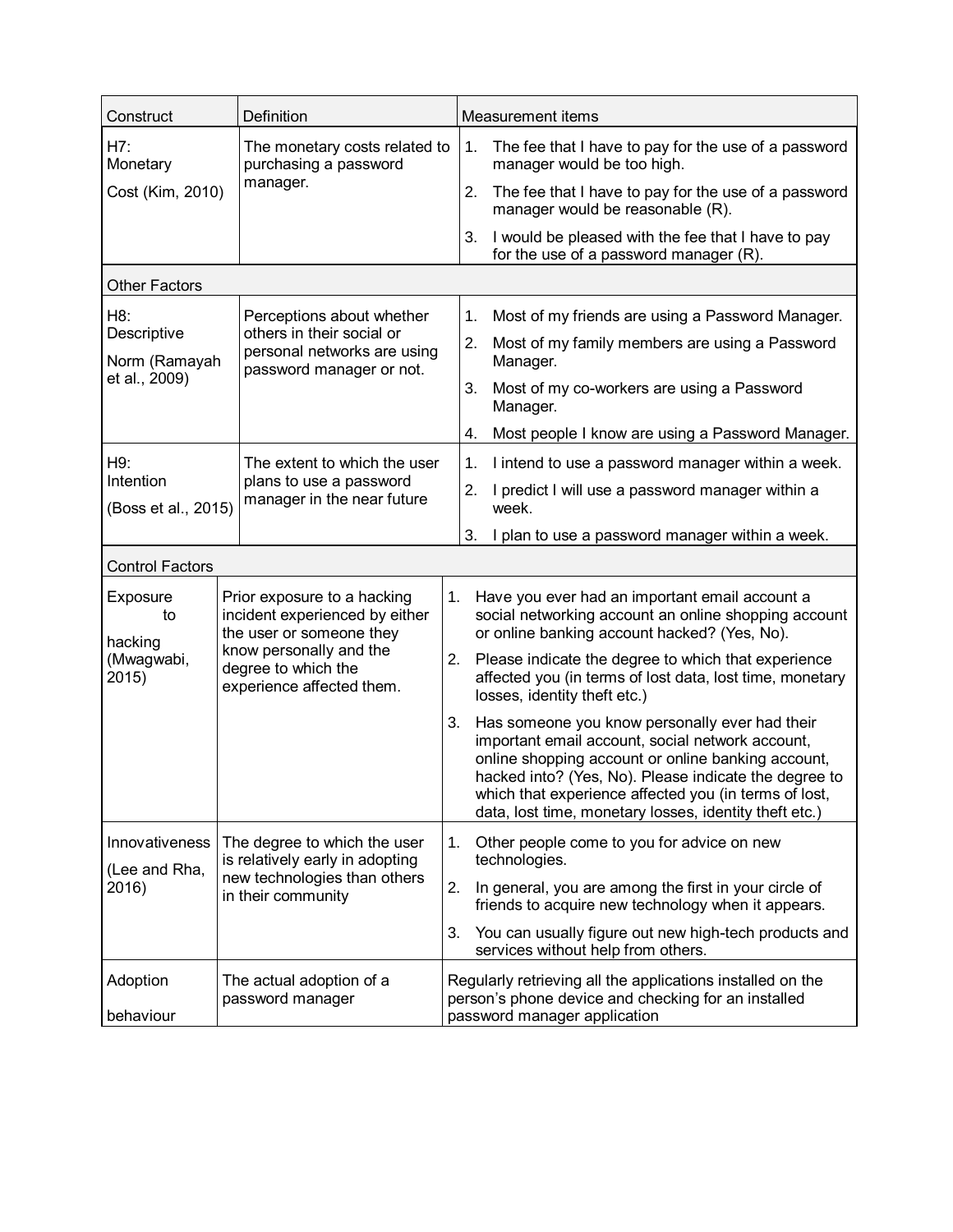# **Table A.2. Correlation Matrixes**

|                           | <b>HAC</b><br>K   | <b>DIS</b><br><b>SAT</b>   | <b>PVU</b><br>L.           | RC<br><b>MAN</b>         | <b>RU</b>                 | <b>PW</b><br>M<br><b>REF</b><br>F | <b>INNO</b><br>V            | <b>DN</b><br><b>ORM</b>   | <b>INT</b>       | PM<br><b>FEE</b>     | <b>PW</b><br>M<br><b>SET</b><br>$\mathsf C$ | <b>PW</b><br><b>MLC</b> | PM<br><b>SEC</b> | P<br><b>RIS</b><br>K | P<br>W<br>M<br>P<br>$\mathsf{R}$<br>V |
|---------------------------|-------------------|----------------------------|----------------------------|--------------------------|---------------------------|-----------------------------------|-----------------------------|---------------------------|------------------|----------------------|---------------------------------------------|-------------------------|------------------|----------------------|---------------------------------------|
| <b>HACK</b>               | $\mathbf{1}$      |                            |                            |                          |                           |                                   |                             |                           |                  |                      |                                             |                         |                  |                      |                                       |
| <b>DISSAT</b>             | $.400*$           | 1                          |                            |                          |                           |                                   |                             |                           |                  |                      |                                             |                         |                  |                      |                                       |
| <b>PVUL</b>               | $.213*$           | $.297*$                    | 1                          |                          |                           |                                   |                             |                           |                  |                      |                                             |                         |                  |                      |                                       |
| <b>RCMAN</b>              | $.305*$           | $.377*$                    | $.257*$                    | $\mathbf{1}$             |                           |                                   |                             |                           |                  |                      |                                             |                         |                  |                      |                                       |
| <b>RU</b>                 | $.299*$           | $.529*$                    | $.181*$                    | $.458*$                  | $\mathbf{1}$              |                                   |                             |                           |                  |                      |                                             |                         |                  |                      |                                       |
| <b>PWMRE</b><br>FF.       | $.297*$           | $.560*$                    | $.236*$                    | $.374*$                  | $.667*$                   | $\mathbf{1}$                      |                             |                           |                  |                      |                                             |                         |                  |                      |                                       |
| <b>INNOV</b>              | $.298*$           | $.353*$                    | .063                       | $.350*$                  | $.367*$                   | $.422*$                           | $\mathbf{1}$                |                           |                  |                      |                                             |                         |                  |                      |                                       |
| <b>DNORM</b>              | $.395*$           | $.489*$<br>$\star$         | $.204*$<br>$\star$         | $.306*$<br>$\star$       | $.569*$<br>$\star$        | $.556*$<br>$\star$                | $.387**$                    | $\mathbf{1}$              |                  |                      |                                             |                         |                  |                      |                                       |
| <b>INT</b>                | $.437*$           | $.657*$                    | $.260*$                    | $.419*$<br>$\star$       | $.713*$                   | $.723*$                           | $.462**$                    | $.687*$                   | $\overline{1}$   |                      |                                             |                         |                  |                      |                                       |
| <b>PWMFE</b><br>E.        | $-185$<br>$***$   | $-.209$<br>$***$           | $-.073$                    | $-0.94$                  | $-299$<br>$***$           | $-.289$<br>$***$                  | $-.124$                     | $-0.365$<br>$***$         | $-0.379$         | 1                    |                                             |                         |                  |                      |                                       |
| <b>PWMSE</b><br><b>TC</b> | $-0.323$<br>$***$ | $-.598$<br>$***$           | $-.233$<br>$***$           | $-334$<br>$***$          | $-.556$<br>$\star\star$   | $-582$<br>$***$                   | $-.367*$<br>$\star$         | $-0.601$<br>$***$         | $-.833$<br>$***$ | $.453*$ 1<br>$\star$ |                                             |                         |                  |                      |                                       |
| <b>PWMLC</b>              | $-.278$<br>$***$  | $-0.517$<br>$***$          | $***$                      | $-.195$ $-.308$<br>$***$ | $-495$<br>$***$           | $***$                             | $-.554$ $-.660*$<br>$\star$ | $-522$<br>$***$           | $-627$<br>$***$  | $.283*$<br>$\star$   | $.622*$<br>$\star$                          | $\mathbf{1}$            |                  |                      |                                       |
| <b>PWMSE</b><br>С         | $-212$<br>$***$   | $-0.343$<br>$***$          | $-.219$<br>$^{\star\star}$ | $-.208$<br>$***$         | $-514$<br>$^{\star\star}$ | $-0.557$<br>$\star\star$          | $-.277*$<br>$\star$         | $-.500$<br>$\star\star$   | $-.579$<br>$***$ | $.302*$<br>$\star$   | $.571*$<br>$\star$                          | $.471*$<br>$\star$      | 1                |                      |                                       |
| <b>PRISK</b>              | $-.350$<br>$***$  | $-.553$<br>$^{\star\star}$ | $-.178$                    | $-245$<br>$***$          | $-622$<br>$\star\star$    | $-627$<br>$***$                   | $-.347*$                    | $-637$<br>$^{\star\star}$ | $-.802$<br>$***$ | $.381*$<br>$\star$   | $.787*$<br>$\star$                          | $.606*$<br>$\star$      | $.669*$          | $\mathbf 1$          |                                       |
| <b>PWMPRI</b><br>V        | $-.230$<br>$***$  | $-455$<br>$***$            | $-0.086$                   | $-.130$                  | $-448$<br>$***$           | $-.419$<br>$***$                  | $-192*$                     | $-347$<br>$^{\star\star}$ | $-.583$<br>$***$ | $.222*$<br>$\star$   | $.602*$<br>*                                | $.464*$<br>$\star$      | $.369*$          | $.700*$<br>$\star$   | $\mathbf 1$                           |

(\*\*. Correlation is significant at the 0.01 level (2-tailed). \*. Correlation is significant at the 0.05 level (2-tailed).)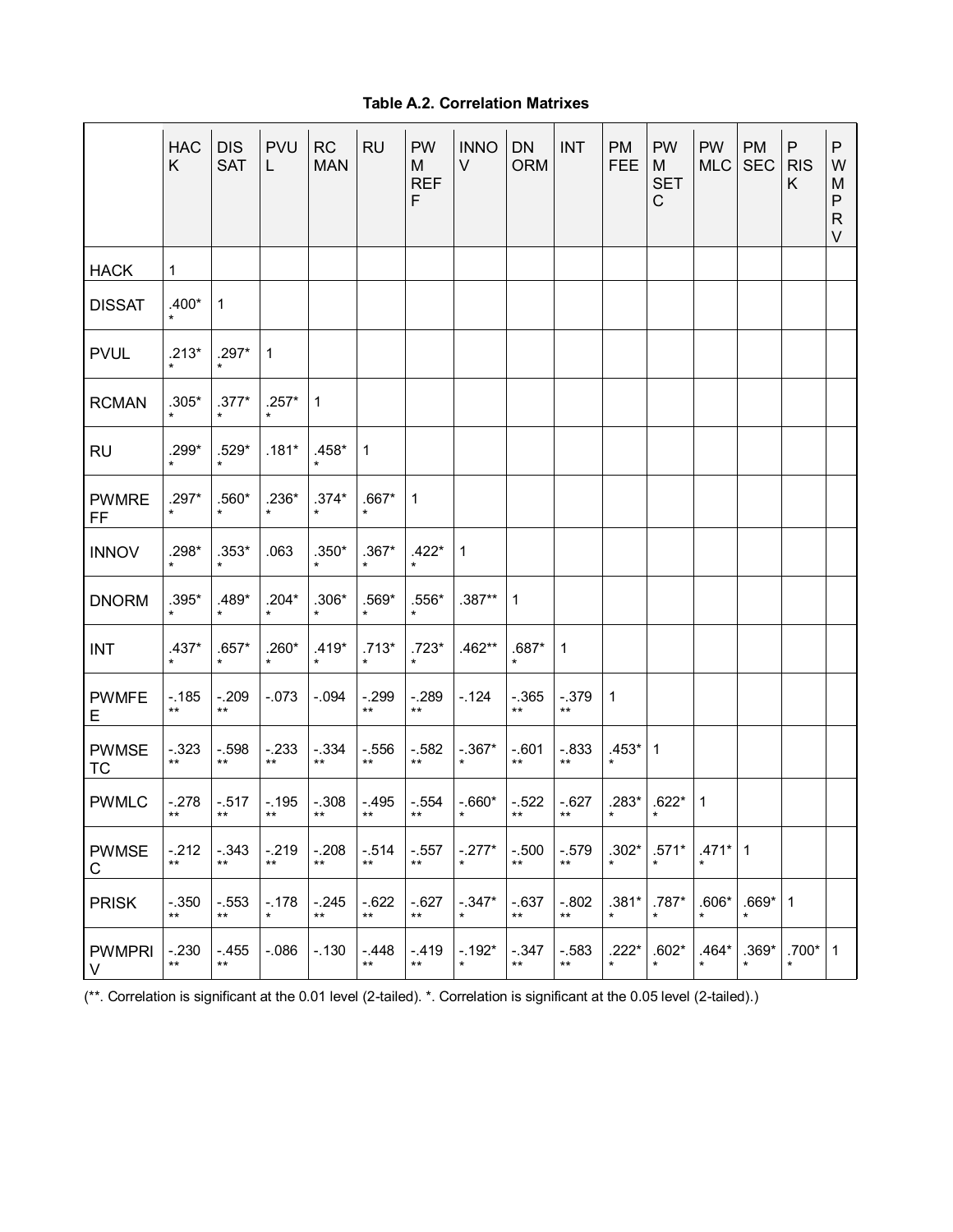## **Table A.3. Abbreviations**

| <b>HACK</b>  | Exposure to    | <b>PWM</b>             | Response    | <b>PWM</b>  | Setup                      | <b>DISSAT</b> | Dissatisfaction |
|--------------|----------------|------------------------|-------------|-------------|----------------------------|---------------|-----------------|
|              | Hacking        | <b>REFF</b>            | Efficacy    | <b>SETC</b> | Cost                       |               |                 |
| <b>INNOV</b> | Innovativeness | <b>PRISK</b>           | Perceived   | <b>PVUL</b> | Perceived<br>Vulnerability | <b>DNORM</b>  | Descriptive     |
|              |                |                        | <b>Risk</b> |             |                            |               | Norms           |
| <b>PWM</b>   | Privacy        | RC.                    | Response    | <b>INT</b>  | Intention                  | <b>PWMLC</b>  | Learning        |
| <b>PRIV</b>  | Concerns       | <b>MAN</b>             | Cost        |             |                            |               | Cost            |
| <b>RU</b>    | Relative       | <b>PWM</b><br>Monetary |             | <b>PWM</b>  | Security                   |               |                 |
|              | Usefulness     | FEE.                   | Cost        | <b>SEC</b>  | Concerns                   |               |                 |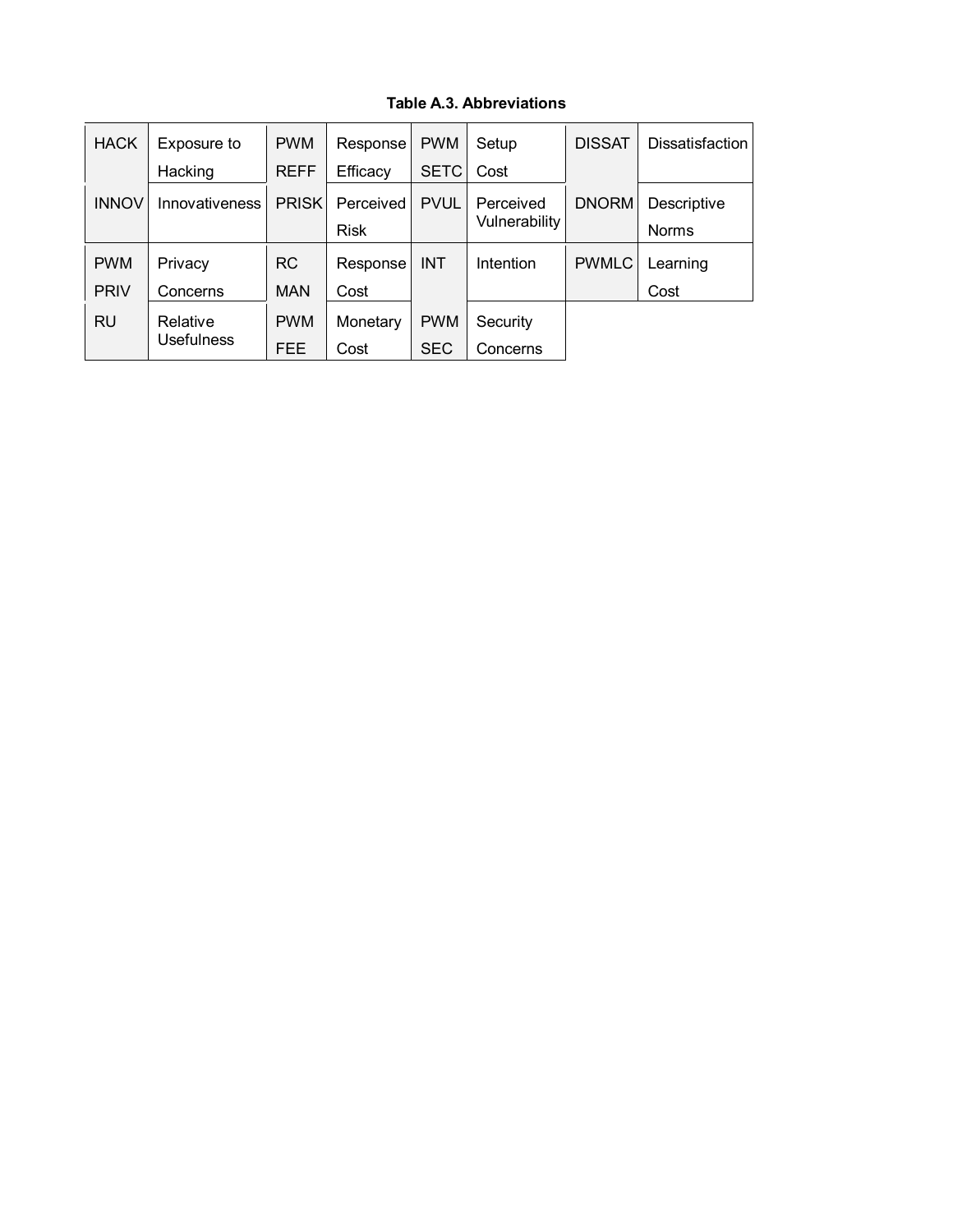# **Table C.1. Standardized Regression Weights**

| Construct         | #              | C.R        | Factor |
|-------------------|----------------|------------|--------|
|                   |                | $(t$ -val) | L'ding |
| H1:               | 1              | $\star$    | .867   |
| Relative          | 2              | 14.733     | .824   |
| <b>Usefulness</b> | 3              | 14.748     | .824   |
|                   | 4              | 16.536     | .880   |
| H2:               | 1              | $\star$    | .899   |
| Response          | 2              | 19.372     | .917   |
| Efficacy          | 3              | 16.148     | .836   |
| H3:               | 1              | $\star$    | .866   |
| Dissatisfaction   | $\overline{2}$ | 16.993     | .901   |
|                   | 3              | 16.423     | .881   |
| H3.a:             | 4              | $^\star$   | .849   |
| Perceived         | 3              | 14.644     | .848   |
| Vulnerability     | $\overline{2}$ | 14.753     | .852   |
|                   | 1              | 14.670     | .849   |
| H3.b:             | 1              | *          | .857   |
| Response          | $\overline{c}$ | 16.337     | .887   |
| Cost              | 3              | 15.576     | .862   |
|                   | 4              | 15.068     | .845   |
| H4:               | 1              | $^\star$   | .933   |
| Perceived         | 2              | 25.797     | .942   |
| <b>Risk</b>       | 3              | 26.328     | .947   |
| H4.a:             | 1              | $\star$    | .817   |
| Security          | $\overline{c}$ | 13.910     | .851   |
| Concerns          | 3              | 13.723     | .842   |
|                   | 4              | 13.709     | .842   |
| H4.b:             | 3              | *          | .849   |
| Privacy           | 2              | 16.827     | .912   |
| Concerns          | 1              | 16.179     | .888   |

| Construct            | #              | C.R              | Factor |
|----------------------|----------------|------------------|--------|
|                      |                | $(t$ -val)       | L'ding |
| H5:                  | 1              | $\star$          | .850   |
| <b>Learning Cost</b> | $\overline{c}$ | 13.638           | .815   |
|                      | 3              | 14.079           | .833   |
| H6:                  | 1              | $\star$          | .930   |
| Setup Cost           | $\overline{c}$ | 23.039           | .919   |
|                      | 3              | 24.367           | .934   |
| H7:                  | 3              | $\ast$           | .923   |
| <b>Monetary Cost</b> | $\overline{2}$ | 20.902           | .928   |
|                      | 1              | 17.274           | .845   |
| H8:                  | 1              | $\star$          | .914   |
| Descriptive          | $\overline{c}$ | 24.548<br>26.251 | .944   |
| Norms                | 3              |                  | .962   |
|                      | $\overline{4}$ | 27.837           | .976   |
| H9:                  | $\mathbf{1}$   | $\star$          | .902   |
| Intention            | $\overline{c}$ | 21.137           | .919   |
|                      | 3              | 20.005           | .900   |
| Innovativeness       | 3              | $\star$          | .923   |
|                      | $\overline{2}$ | 20.757           | .906   |
|                      | 1              | 21.094           | .911   |
| Exposure             | $\overline{2}$ | $\star$          | .828   |
| to                   | $\overline{1}$ | 6.585            | .655   |
| Hacking              |                |                  |        |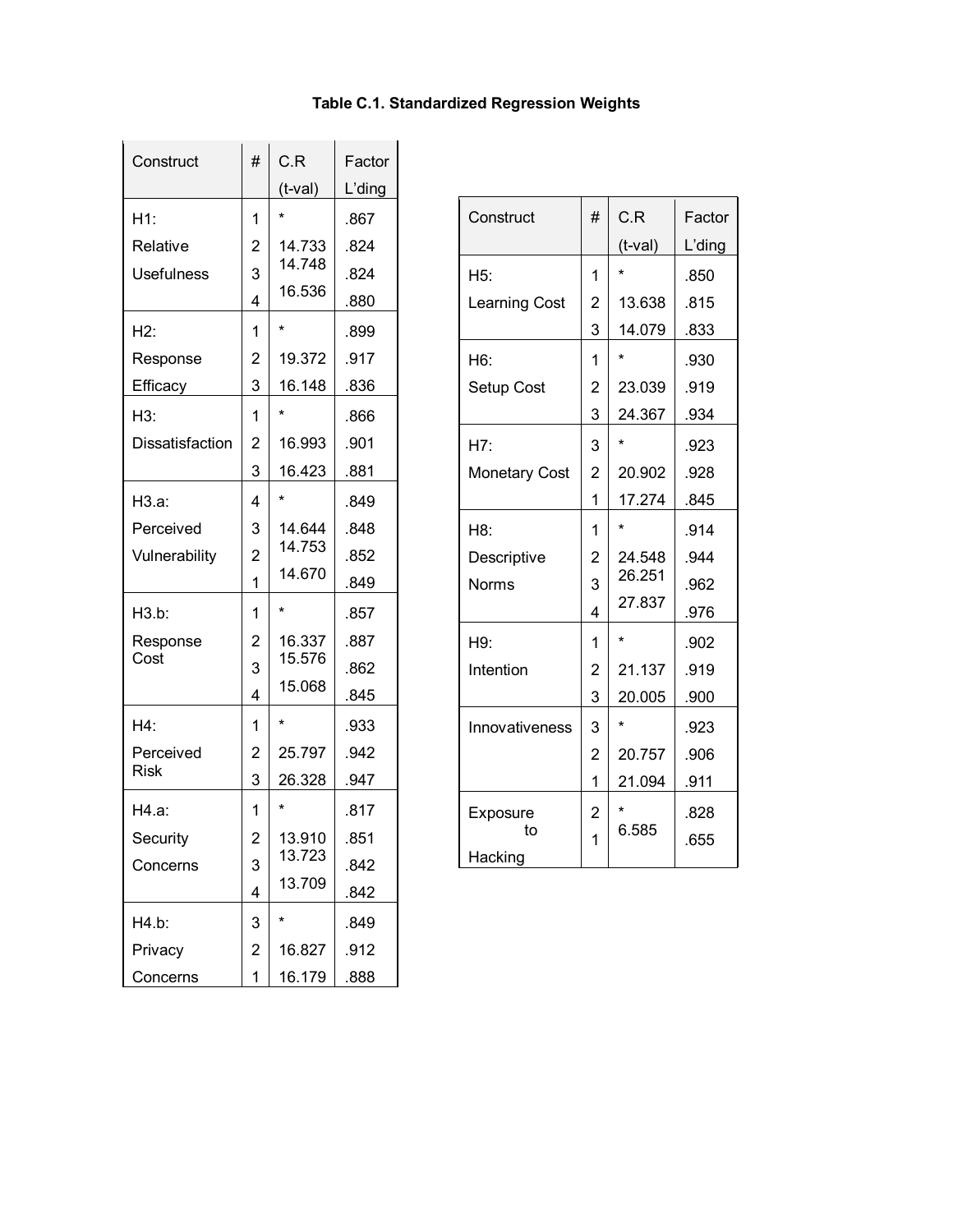|                                             | 1.           | $\vert$ 2                      | 3                                   | 4                                                                                                                                                                                                  | 5 | 6           | $\vert 7 \vert$ | 8                   | 9             | 10                                                                                                                                                                                                                                                                                                                                                                                                                                                                                                                                                                                  | 11 | $ 12\rangle$ | 13    | 14 | 15                                                                                        |
|---------------------------------------------|--------------|--------------------------------|-------------------------------------|----------------------------------------------------------------------------------------------------------------------------------------------------------------------------------------------------|---|-------------|-----------------|---------------------|---------------|-------------------------------------------------------------------------------------------------------------------------------------------------------------------------------------------------------------------------------------------------------------------------------------------------------------------------------------------------------------------------------------------------------------------------------------------------------------------------------------------------------------------------------------------------------------------------------------|----|--------------|-------|----|-------------------------------------------------------------------------------------------|
| <b>PRISK</b>                                | 0.941        |                                |                                     |                                                                                                                                                                                                    |   |             |                 |                     |               |                                                                                                                                                                                                                                                                                                                                                                                                                                                                                                                                                                                     |    |              |       |    |                                                                                           |
| <b>INT</b>                                  | 0.850        | 0.907                          |                                     |                                                                                                                                                                                                    |   |             |                 |                     |               |                                                                                                                                                                                                                                                                                                                                                                                                                                                                                                                                                                                     |    |              |       |    |                                                                                           |
| <b>PVUL</b>                                 | - 1<br>0.190 | 0.284 0.850                    |                                     |                                                                                                                                                                                                    |   |             |                 |                     |               |                                                                                                                                                                                                                                                                                                                                                                                                                                                                                                                                                                                     |    |              |       |    |                                                                                           |
| PWMFEE                                      |              | $ 0.403 $ -<br>$0.404$ $0.081$ |                                     | 0.899                                                                                                                                                                                              |   |             |                 |                     |               |                                                                                                                                                                                                                                                                                                                                                                                                                                                                                                                                                                                     |    |              |       |    |                                                                                           |
| <b>INNOV</b>                                | 0.365        |                                |                                     | $ 0.491 0.070 $ $ 0.913 $<br>0.126                                                                                                                                                                 |   |             |                 |                     |               |                                                                                                                                                                                                                                                                                                                                                                                                                                                                                                                                                                                     |    |              |       |    |                                                                                           |
| $ $ PWMPRIV $ 0.752 $ -                     |              |                                |                                     | 0.244 <br>$ 0.632 0.092 $ $ 0.204 $                                                                                                                                                                |   | 0.883       |                 |                     |               |                                                                                                                                                                                                                                                                                                                                                                                                                                                                                                                                                                                     |    |              |       |    |                                                                                           |
| $PWMSEC \vert 0.718 \vert$                  |              |                                |                                     | $ 0.330 $ -<br>$ 0.631 0.242 $ 0.298                                                                                                                                                               |   | 0.399 0.838 |                 |                     |               |                                                                                                                                                                                                                                                                                                                                                                                                                                                                                                                                                                                     |    |              |       |    |                                                                                           |
| PWMSETC $0.825$ .                           |              |                                |                                     | $\vert - \vert 0.480 \vert - \vert 0.642 \vert 0.614 \vert 0.928 \vert$<br>$ 0.884 0.251 $ $ 0.388 $                                                                                               |   |             |                 |                     |               |                                                                                                                                                                                                                                                                                                                                                                                                                                                                                                                                                                                     |    |              |       |    |                                                                                           |
| <b>DISSAT</b>                               |              |                                |                                     | $\begin{array}{ c c c c c c } \hline \text{~~ & 0.708 & 0.323 & \ & & 0.379 & \ \hline \end{array}$<br>$\vert 0.587 \vert$ $\vert$ $\vert 0.222 \vert$ $\vert 0.491 \vert 0.370 \vert 0.641 \vert$ |   |             |                 |                     | 0.883         |                                                                                                                                                                                                                                                                                                                                                                                                                                                                                                                                                                                     |    |              |       |    |                                                                                           |
| $ {\sf PWMREFF} $ $ 0.779 0.263 $ $ 0.460 $ | 0.669        |                                |                                     | 0.308                                                                                                                                                                                              |   |             |                 | 0.460 0.616 0.623   | $0.612$ 0.885 |                                                                                                                                                                                                                                                                                                                                                                                                                                                                                                                                                                                     |    |              |       |    |                                                                                           |
| <b>RCMAN</b>                                |              | $\vert 0.261 \vert$            |                                     | $ 0.091 $ $ 0.139 0.228 0.354 $                                                                                                                                                                    |   |             |                 |                     |               | $\begin{array}{ccc} \begin{array}{ccc} \end{array} & \begin{array}{ccc} \end{array} & \begin{array}{ccc} \end{array} & \begin{array}{ccc} \end{array} & \begin{array}{ccc} \end{array} & \begin{array}{ccc} \end{array} & \begin{array}{ccc} \end{array} & \begin{array}{ccc} \end{array} & \begin{array}{ccc} \end{array} & \begin{array}{ccc} \end{array} & \begin{array}{ccc} \end{array} & \begin{array}{ccc} \end{array} & \begin{array}{ccc} \end{array} & \begin{array}{ccc} \end{array} & \begin{array}{ccc} \end{array} & \begin{array}{ccc} \end{array} & \begin{array}{$ |    |              |       |    |                                                                                           |
| <b>RU</b>                                   | 0.664        |                                |                                     | $ 0.769 0.196 $ $ 0.381 $<br>$ 0.330 $ $ 0.491 0.563 0.593 $                                                                                                                                       |   |             |                 |                     |               | $0.565$ 0.726 0.504 0.849                                                                                                                                                                                                                                                                                                                                                                                                                                                                                                                                                           |    |              |       |    |                                                                                           |
| <b>PWMLC</b>                                | $0.666$ -    |                                | and the contract of the contract of | $ 0.312 $ - $ 0.517 0.531 0.687 $ -<br>$ 0.699 0.221 $ $ 0.726 $                                                                                                                                   |   |             |                 |                     |               | $0.581$ 0.616 0.346 0.554                                                                                                                                                                                                                                                                                                                                                                                                                                                                                                                                                           |    |              | 0.833 |    |                                                                                           |
| <b>DNORM</b>                                | 0.666        |                                |                                     | $ 0.723 0.209 $ $ 0.407 $<br> 0.376                                                                                                                                                                |   |             |                 | $0.375$ 0.532 0.624 |               | $ 0.512 0.592 0.321 0.606 $ 0.949                                                                                                                                                                                                                                                                                                                                                                                                                                                                                                                                                   |    |              | 0.576 |    |                                                                                           |
| Hack                                        |              | $ 0.431 $                      |                                     | $\vert - \vert 0.549 \vert 0.236 \vert - \vert 0.329 \vert -$<br> 0.248                                                                                                                            |   |             |                 | $0.301$ 0.254 0.405 |               | and the contract of the contract of                                                                                                                                                                                                                                                                                                                                                                                                                                                                                                                                                 |    |              | 0.333 |    | -   $\vert$   $\vert$   $\vert$   0.498   0.376   0.345   0.352   $\vert$   0.462   0.747 |

## **Table A.4. Discriminant Validity (\*Values in bold represent the square root of AVE in Table 8) (Abbreviations in Table B.1)**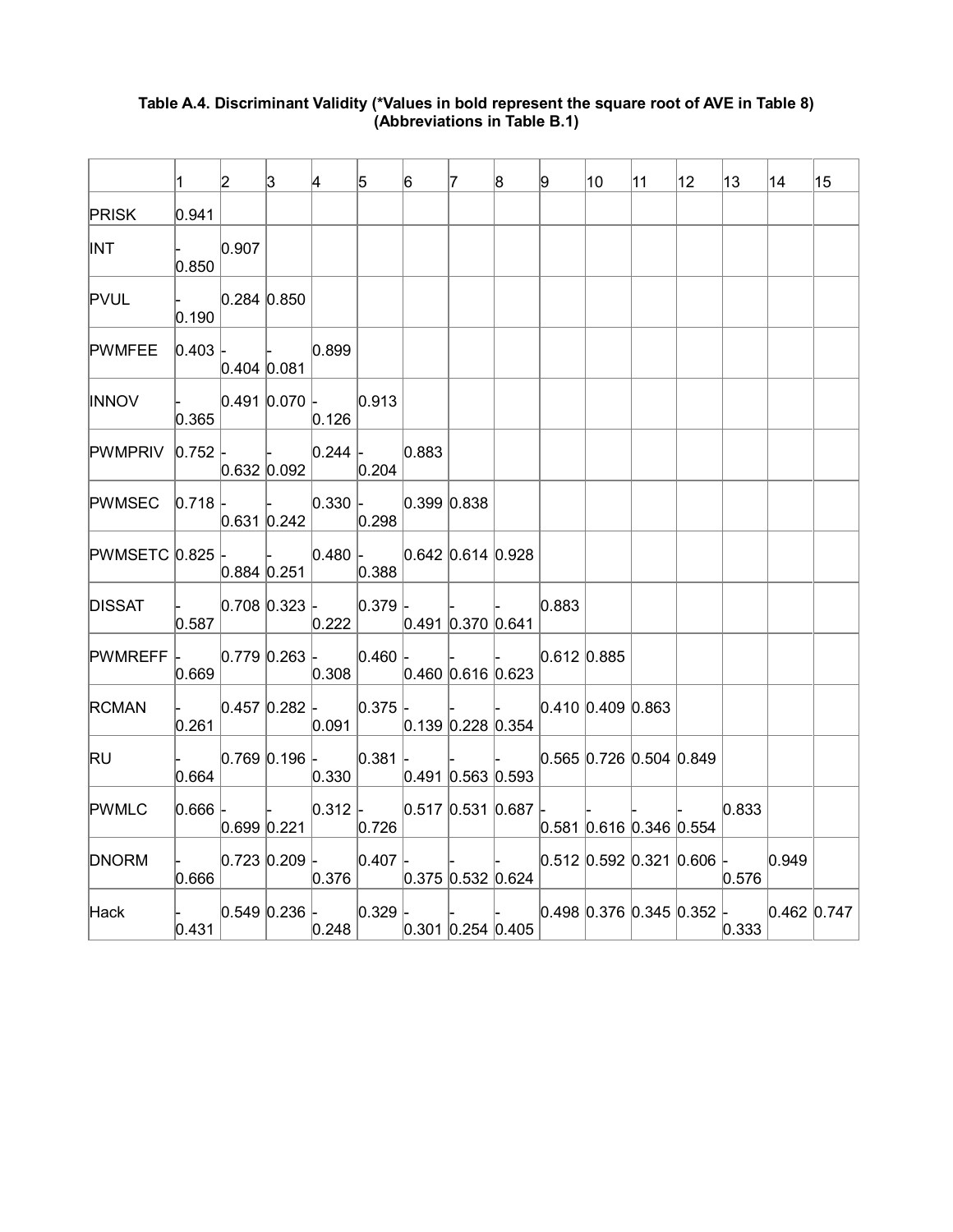# **Appendix B**

### **Semi-structured Interview Questions**

### *Demographic Data*

Q1. *How old are you?* (18-24, 25-34, 35-44, 45-54, 55-64, 65-74, 75 or older, or Prefer not to say)

Q2. *What is your gender?* (Male / Female / Prefer not to say)

Q3. *What is the highest degree or level of school you have completed?*

Smartphone Usage and Password Experience

Q1. *What is your Smartphone operating system?*

Q2. *Do you use screen lock mechanism on your Smartphone (e.g. PIN and fingerprint)?*

If yes: (1) *What type of locking mechanism do you use on your Smartphone?* (2) *Why do you prefer this particular locking mechanism?*

If No: (1) *Why do you not think you need a locking mechanism?*

Q3. *On a typical day, how many passwords do you enter on your Smartphone?*

Q4. *Have you ever bought anything via your Smartphone?*

Q5. *How do you manage your passwords?*

Q6. *Do you ever use the same password for two or more accounts?*

If Yes: *Why do you think people use the same password for two or more accounts?*

Q7. *How many times did you use password recovery/reset mechanisms in the last 6 months (e.g. 'forget my password' functionality)?*

Q8. *Do you write down your passwords somewhere?*

Q9. *Do you save your passwords in the web browser in your device (ie: when you access your account on a website, it automatically fills in your details?*

### *Password Manager*

A password manger is software that stores and organises passwords securely. It automatically populates passwords for you. Most of them require one strong password or a fingerprint. (Examples: LastPass, 1Password,Dashlane)

Q1. *Do you use a Password Manger?*

If Yes: (1) *What password manger do you currently use?* (2) *Why did you choose this particular password manager?*

Q2. *What do you think the advantages would be of using a password manager application on your Smartphone?*

Q3. *What do you think the disadvantages would be of using a password manager application on your Smartphone?*

Q4. *Who are the important people in your life (think about the people you would like to be happy about what you do, or people you do not want to disappoint) only give their relationship to you ?*

Q5. *When you think about the people you mentioned above. Which of them will be happy that you are using password manager application on your phone?*

Q6. *When you think about the people you mentioned above. Which of them will not be happy that you are using password manager application on your phone?*

Q7. *Who do you get security advice from?*

If No in Q1: Q8. *Is there anything specific that prevents you from using a password manager on your phone?*

Q9. *What will make it possible or easy for you to use password manager application on your phone?*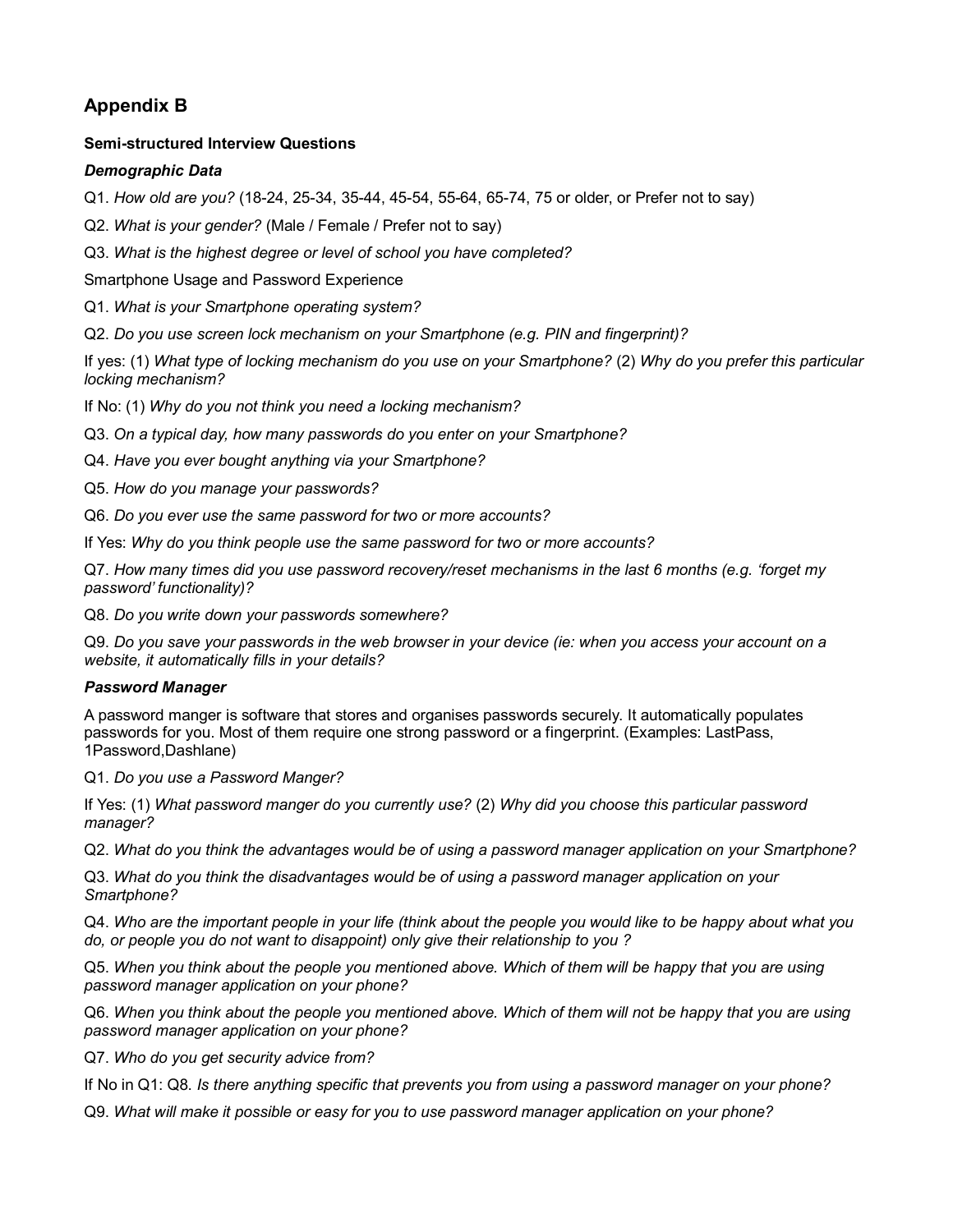If Yes in Q1: Q8. *Do you think there are any difficulties or barriers to using password manager applications on your phone?*

Q9. *What would make the password manager application you use better?*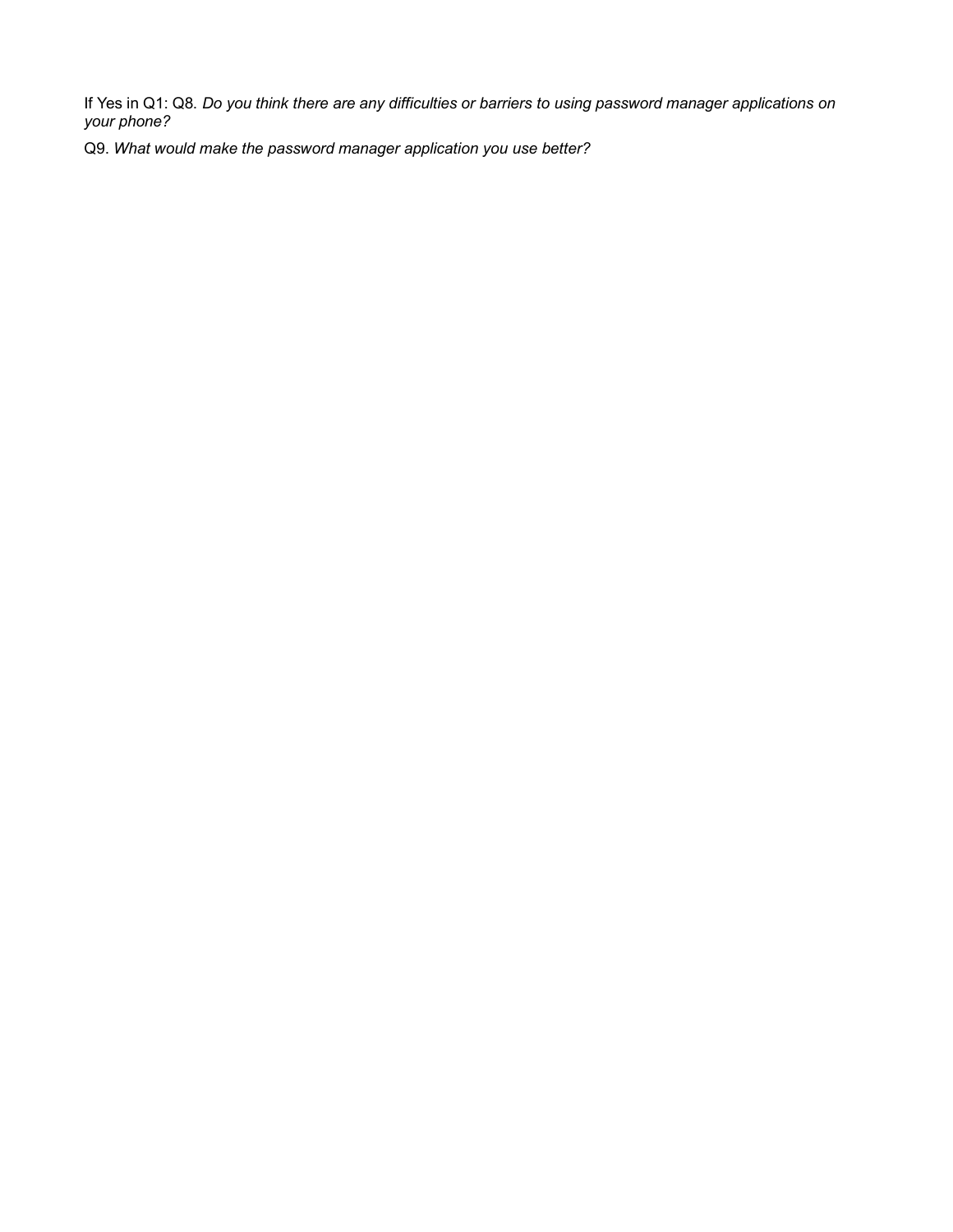

**Figure 1. Research Phases**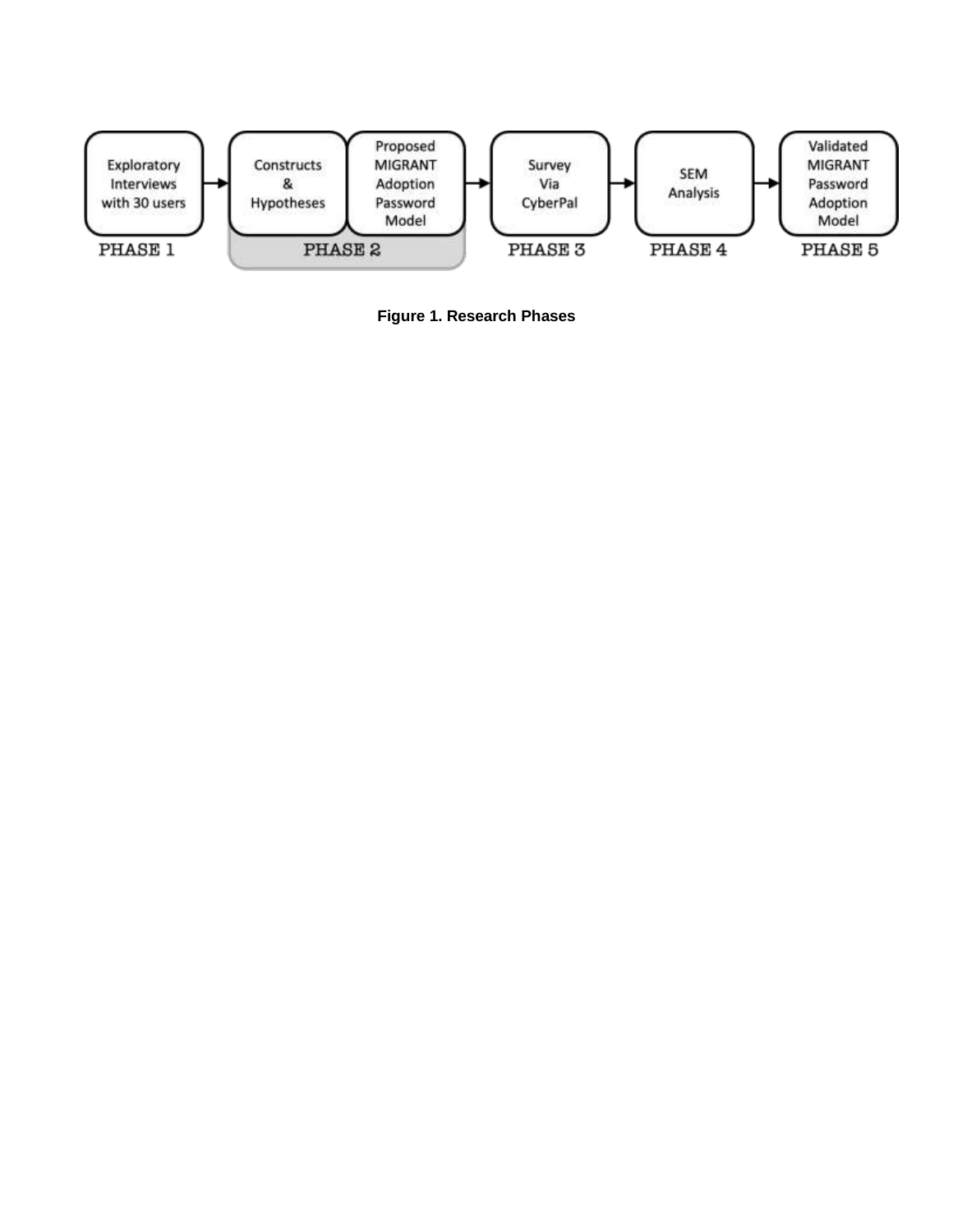

**Figure 2. The Proposed Conceptual Model with Hypotheses**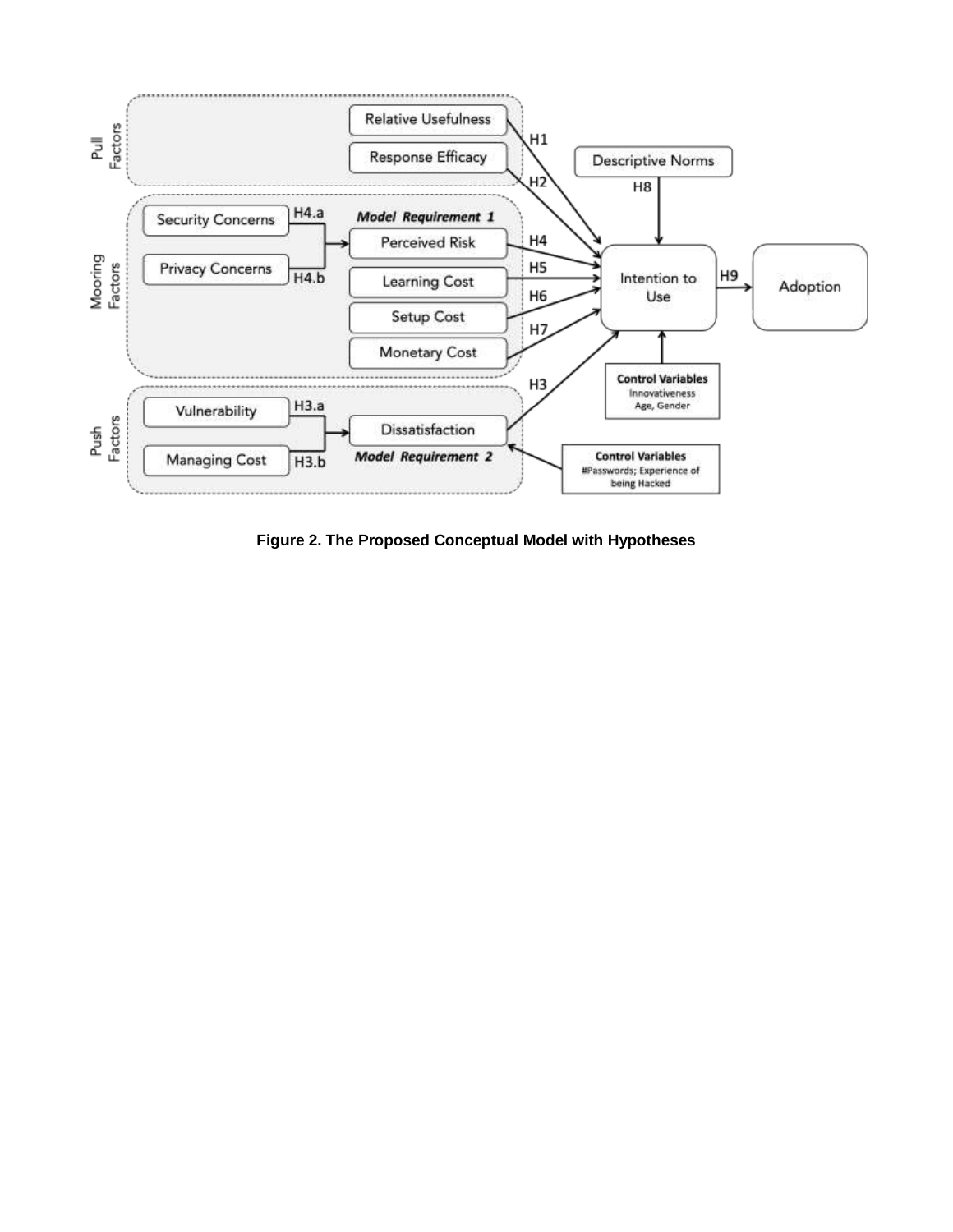

**Figure 3. The CyberPal App support for Study 1 and Study 2**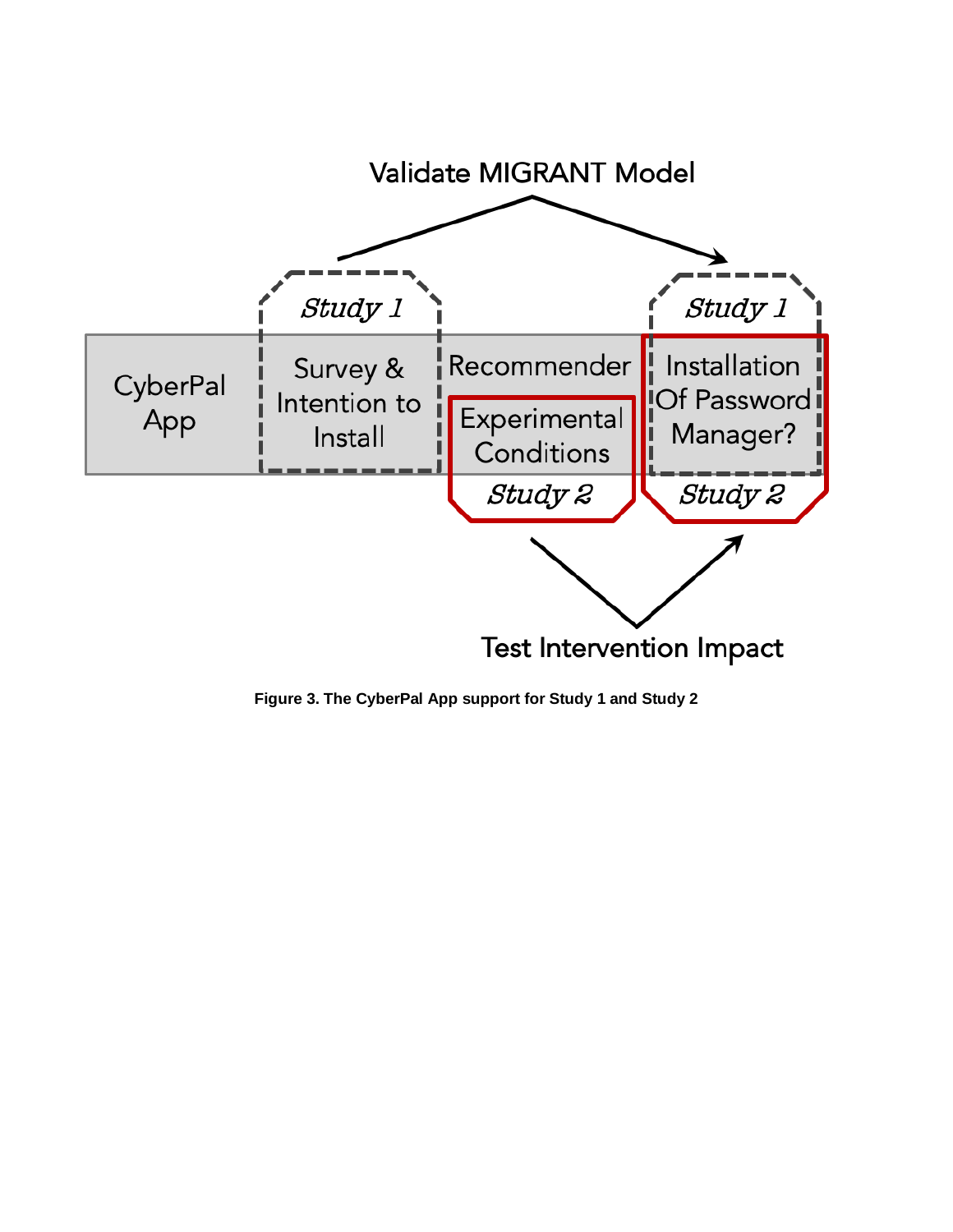

**Figure 4. Demonstrating which associations are either supported, or not [Significance denoted with \* (\*\*\*p***<***.001, \*\*p***<***.005, \*p***<***.05)]**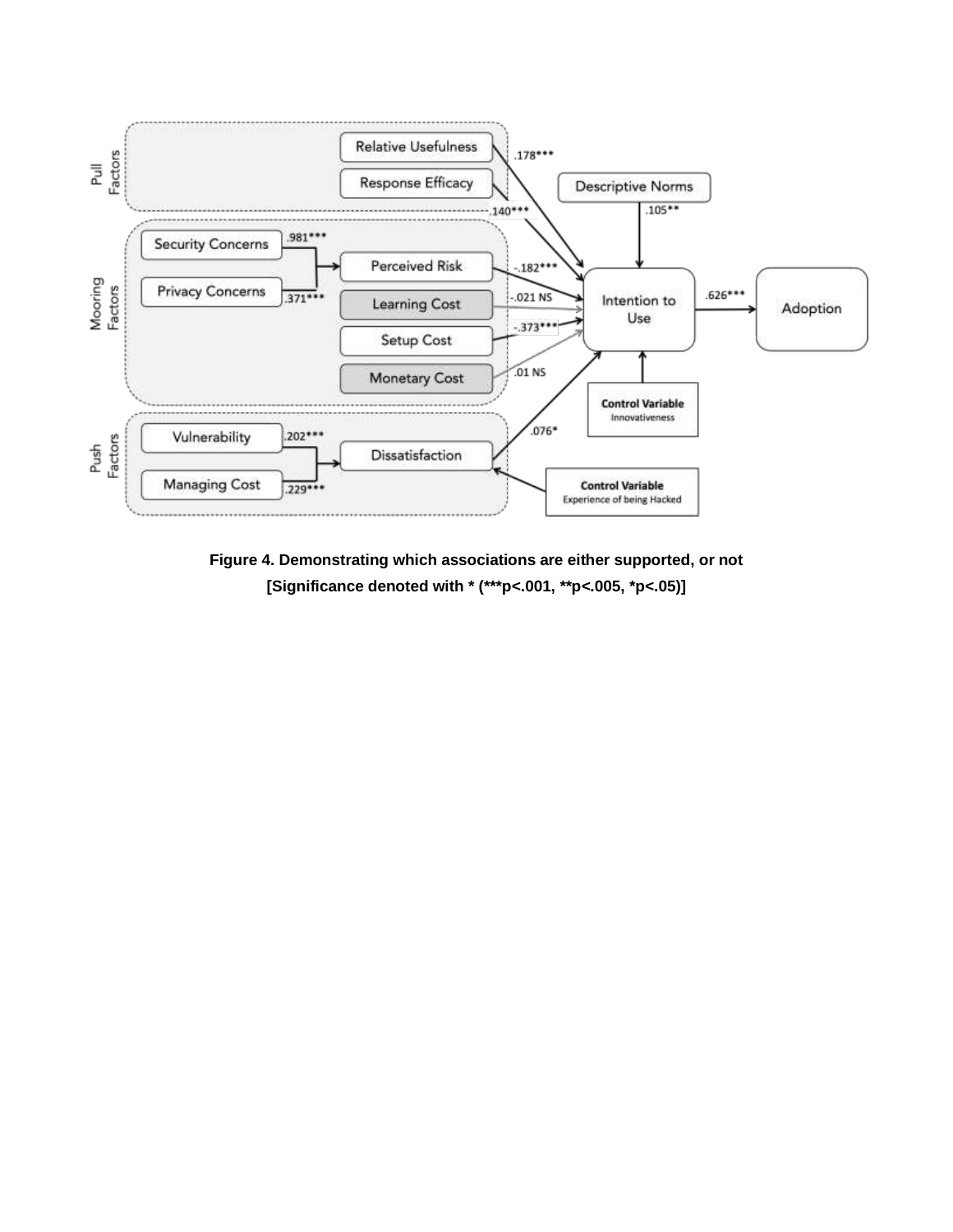

**Figure 5. The Validated MIGRANT (MIGRation pAssword maNager adopTion) Model**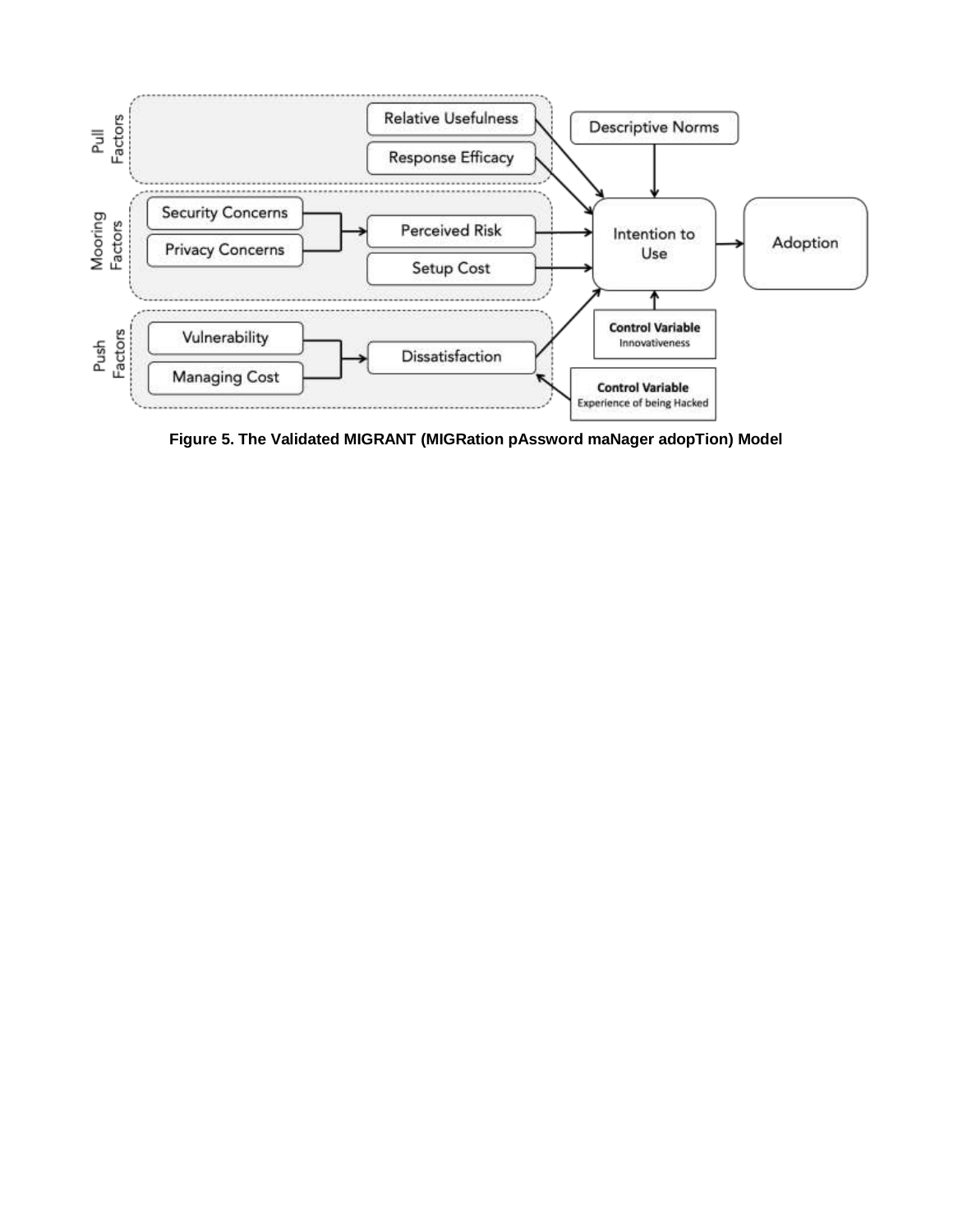| Authors                     | Year | # Participants | Demographic          | PM Usage |
|-----------------------------|------|----------------|----------------------|----------|
| Tamil et al. [122]          | 2007 | 192            | Malaysians           | 1%       |
| Hoonaker et al. [56]        | 2009 | 836            | employees            | 1%       |
| Zhang-Kennedy et al. [134]  | 2013 | 21             | university community | 10%      |
|                             |      |                | university community | 18%      |
| Anderson [9]                | 2014 | 2250           | Americans            | 7%       |
| Stobert and Biddle [118]    | 2014 | 27             | university community | 0%       |
| Das et al. [35]             | 2014 | 224            | university community | 6%       |
| Friendman [45]              | 2014 | 117            | South Africans       | 15%      |
| Stobert and Biddle [119]    | 2015 | 15             | security experts     | 40%      |
| Roboform [32, 33]           | 2015 | 1000           | general public       | 8%       |
| lon et al. [61]             | 2015 | 231            | security experts     | 12%      |
|                             |      | 294            | general public       | 10%      |
| Ur et al. [125]             | 2015 | 49             | general public       | 4%       |
| Butler and Butler [25]      | 2015 | 737            | general public       | 6%       |
| Wash et al. [131]           | 2017 | 134            | students             | 19%      |
| Pew Research [101]          | 2017 | 1040           | Americans            | 12%      |
| Renaud and Zimmermann [106] | 2019 | 1095           | students             | 10%      |

**Table 1. A Snapshot of Password Manager Adoption Rates (2007-2019)**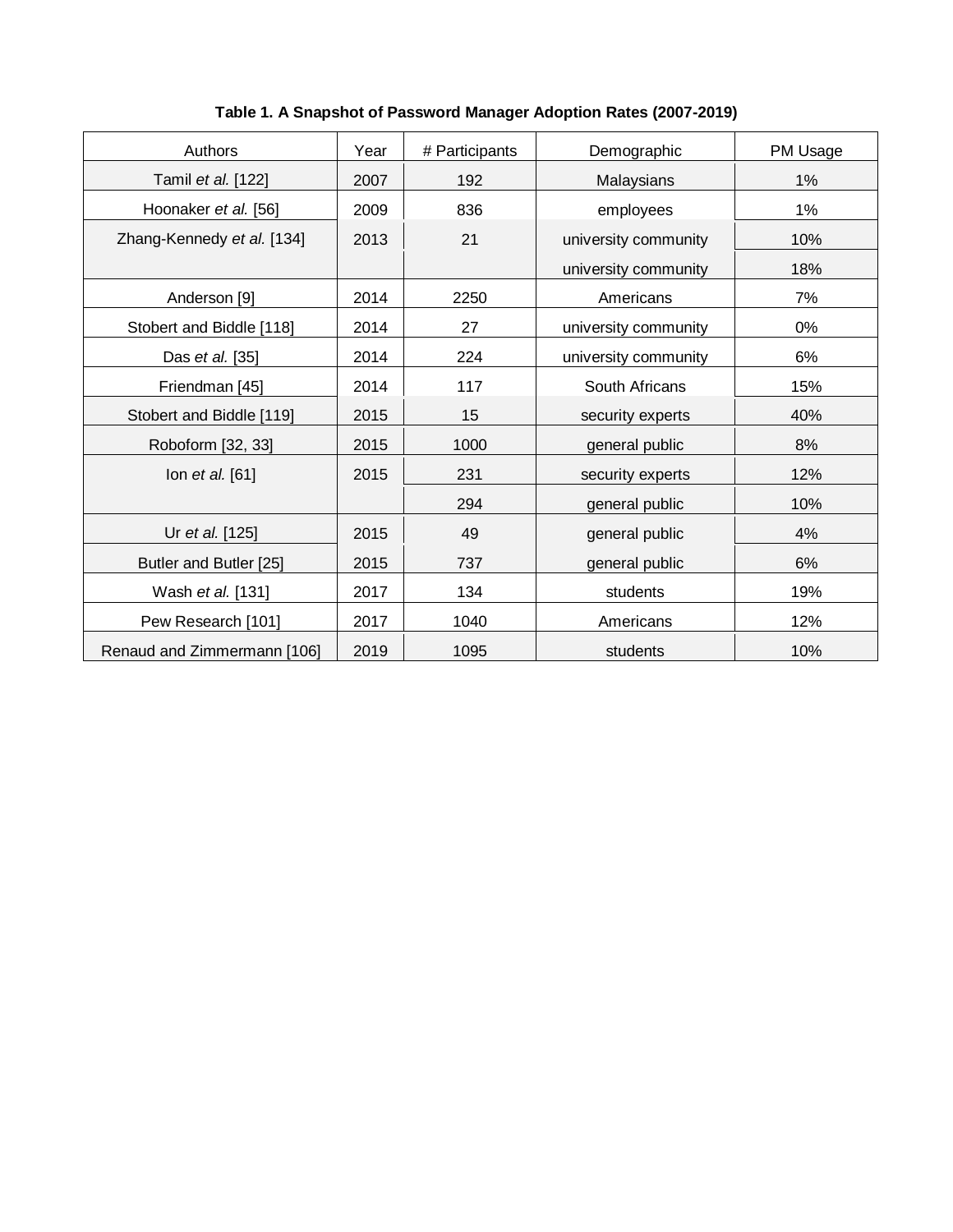# **Table 2. Password Manager Encouraging & Deterring Factors (F***i***)**

| #               | <b>Encouraging Adoption</b>            | #              | <b>Deterring Adoption</b>                                                                                            |
|-----------------|----------------------------------------|----------------|----------------------------------------------------------------------------------------------------------------------|
| F1              | descriptive norms [8]                  | F1'            | not wanting to be first [8]; influence of old patterns [62]                                                          |
| F <sub>2</sub>  | perceived usefulness [8, 84,<br>12]    | F2'            | happy with existing solution [8, 11, 39] lack of control [8]                                                         |
| F <sub>3</sub>  | experience of being hacked [8]         |                |                                                                                                                      |
| F <sub>4</sub>  | convenience [8, 39]                    | F4'            | lack of time [11, 39]; learning cost [39]; setup cost [39, 21, 12];<br>wanting to master password management [8, 39] |
| F <sub>5</sub>  | perceived ease of use [8, 84]          | F5'            | usability concerns [39, 87, 28, 30]; compatibility concerns [62]                                                     |
| F <sub>6</sub>  | perceived vulnerability [8, 39,<br>111 | F <sub>6</sub> | low risk perception [11]                                                                                             |
| F7              | response efficacy [8, 39, 12,<br>841   | F7'            | security and privacy concerns [8, 11, 84, 62]                                                                        |
| F <sub>12</sub> | facilitating conditions [84]           | F <sub>8</sub> | low self efficacy [11]                                                                                               |
| F <sub>13</sub> | social need [8]                        | F9'            | procrastination [11]                                                                                                 |
| F14             | subjective norms [8]                   | F10'           | lack of information/uncertainty [11, 8, 109]                                                                         |
| F <sub>15</sub> | fear $[12]$                            | F11'           | monetary cost [8, 84]                                                                                                |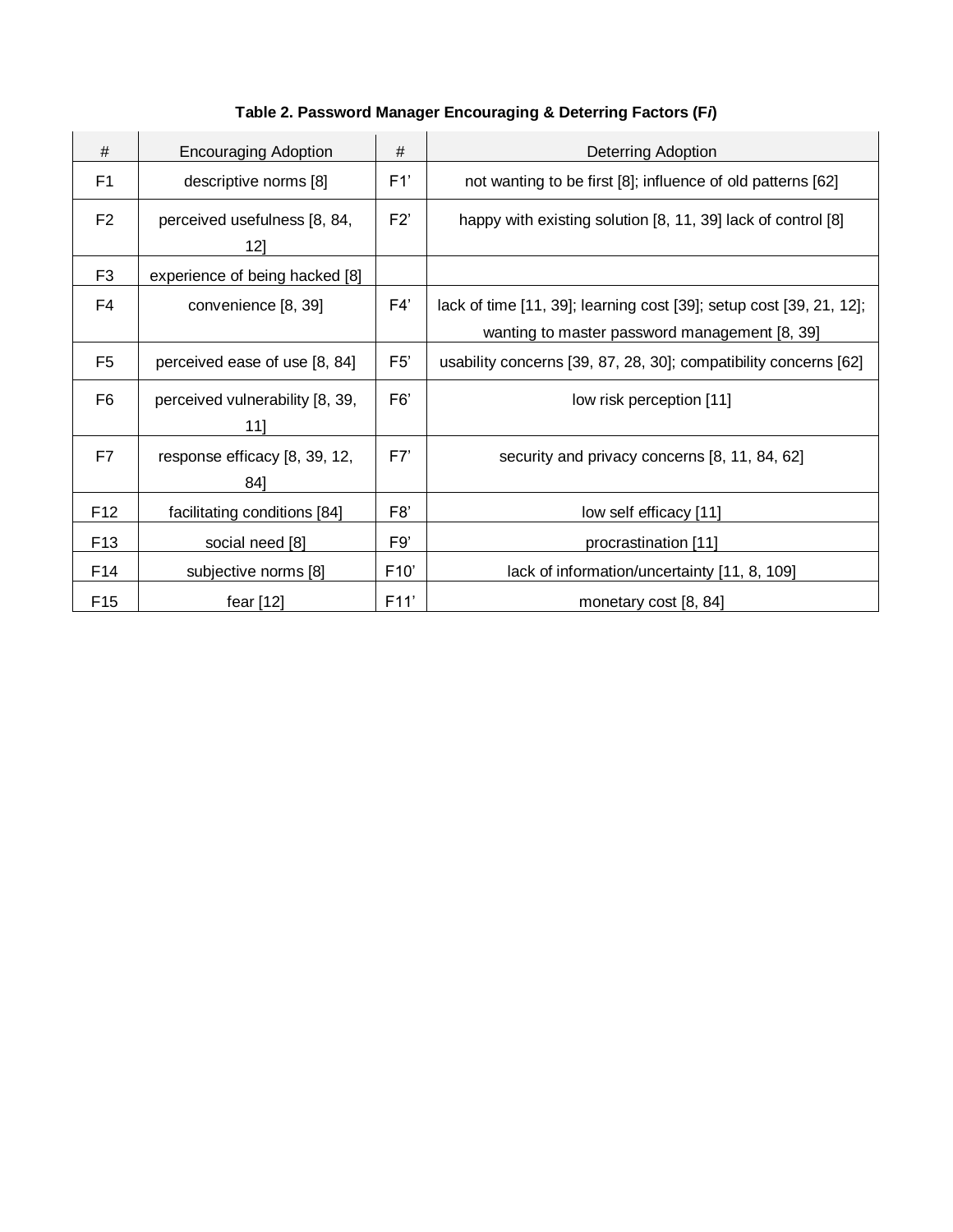# **Table 3. Example Participant Quotes**

| Factor            | Quotes                                                                          |
|-------------------|---------------------------------------------------------------------------------|
| Relative          | "I cannot remember what asks for what because some of them want a               |
| <b>Usefulness</b> | capital letter they want an @symbol they want a monkey you know you've          |
|                   | no idea what they want so I cannot remember what rules apply to what            |
|                   | website so it's a great advantage cos I can just whip it and do it and it means |
|                   | if I'm on an unfamiliar computer I've got all my passwords on my phone, so I    |
|                   | can just have a quick look and go " P2                                          |
| Perceived         | "I don't trust these services. just trust myself more than I trust an external  |
| Risk              | service basically"                                                              |
|                   | P <sub>25</sub>                                                                 |
| Response          | "it is difficult to remember them all because it keeps telling you to change    |
| Cost              | them for security things sometimes you just can't remember what they are,       |
|                   | you know", P26                                                                  |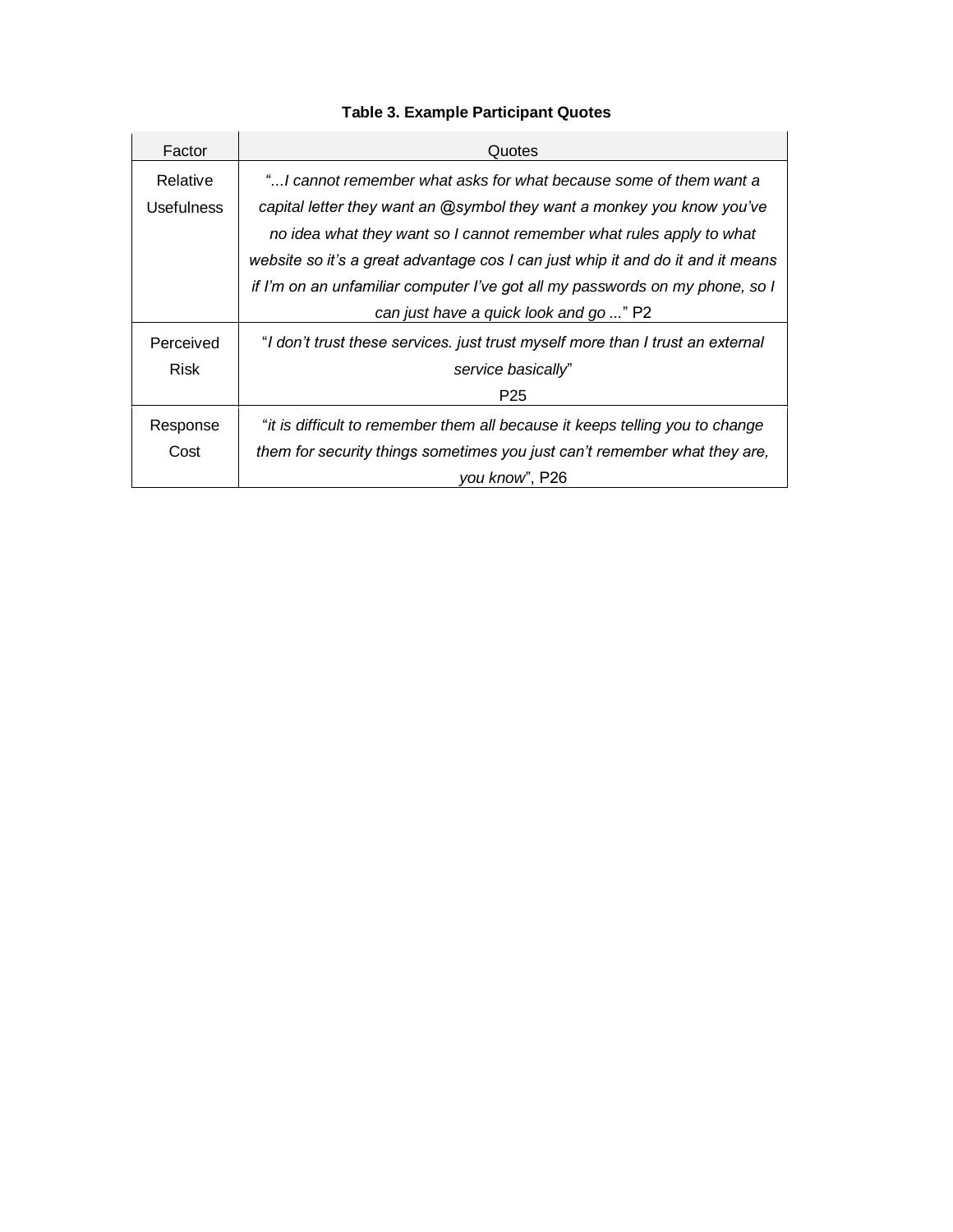# **Table 4. Push, Pull and Mooring factors (F***i* **refers to encouraging factors in Table 2, with F***i***' referring to the corresponding deterring factor)**

|                 | <b>Pull Factors</b>     |                        | <b>Push Factors</b>                               | <b>Mooring Factors</b>                    |                                    |  |  |  |
|-----------------|-------------------------|------------------------|---------------------------------------------------|-------------------------------------------|------------------------------------|--|--|--|
| F <sub>2</sub>  | Relative usefulness*    | F4                     | Password management                               | F <sub>6</sub>                            | Perceived risk in general* (26)    |  |  |  |
|                 | (29)                    |                        | cost (dissatisfaction)*<br>(14)                   |                                           |                                    |  |  |  |
| F7              | Response efficacy* (13) | F <sub>6</sub>         | Perceived vulnerability<br>(dissatisfaction)* (9) | F7'                                       | Concern about security risks* (23) |  |  |  |
| F <sub>5</sub>  | Perceived ease of use   | F2'                    | No need (no                                       | F7'                                       | Concern about privacy risks (10)   |  |  |  |
|                 | (5)                     |                        | dissatisfaction) (4)                              |                                           |                                    |  |  |  |
|                 |                         | <b>Control Factors</b> |                                                   | F4'                                       | Learning cost (9)                  |  |  |  |
| F1              |                         |                        | Descriptive norms* (19)                           | F4'                                       | Set-up cost* (7)                   |  |  |  |
|                 |                         | Innovativeness (5)     |                                                   | F11'                                      | Financial cost <sup>*</sup> (6)    |  |  |  |
|                 | Decision support (4)    |                        | F7'                                               | Concern<br>about<br>access<br>$risk^*(5)$ |                                    |  |  |  |
| F <sub>14</sub> | Subjective norms* (3)   |                        |                                                   | Phone device related problems (5)         |                                    |  |  |  |
| F10'            |                         |                        | Lack of information (3)                           | F4'                                       | Concerns about efficiency (2)      |  |  |  |

\*The number in parentheses represents the number of times each factor was mentioned. Starred factors confirm those highlighted by Pearman *et al.* [99]. Italicised factors were excluded from the model due to their low numbers.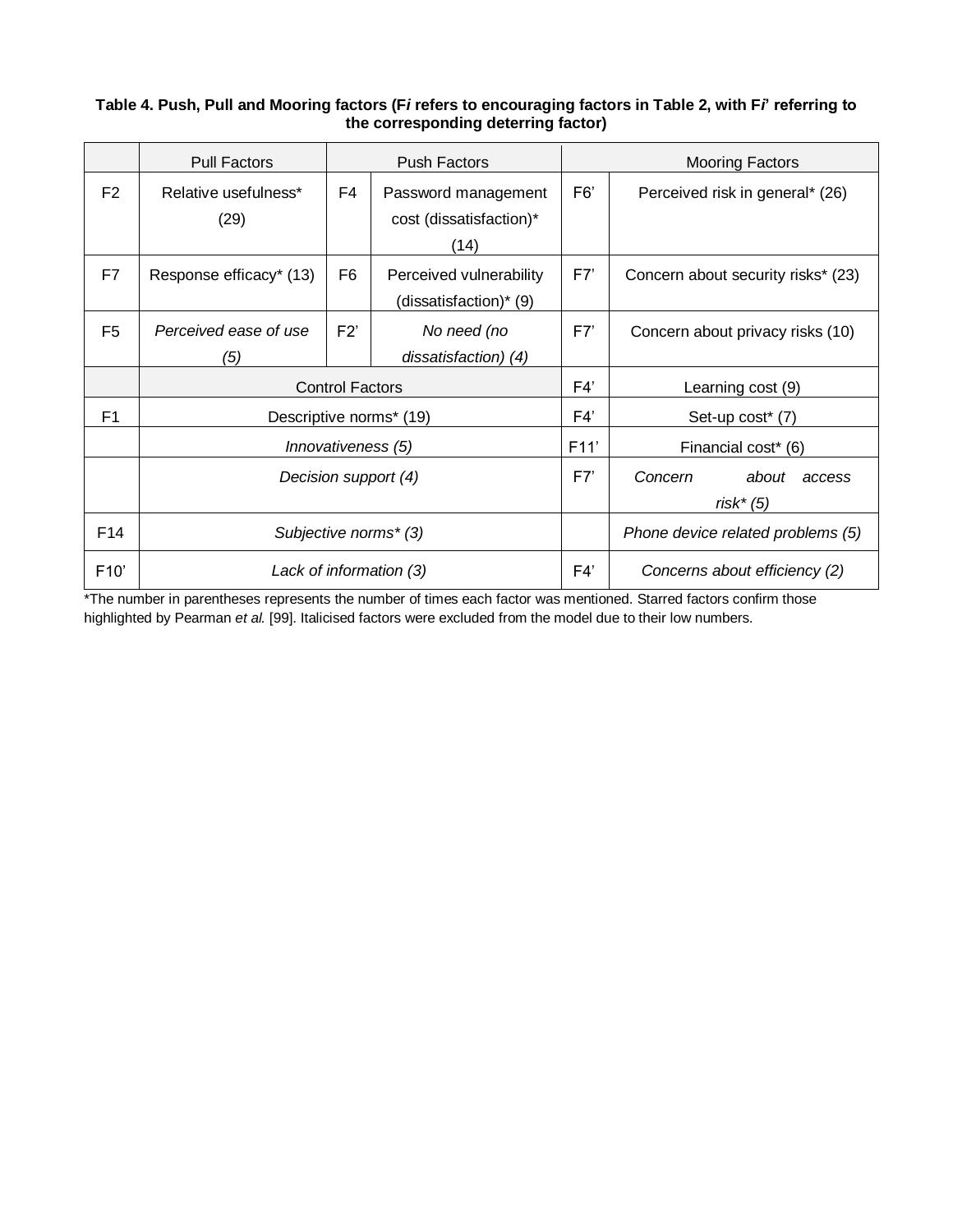# **Table 5. Descriptive Data (number(percentage))**

| Gender                                                                                                                                                                                                  | <b>PM Usage</b> | Age                                             |  |  |  |  |  |
|---------------------------------------------------------------------------------------------------------------------------------------------------------------------------------------------------------|-----------------|-------------------------------------------------|--|--|--|--|--|
| Male: 128(64%)                                                                                                                                                                                          | Using: $3(1%)$  | 18-25:87(43%); 26-35:53(26%); 36-<br>45:37(18%) |  |  |  |  |  |
| Female:<br>Not<br>Using: 195(99%)<br>68(34%)                                                                                                                                                            |                 | 46-55:16(8%);56+4(2%); Not<br>provided:1(.5%)   |  |  |  |  |  |
| <b>Education</b>                                                                                                                                                                                        |                 |                                                 |  |  |  |  |  |
| Less than a high school diploma 18(9%); High school degree or equivalent 32<br>(16%); Some college, no degree 40 (20%); Associate degree 12(6%); Bachelor's<br>degree 48(24%); Master's degree 30(15%); |                 |                                                 |  |  |  |  |  |
| Professional 9 (4%); Doctorate 7(3%); Other 2(1%)                                                                                                                                                       |                 |                                                 |  |  |  |  |  |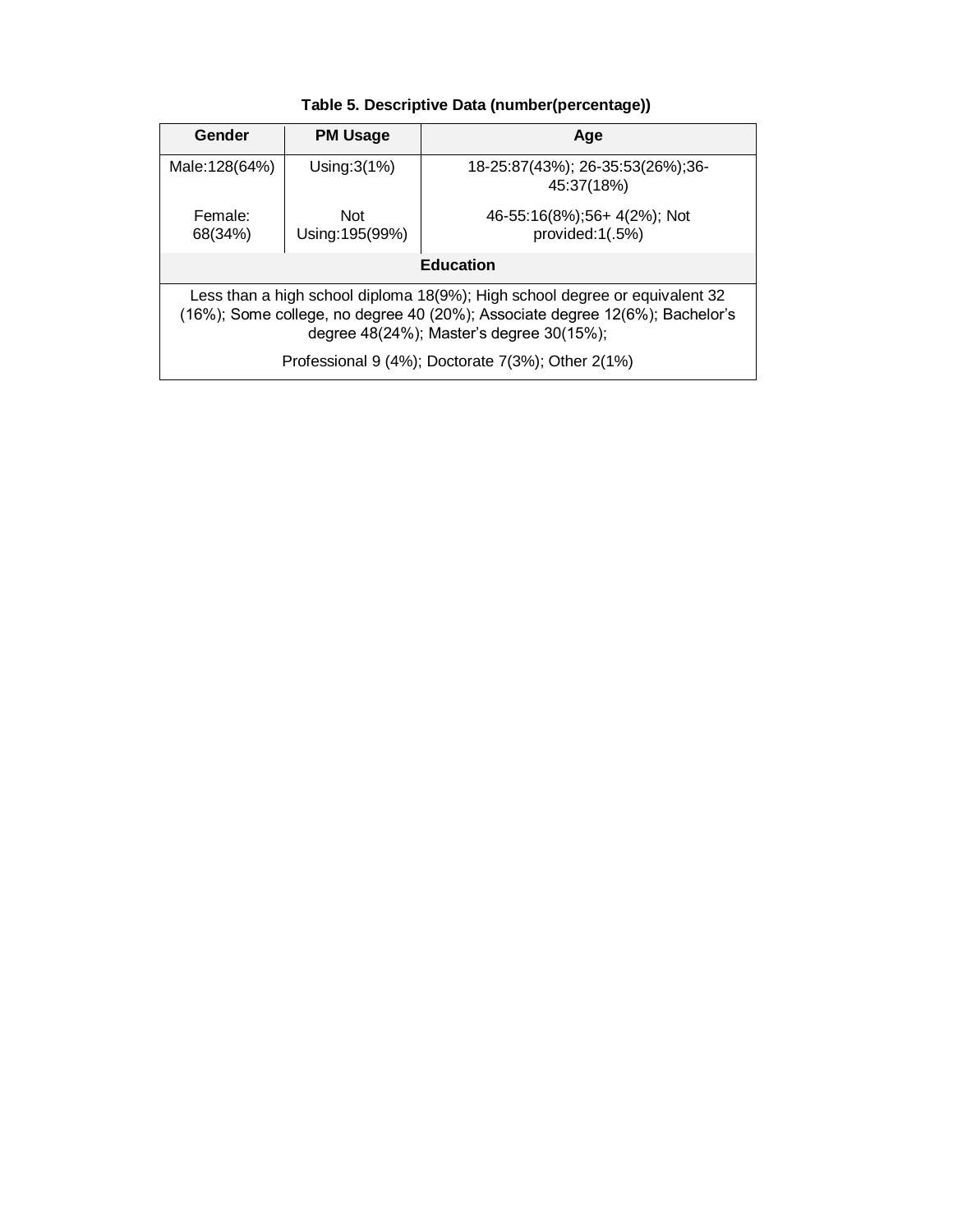**Table 6. Descriptive Statistics**

| Hi             | <b>Construct</b>                            | Min  | <b>Max</b> | <b>Mean</b> | Std.<br>Dev | <b>Skewness</b> | <b>Kurtosis</b> |
|----------------|---------------------------------------------|------|------------|-------------|-------------|-----------------|-----------------|
| H <sub>1</sub> | <b>Relative</b><br>usefulness (RU)          | 1.25 | 7.00       | 4.6073      | 1.16262     | $-0.086$        | $-0.343$        |
| H <sub>2</sub> | <b>Response</b><br>efficacy<br>(PWMREFF)    | 2.67 | 7.00       | 5.0488      | 1.08592     | $-104$          | $-1.104$        |
| H <sub>3</sub> | <b>Dissatisfaction</b><br>(DISSAT)          | 1.33 | 6.67       | 4.1380      | 1.00311     | .062            | $-287$          |
| H3.a           | <b>Perceived</b><br>vulnerability<br>(PVUL) | 2.25 | 6.50       | 4.7247      | .96742      | $-.170$         | $-537$          |
| H3.b           | <b>Response cost</b><br>(RCMAN)             | 1.25 | 7.00       | 4.7828      | 1.09402     | $-.146$         | $-0.310$        |
| <b>H4</b>      | <b>Perceived risk</b><br>(PRISK)            | 1.00 | 7.00       | 4.8283      | 1.51016     | $-189$          | $-1.272$        |
| H4.a           | <b>Security</b><br>concerns<br>(PWMSEC)     | 1.00 | 6.75       | 4.4874      | 1.38124     | $-411$          | $-782$          |
| H4.b           | <b>Privacy concerns</b><br>(PWMPRIV)        | 1.33 | 7.00       | 4.9226      | 1.17966     | $-186$          | $-0.577$        |
| <b>H5</b>      | <b>Learning cost</b><br>(PWMLC)             | 1.00 | 6.67       | 3.9764      | 1.26362     | .017            | $-752$          |
| H <sub>6</sub> | Set-up cost<br>(PWMSETC)                    | 1.67 | 7.00       | 4.6330      | 1.55115     | $-0.033$        | $-1.432$        |
| <b>H7</b>      | <b>Monetary cost</b><br>(PWMFEE)            | 1.33 | 6.67       | 4.6633      | 1.21050     | $-0.819$        | .191            |
| H <sub>8</sub> | <b>Descriptive norm</b><br>(DNORM)          | 1.00 | 6.00       | 2.0909      | 1.52536     | 1.157           | $-0.088$        |
| H <sub>9</sub> | <b>Intention (INT)</b>                      | 3.00 | 7.00       | 5.0606      | 1.25386     | .005            | $-1.235$        |
|                | <b>Exposure to</b><br>hacking (HACK)        | .00. | 6.50       | 1.1667      | 1.78189     | 1.607           | 1.734           |
|                | <b>Innovativeness</b><br>(INNOV)            | 1.67 | 7.00       | 4.7744      | 1.28054     | $-219$          | $-0.802$        |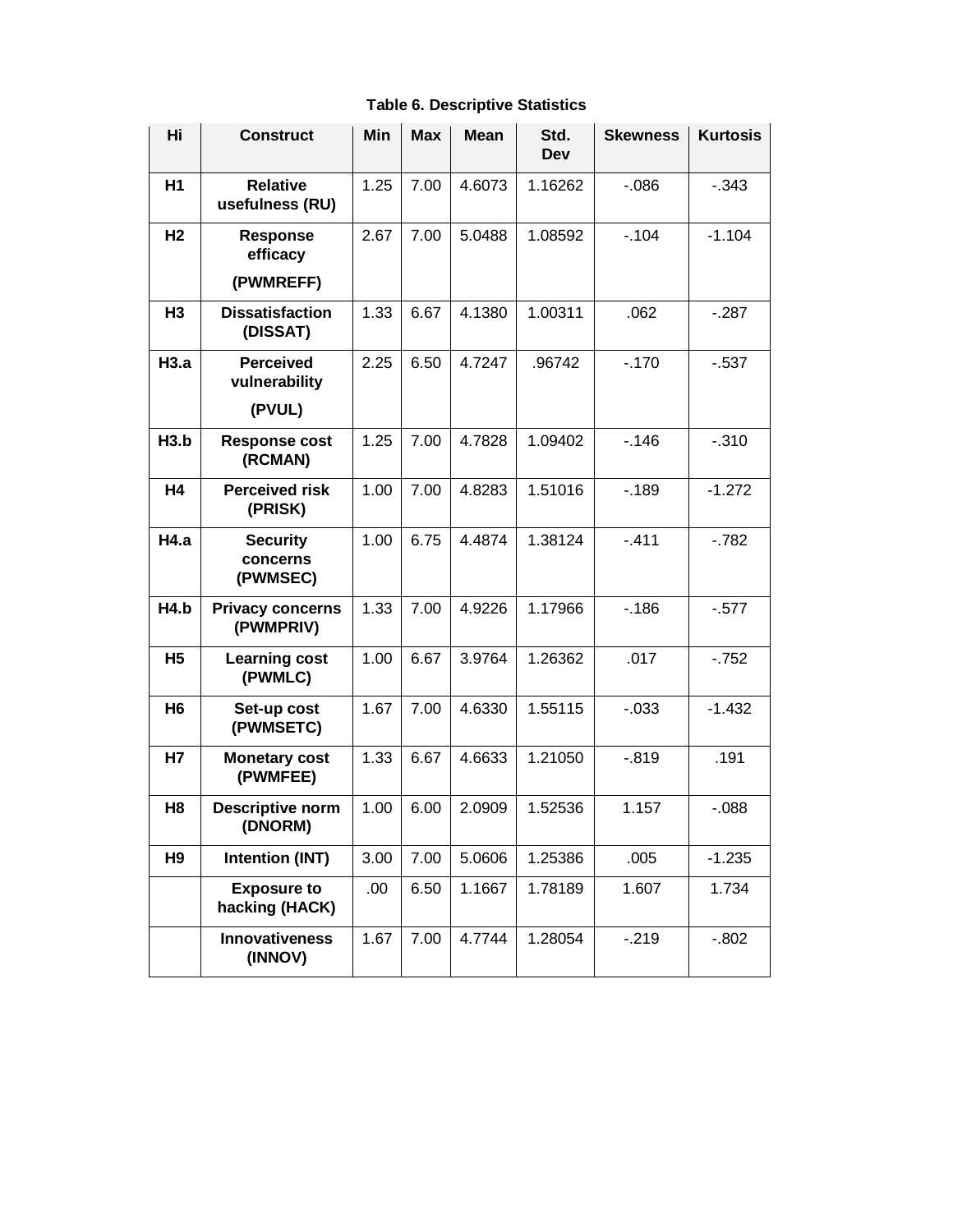|                                   | <b>Collinearity</b><br><b>Statistics</b> |            |                               | <b>Collinearity</b><br><b>Statistics</b> |            |
|-----------------------------------|------------------------------------------|------------|-------------------------------|------------------------------------------|------------|
| <b>Construct</b>                  | <b>Tolerance</b>                         | <b>VIF</b> | <b>Construct</b>              | <b>Tolerance</b>                         | <b>VIF</b> |
| H1:                               | .410                                     | 2.437      | H2:                           | .413                                     | 2.420      |
| <b>Relative</b><br>usefulness     |                                          |            | <b>Response</b><br>efficacy   |                                          |            |
| H3:                               | .482                                     | 2.076      | H4:                           | .200                                     | 5.011      |
| <b>Dissatisfaction</b>            |                                          |            | <b>Perceived risk</b>         |                                          |            |
| H3.a:                             | .832                                     | 1.201      | H4.a:                         | .474                                     | 2.108      |
| <b>Perceived</b><br>vulnerability |                                          |            | <b>Security</b><br>concerns   |                                          |            |
| H3.b:                             | .663                                     | 1.508      | H4.b:                         | .437                                     | 2.290      |
| <b>Response cost</b>              |                                          |            | <b>Privacy</b><br>concerns    |                                          |            |
| H5:                               | .353                                     | 2.833      | H6:                           | .283                                     | 3.536      |
| <b>Learning cost</b>              |                                          |            | Set-up cost                   |                                          |            |
| H7:                               | .750                                     | 1.334      | H8:                           | .461                                     | 2.167      |
| <b>Monetary cost</b>              |                                          |            | <b>Descriptive</b><br>norm    |                                          |            |
| <b>Innovativeness</b>             | .489                                     | 2.043      | <b>Exposure to</b><br>hacking | .735                                     | 1.361      |

**Table 7. Variance Inflation Factor (Dependent Variable: Z score(INT))**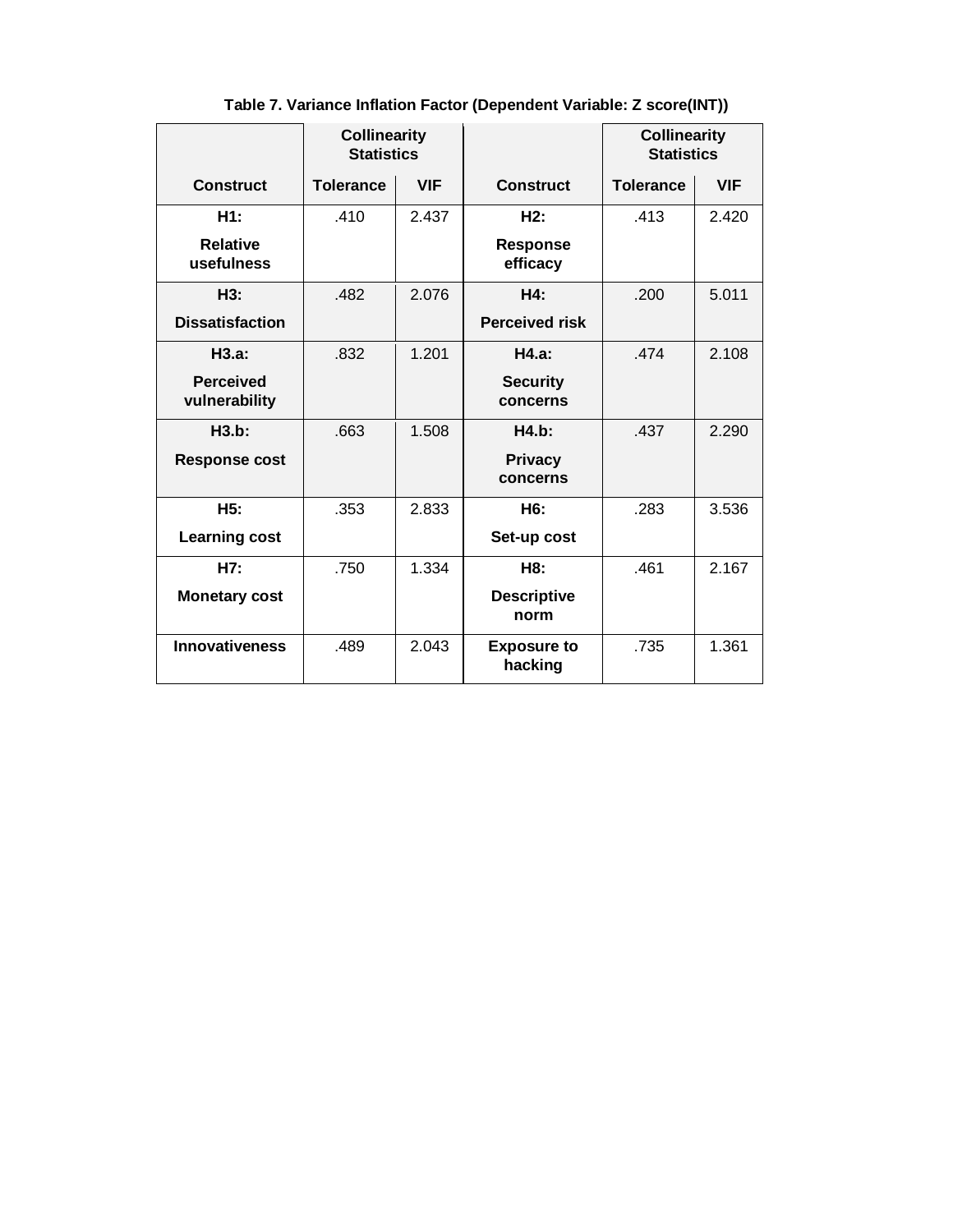| <b>Construct</b>              | <b>AVE</b> | <b>Construct</b>              | <b>AVE</b> | <b>Construct</b>        | <b>AVE</b> |
|-------------------------------|------------|-------------------------------|------------|-------------------------|------------|
|                               | (>0.5)     |                               | (>0.5)     |                         | (>0.5)     |
| H1:                           | 0.721      | H2:                           | 0.783      |                         |            |
| <b>Relative</b><br>usefulness |            | <b>Response</b><br>efficacy   |            |                         |            |
| H3:                           | 0.779      | H <sub>3.a</sub> : Perceived  | 0.722      | H3.b:                   | 0.745      |
| <b>Dissatisfaction</b>        |            | vulnerability                 |            | <b>Response cost</b>    |            |
| H4:                           | 0.885      | H4.a:                         | 0.702      | <b>H4.b:</b>            | 0.780      |
| <b>Perceived risk</b>         |            | <b>Security</b><br>concerns   |            | <b>Privacy concerns</b> |            |
| H5:                           | 0.694      | H6:                           | 0.861      | H7:                     | 0.809      |
| <b>Learning cost</b>          |            | Set-up cost                   |            | <b>Monetary cost</b>    |            |
| H8:                           | 0.901      | H9:                           | 0.823      |                         |            |
| <b>Descriptive norm</b>       |            | <b>Intention</b>              |            |                         |            |
| <b>Innovativeness</b>         | 0.834      | <b>Exposure to</b><br>hacking | 0.557      |                         |            |

**Table 8. Average Variance Extracted for Validity Testing**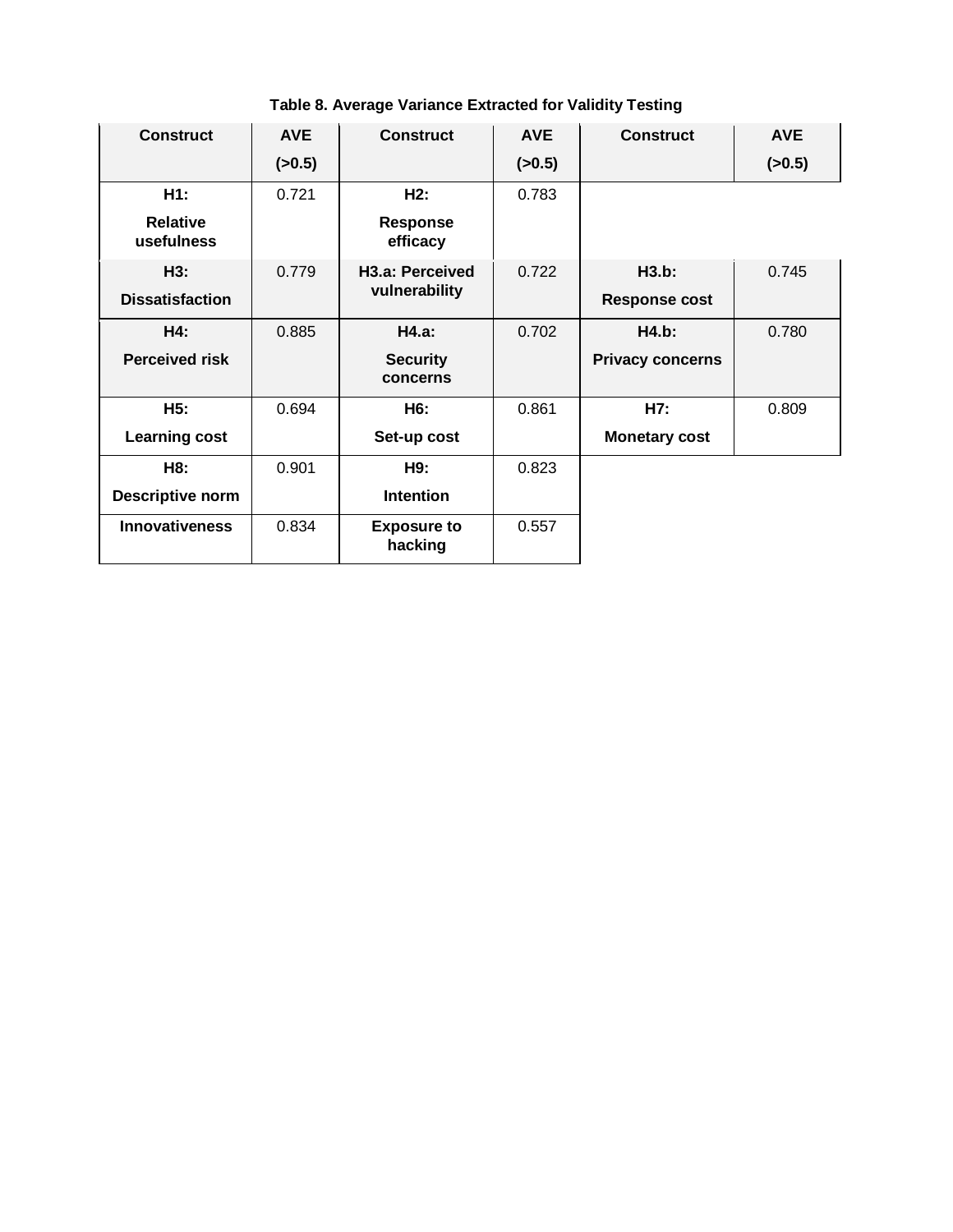| <b>Construct</b>              | # | <b>CA</b> | <b>Construct</b>              | # | <b>CA</b> | <b>Construct</b>           | #                        | <b>CA</b> |
|-------------------------------|---|-----------|-------------------------------|---|-----------|----------------------------|--------------------------|-----------|
| H1:                           | 4 | .910      | H2:                           | 3 | .914      |                            |                          |           |
| <b>Relative</b><br>usefulness |   |           | Response<br>efficacy          |   |           |                            |                          |           |
| H3:                           | 3 | .913      | H <sub>3.a</sub> : Perceived  | 4 | .910      | H3.b:                      | $\overline{\mathcal{A}}$ | .921      |
| <b>Dissatisfaction</b>        |   |           | vulnerability                 |   |           | <b>Response</b><br>cost    |                          |           |
| H4:                           | 3 | .958      | H4.a: Security                | 4 | .904      | H4b:                       | 3                        | .914      |
| <b>Perceived risk</b>         |   |           | concerns                      |   |           | <b>Privacy</b><br>concerns |                          |           |
| H5:                           | 3 | .871      | H6:                           | 3 | .949      | H7:                        | 3                        | .926      |
| <b>Learning cost</b>          |   |           | Set-up cost                   |   |           | <b>Monetary</b><br>cost    |                          |           |
| H8:                           | 4 | .973      | H9:                           | 3 | .933      |                            |                          |           |
| <b>Descriptive</b><br>norm    |   |           | <b>Intention</b>              |   |           |                            |                          |           |
| <b>Innovativeness</b>         | 3 | .937      | <b>Exposure to</b><br>hacking | 2 | .703      |                            |                          |           |

**Table 9. Construct Reliability (CA=Cronbach's Alpha)**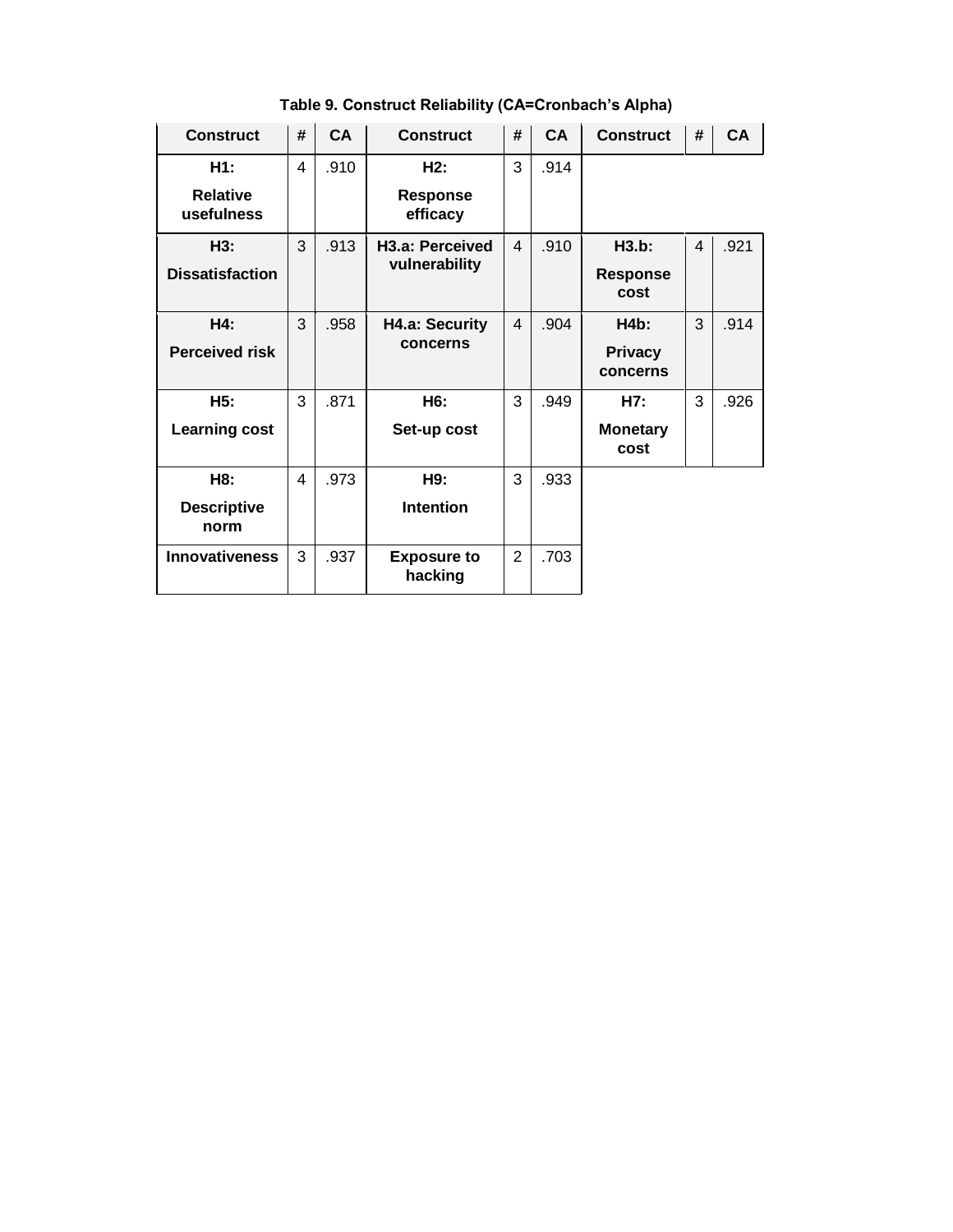| Table 10. |  |
|-----------|--|
|-----------|--|

|                                        | <b>Model Fit</b> |         | <b>Model Comparison</b> |            |  | <b>Fit Indices</b> | <b>Overall Measurement</b><br>Model |
|----------------------------------------|------------------|---------|-------------------------|------------|--|--------------------|-------------------------------------|
| X2/df                                  | <b>RMSEA</b>     | IFI     | TLI                     | <b>CFI</b> |  | $X2$ /df           | 1.136                               |
| Acceptable scale for good adequate fit |                  |         |                         |            |  | <b>RMSEA</b>       | .026                                |
| $\leq$ $=$ $2$                         | $0.06**$         | $>= 90$ | $>= 0.90$               | $>= 90$    |  | <b>IFI</b>         | .985                                |
| Recommended for further analysis       |                  |         |                         |            |  | TLI                | .983                                |
| >2                                     | > 0.08           | $-.90$  | $-.90$                  | $-.90$     |  | <b>CFI</b>         | .985                                |

| <b>Fit Indices</b> | <b>Overall Measurement</b><br><b>Model</b> |
|--------------------|--------------------------------------------|
| $X2$ /df           | 1.136                                      |
| <b>RMSEA</b>       | .026                                       |
| IFI                | .985                                       |
| TLI                | .983                                       |
| CFI                | .985                                       |

**\*Left: Model Fit Indices Cut-off Values (Source: [57, 26]) \*\*(Reasonable fit up to .08) Right: Summary of Overall Measurement Model**